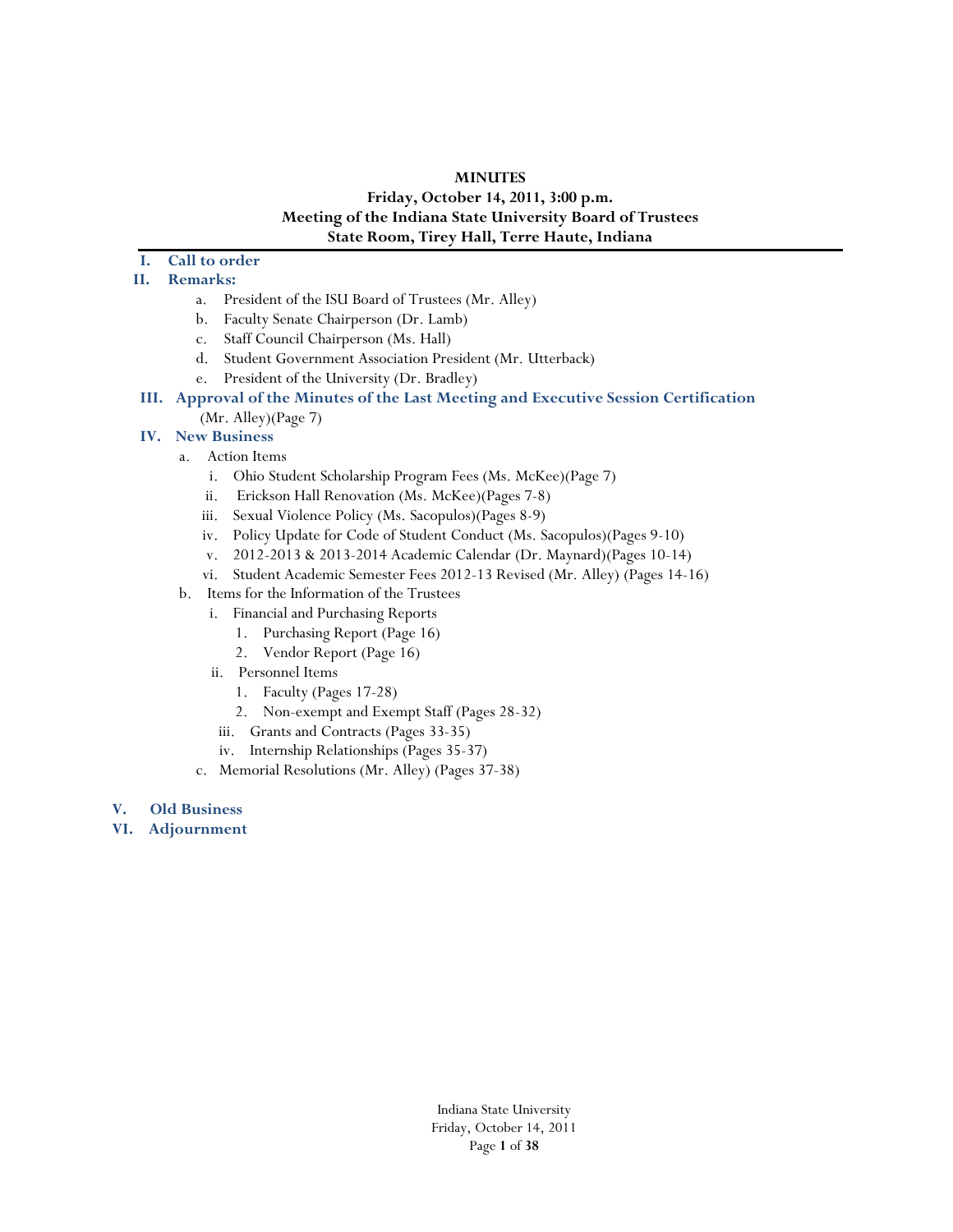## **Call To Order**

**The Indiana State University Board of Trustees met in regular session at 3:00 p.m. on Friday, October 14, 2011 in the State Room, Tirey Hall.** 

**Trustees Present: Mr. Alley, Mr. Baesler, Ms. Bell, Mr. Campbell, Mr. Lowery, Mr. Minas, Mr. Pease, Mr. Pillow and Ms. Tucker.** 

**President Bradley, Vice Presidents Beacon, Maynard, McKee and Tillery, and Ms. Sacopulos, General University Counsel and Secretary of the University were present. Also attending were Dr. Steve Lamb, Chairperson of the University Faculty Senate, Ms. Kelly Hall, Chairperson of the Staff Council and Mr. Nick Utterback, President of the Student Government Association.** 

**There being a quorum present, Mr. Alley called the meeting to order at 3:00 p.m.** 

## **Remarks:**

## **Report of the Board President (Mr. Alley)**

**(Mr. Alley made the following comments)** 

**Welcome to our October Board and Homecoming Weekend. We are pleased to have Sycamore Sam here this afternoon to kick off our meeting. It is always fun to be on campus during homecoming with all the activities.** 

**Trustees have had a number of other opportunities to be engaged on campus and I appreciate their participation. Trustee Baesler in particular has attended many events. We have a real commitment from our Trustees to be here as frequently as we can to participate in campus activities.** 

**I was pleased to participate in the Staff Recognition Program on September 19. It was great to see the tenure and talent of our employees. It was gratifying to participate in that program.** 

**The President's Annual Fall Address was held earlier this month. Noted in the address were some of the successes we have enjoyed under Dr. Bradley's leadership.** 

**There are many activities going on this week including the dedication of the Wittenauer Suite in the Student Recreation Center that was held yesterday morning.** 

**The Trustees had an opportunity to have a joint lunch with the Foundation Board, Alumni Council and African American Alumni Council this morning. It is energizing to have these constituent groups together.** 

**The Athletics Hall of Fame Dinner was held last night. Three coaches and three students were honored. We are proud of the tradition ISU athletics has had and continue to build.** 

> Indiana State University Friday, October 14, 2011 Page **2** of **38**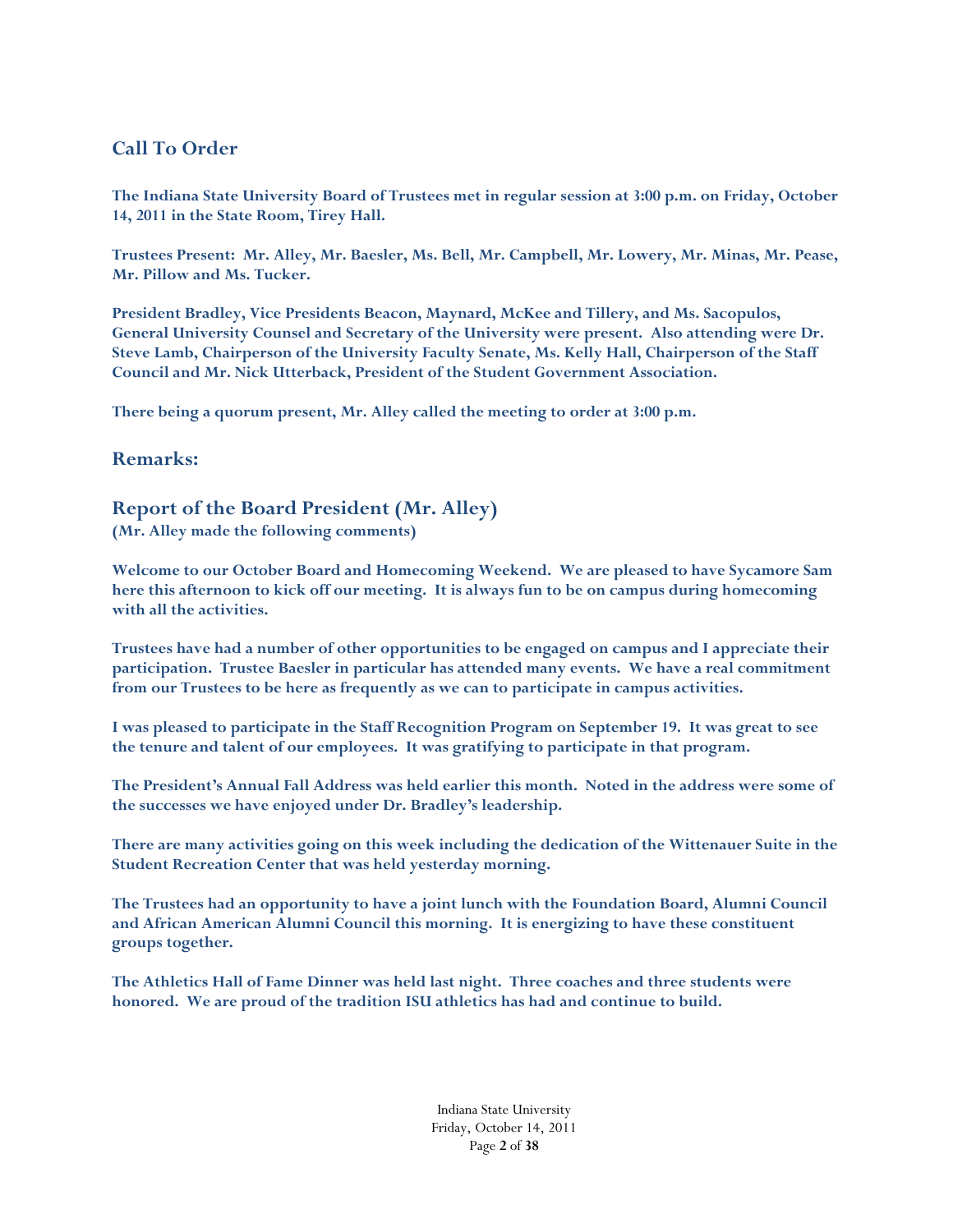**Earlier today Trustees heard an outstanding report and progress of the Council on Diversity. That team has done an outstanding job in their work.** 

**The Distinguished Alumni Awards Banquet will be held this evening. Four individuals will be recognized at the Banquet.** 

**Recently, the University was recognized in the Washington College Guide in terms of our service to the community and community engagement by our students. Notre Dame was the only other Indiana institution that was mentioned.** 

**The football team received national attention recently. Fox Sports Network presented a piece about how our football team has turned around, which spoke in a complimentary way about Coach Miles and the administration. Also, our basketball program was mentioned on ESPN. I am pleased with the progress we are making.** 

**Happy Homecoming Weekend.** 

# **Report of the Faculty Senate Chairperson (Dr. Lamb)**

**(Dr. Lamb submitted the following report)** 

**Since the last Board meeting, the Executive Committee has met an additional five times, and the Faculty Senate had its second meeting.** 

**The Executive Committee, the Senate, and the Administration seem to be engaged in a greater scrutiny of curricular proposals for new majors. The Executive Committee did approve a new undergraduate major from the College of Technology titled Architectural Engineering Technology. However before it is to be brought to the Faculty Senate for its deliberation a 4-year curriculum guide needs to be developed along with the ICHE Commission Report.** 

**The Executive Committee worked with the administration to pave the way for the trial run of the Performance Evaluation Report. All faculty have submitted their materials and the evaluation process has begun. So far, the problems have been rather minor.** 

**Extensive discussions have been held with the administration concerning the goal of achieving a University 20 to 1 student faculty ratio. It is understood that the administration needs to know where Colleges and departments are at in order to establish a base line, and to help make decisions when allocating scarce resources, and the emphasis is on scarce. We are very pleased when the President and the Provost emphasize that equality of ratios does not indicate fairness. There is an understanding that the ideal ratio for the School of Music would be very distinct from that of the Department of Accounting.** 

**Regardless, we are encouraging that continued emphases be placed on the numerator of this ratio that of the number of quality students. At one of our recent meetings it was noted that the recent increase in the number of students has changed the University ratio from close to 16 to 1, to 18 to 1. Thanks again go to the enrollment team – our only source of new funds.** 

> Indiana State University Friday, October 14, 2011 Page **3** of **38**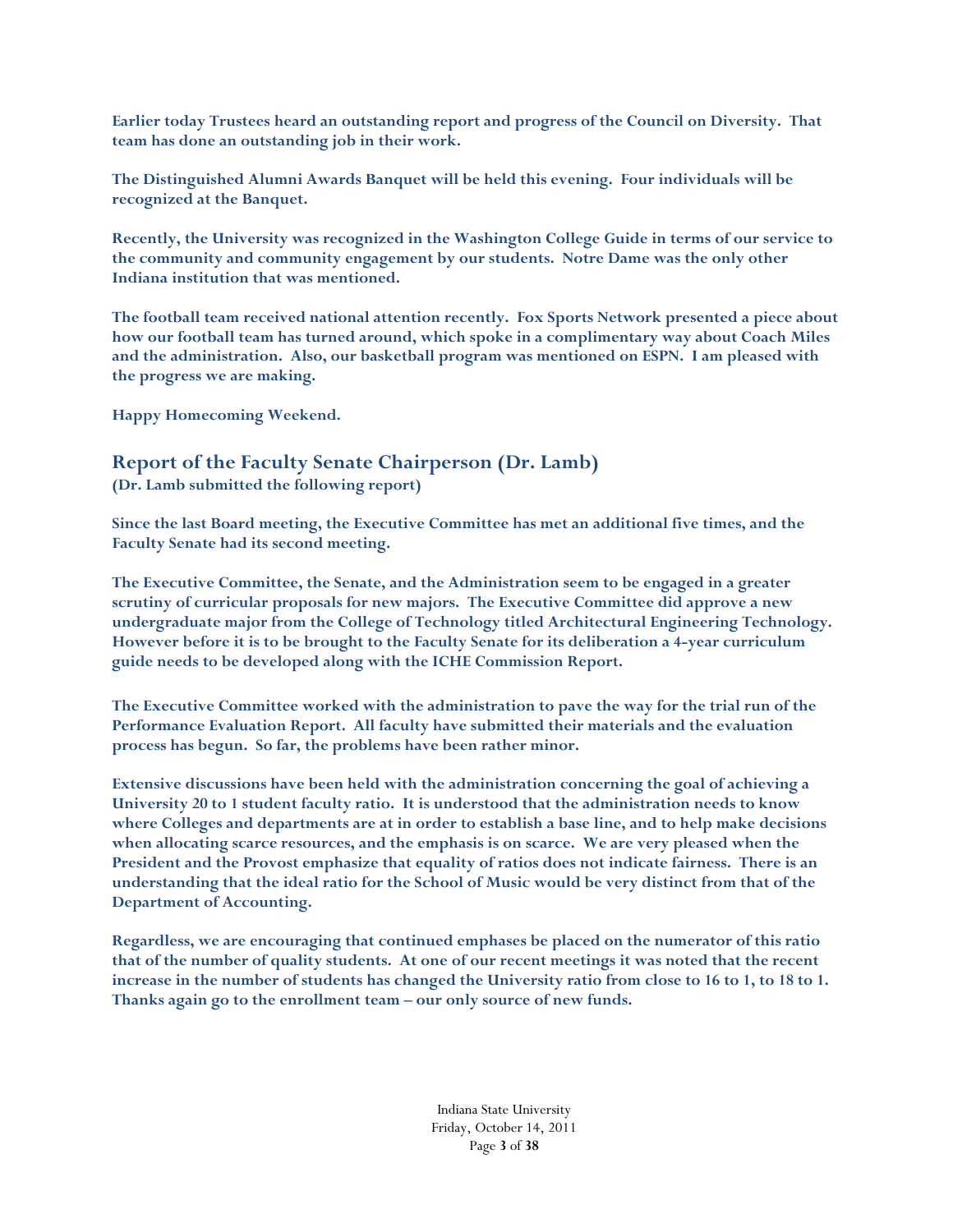**The Provost has begun granting a conservative number of multi-year contracts, testing the system to determine if this places stress upon flexibility. Hopefully, next year a greater number will be granted. Those individuals who have been given one year contracts year after year, need to be given the additional security that such multi-year contracts offer. This will also be of benefit to the institution.** 

**The President's Fall address was very well received. We are all concerned that there was a slippage in the retention rate, and I know that the President is engaged in data mining, and no one can do that better, to help shed light on the underlying causes. The reversal of that trend is imperative to achieve a healthy institution and more importantly for the well-being of our students. It will be reversed.** 

## **Report of the Staff Council Chairperson (Ms. Hall)**

**(Ms. Hall made the following comments)** 

**Ms. Hall reported that she just came from working on the Staff Council Homecoming Float. There are 28 tickets left for the football game tomorrow for those who would like to ride or walk with the staff in the parade. Thanks to the Athletic Department for donating 100 tickets for the game.** 

**She acknowledged those who donated equipment to be used for the float and thanked all those who helped work on the float.** 

**The staff also thanks the President and the Board for the 3% raise.** 

**The Council has been working to update the Staff Council Bylaws. A Bylaws Committee has convened and hope to bring the updated Bylaws for Trustee approval at the February meeting.** 

**Report of the Student Government Association President (Mr. Utterback) (Mr. Utterback submitted the following report)** 

**This school year has gotten off to an excellent start and is now moving into one of the most anticipated weekends of the year. Homecoming week has been moving along smoothly and we should see a great turn out for tomorrow's game. Some of the things that have gone on this past week and will take place tomorrow would not have been possible without the individuals in this room. Thank you for all your hard work you have put in to making this University a great place to attend school, and please continue your strive to help Indiana State University reach its full potential.** 

**SGA has continued to work hard to get the word out to students about making a difference in their institution. Proof of these efforts has shown with the 19 newly elected senators who participated in their first senate meeting just recently. What it means going forward for this newly elected group is a sense of urgency to make a difference and go about the proper procedure to do so. It is nice to finally be joined by the legislative side of SGA and to start making bigger and more important decisions concerning student interest. We have also just finished our interviews for students wishing to join freshman council. For those who don't know what freshman council consists of, they develop their own leadership skills by shadowing current SGA Executive positions, and also plan a** 

> Indiana State University Friday, October 14, 2011 Page **4** of **38**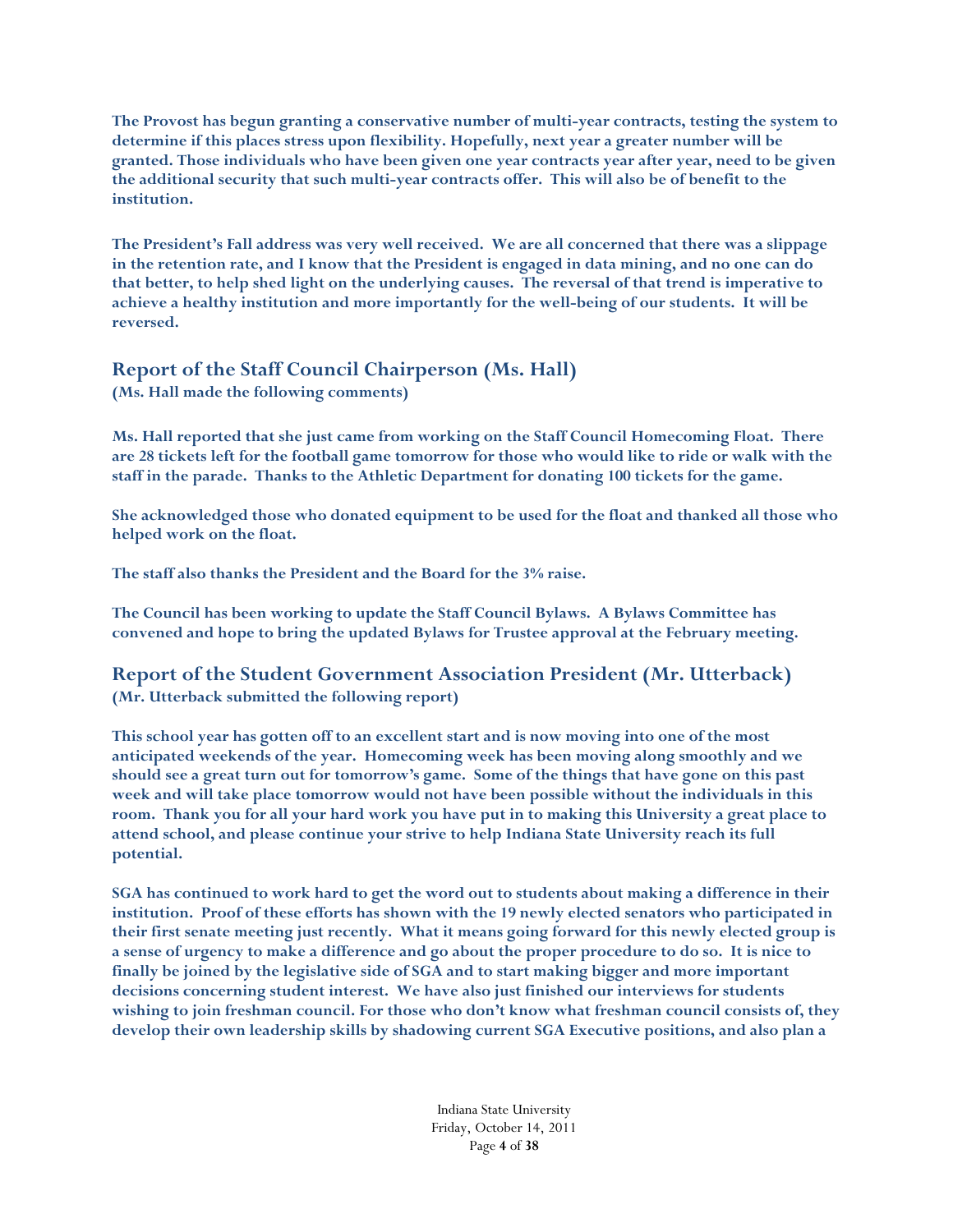**few events scattered throughout the year. It is one of the many programs SGA does, but I would consider it one of our more important objectives to accomplish.** 

**On the school spirit side of things, tailgating and "Blue" Fridays are going really well. It has been given a boost by the success of our football team, but I would also like to think we are slowly changing the dressing habits of students on Fridays. Blue Fridays are now getting more attention due to the introduction of our official "Blue" Friday shirt. For those interested in receiving one simply contact me or better yet stop by our office in HMSU 621. SGA is also now starting a find Sycamore Sam on Fridays, where they can meet an SGA Executive member next to our cut out Sam to receive a free prize. Clues about Sam's location will be located on SGA's facebook and twitter page. We hope this will continue to increase participation in Blue Fridays.** 

**Lastly we have just finished providing funding to student organizations for the Fall semester. With the help of the President we have provided a little over \$20,000 to various diverse organizations. This was one of the key accomplishments that SGA feels makes us stand out from other organizations. It is something we take pride in and will continue to do so as long as the proper funding is provided. After all we are here to serve our fellow student peers. As the year continues please always feel free to contact me about any student, faculty, or staff issue you think I could help with and also just to say hello. Hopefully I will see you tomorrow at homecoming, but if not, then good luck until next time we meet.** 

## **Report of the University President (Dr. Bradley)**

**(Dr. Bradley submitted the following report)** 

**Since I need to be at the Trike Race by 4:15 to ride the first lap, I will keep my report brief. It has been a great Homecoming week on campus heading into a very fun weekend with more activities than ever before, including more teams than ever in the Trike race, the addition of a 5K run tomorrow morning, increased presence at tent city, and the biggest selling Homecoming student concert in recent history. I look forward to seeing everyone at this weekend's many activities. Thanks to all who have worked so hard to make this the best Homecoming ever.** 

**ISU alumnus and author Brian Hasler, better known to most of you for his work at the Statehouse on our behalf, is here today with a special Homecoming gift for the Trustees.** 

**Brian spoke briefly about his children's book, "The Story of Sycamore Sam", the ISU Mascot. Copies of the book were passed out to the Trustees.** 

**Thank you, Brian. Congratulations to you and to Angela for her wonderful illustrations.** 

**I am pleased to have with us today, two new additions to our administrative team, both of whom fall under the Division of Academic Affairs. I would like to call upon Jack Maynard to introduce them.** 

**Provost Maynard introduced Lisa Spence, Associate Vice President for Academic Affairs and CIO, Information Technology and Tracy Powers, Career Services Executive Director of the Career Center, and gave a brief background of Ms. Spence and Powers.** 

> Indiana State University Friday, October 14, 2011 Page **5** of **38**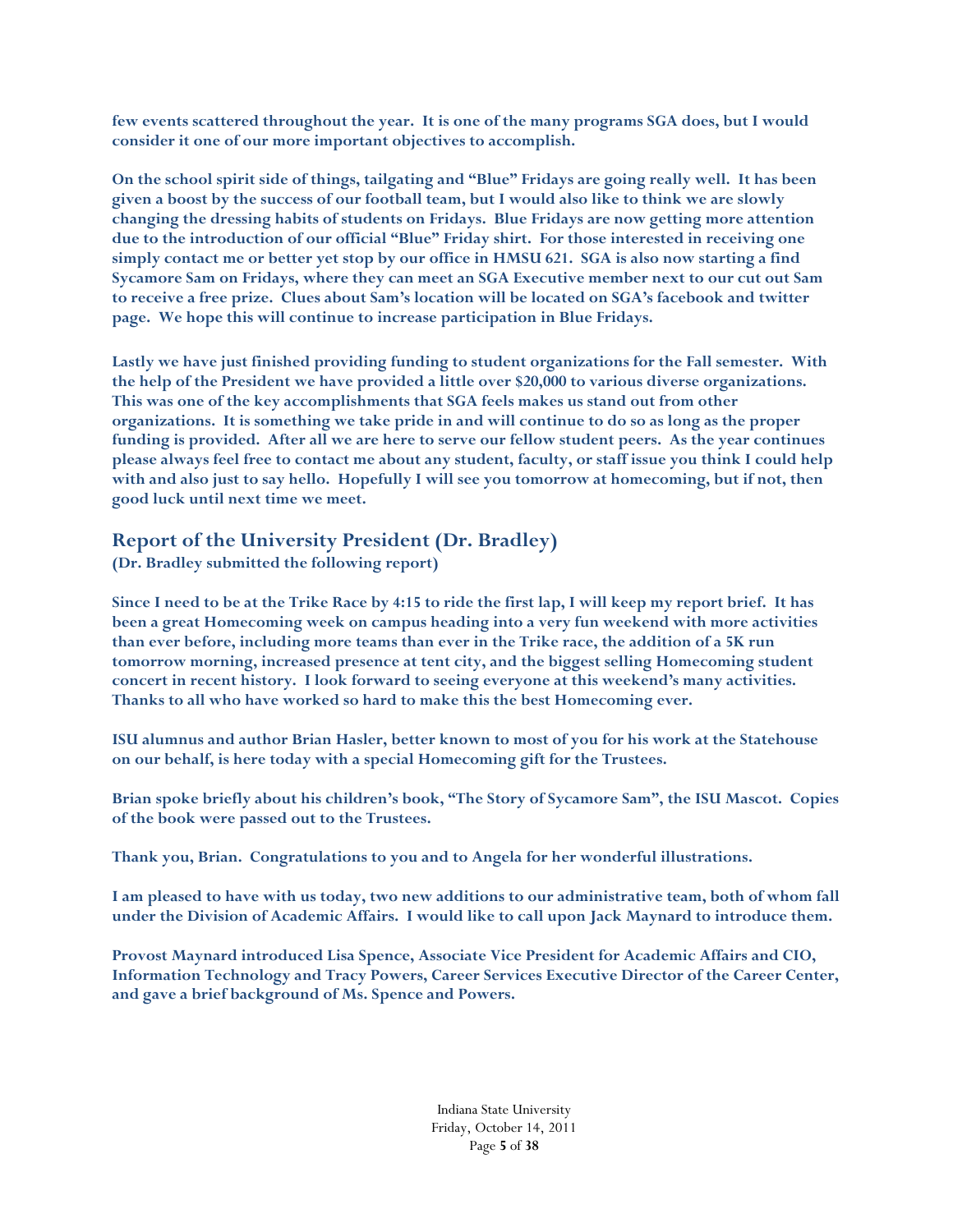**Both Ms. Spence and Ms. Powers commented they were pleased to be here and expressed appreciation for the support they have received.** 

**Improving enrollment and student success remains our top priority, and our recruiting efforts led by Vice President John Beacon, Assistant Vice President Richard Toomey and their colleagues will continue to be aggressive.** 

**For Fall 2012, John has set a goal of increasing first-time full-time undergraduates by 7 percent while continuing to decrease the percent and number of students who are conditionally admitted. The number of conditionally admitted students this year dropped from 500 in 2010 to 295. Our goal for 2012 is 270 conditionally admitted students or 10 percent of the entering class.** 

**The goal for transfer enrollments is an increase of 9.5% with a special emphasis on continuing to build transfers from the Ivy Tech Community College system.** 

**Other goals include increasing the number of students from southern Indiana and Illinois with a modest increase in other out-of-state students.** 

**Last week in my annual fall address, I announced the formation of an affordability task force to look for ways to control the costs our students face within the level of the increase in the consumer price index.** 

**As a public university, maintaining affordability is one of our highest responsibilities. Together with Trustee Chair Mike Alley, I am recommending that the Board of Trustees reduce the scheduled 3.5% increase in undergraduate student fees for Indiana residents to 1.5% for fall 2012. This would result in a savings of nearly \$550 over four years for a new, full-time student.** 

**This is only the first step in a process that will review our key areas of the university to determine potential cost savings. These areas are:** 

- **Facilities**
- **Instruction**
- **Housing and Dining**
- **Books and Supplies**

**It won't be easy, but I am confident that by working together as a campus and in partnership with our state's leaders, we can meet the affordability challenge while remaining committed to the goals set out in our strategic plan.** 

**The chairs of each of these committees will be announced next week, and the task force will begin its work yet this month. I am asking the task force to forward recommendations by the beginning of 2012.** 

**This is a serious challenge but we can tackle it. It is important to our students and the State of Indiana that we do so.** 

> Indiana State University Friday, October 14, 2011 Page **6** of **38**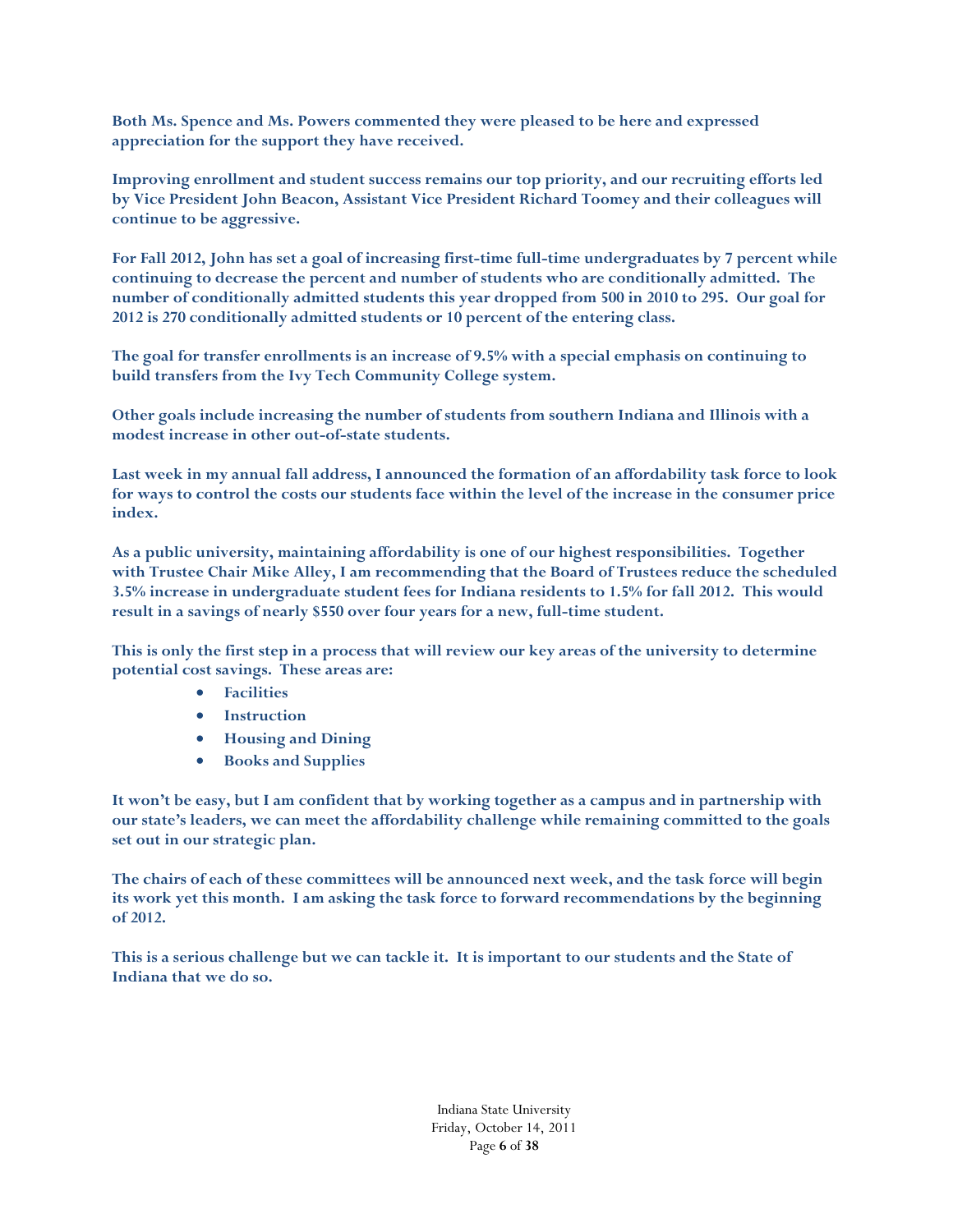# **Item (III): Approval of the Minutes of the Last Meeting and Executive Session Certification**

The Indiana State University Board of Trustees met in Executive Session at 1:15 p.m. on Tuesday, August 30, 2011 in the State Room, Tirey Hall. Trustees present: Mr. Alley, Mr. Baesler, Ms. Bell, Mr. Campbell, Mr. Lowery, Mr. Minas, Mr. Pillow and Ms. Tucker. Trustee absent: Mr. Pease.

> 5-14-1.5-6.1 (b) (2) (D) 5-14-1.5-6.1 (b) (2) (B) 5-14-1.5-6.1 (b) (6)

The Indiana State University Board of Trustees hereby certifies that no subject matter was discussed in the Executive Session other than the subject matter specified in the public notice.

On a motion by Mr. Baesler, seconded by Ms. Bell, the minutes of the last meeting and Executive Session Certification were approved as presented.

# **Item (IV)(a)(i): Ohio Student Scholarship Program Fees**

Indiana State University currently extends a scholarship to select Illinois and Kentucky students that meet predefined criteria that results in a reduced fee that is equivalent to 125% of the Undergraduate or Graduate Resident Fees in effect at the time of enrollment, with 25% recognized as Non-Resident Fees. Extending this scholarship to select residents of Ohio is desired as a recruiting initiative to enhance enrollment.

**Recommendation:** Approval to extend this scholarship opportunity to residents of Ohio that meet the predefined criteria currently in existence for residents of Illinois and Kentucky. The effective date of this scholarship will be in conjunction with fall 2012 enrollment.

On a motion by Mr. Campbell, seconded by Mr. Lowery, the recommendation was approved.

## **Item (IV)(a)(ii): Erickson Hall Renovation**

Erickson Hall, an academic and administrative facility, is proposed to be converted to its original use as student housing during the 2012-13 academic year. Current occupants of Erickson Hall are being relocated to other campus facilities. Authorization to begin work on this project is needed to retain architectural and engineering services and receive construction bids. The work is scheduled to begin in the summer of 2012. Project cost is not to exceed \$10,000,000. Funding for the project will be from residence hall reserve funds and long-term debt issued in the form of bonds.

**Recommendation:** Authorization for the President of the University and/or Treasurer of the Board of Trustees to request from the Commission for Higher Education, the State Budget Committee, and the Governor of the State of

> Indiana State University Friday, October 14, 2011 Page **7** of **38**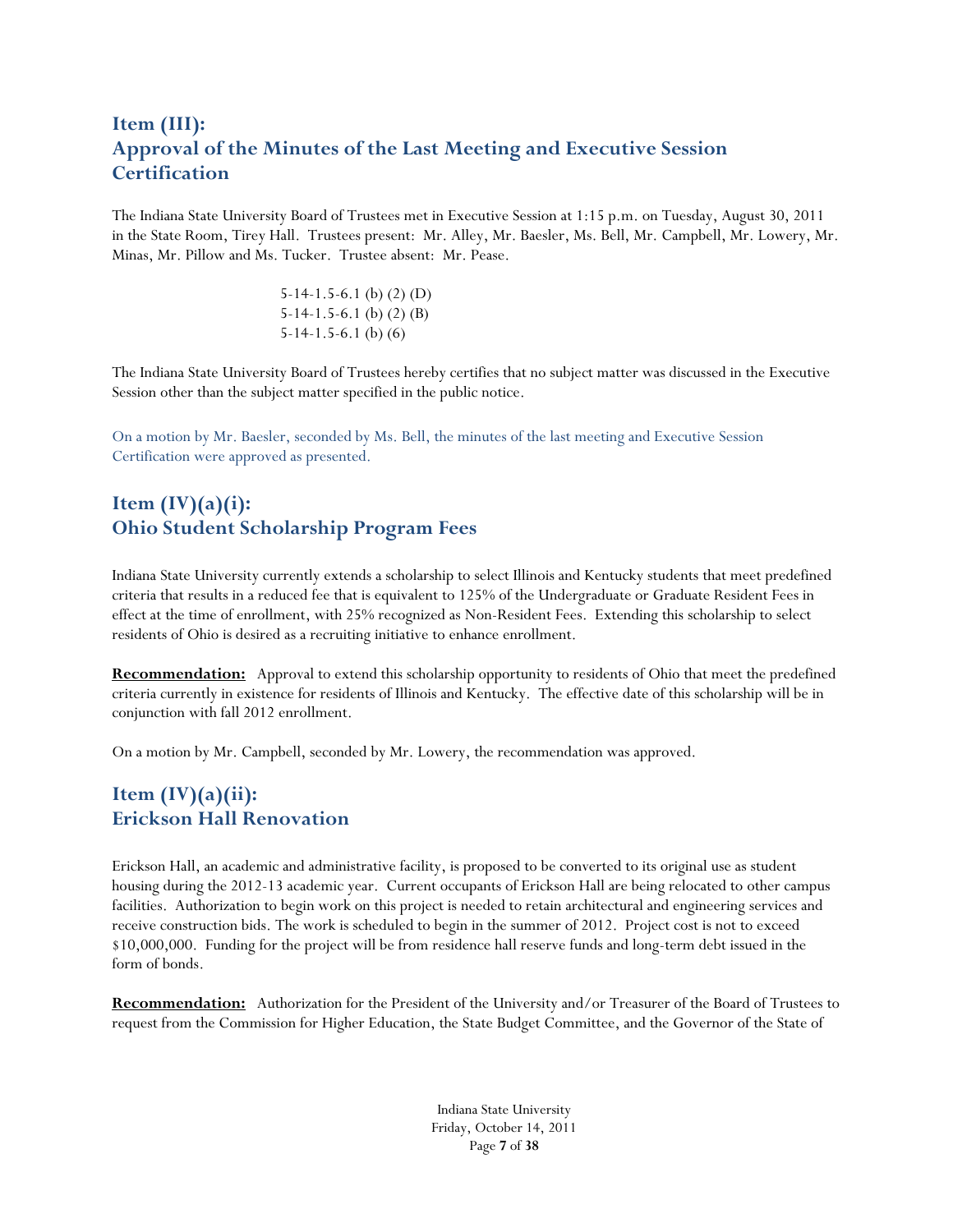Indiana authority to expend up to \$10,000,000 for the renovation of Erickson Hall. The President of the University and/or Treasurer is further authorized to take the following action:

a. To develop a plan of financing for the renovation of Erickson Hall and to obtain all necessary State approvals; and

b. To engage Browning Day Mullins Dierdorf Architects to provide architectural and engineering services and prepare construction documents; and

c. To enter into contracts to renovate, equip, and to finance the renovation of Erickson Hall once State approval has been obtained.

On a motion by Mr. Lowery seconded by Mr. Baesler, the recommendation was approved.

# **Item (IV)(a)(iii): Sexual Violence Policy**

#### **Purpose**

To state the University's policy regarding sexual and intimate partner violence.

### **Introduction to University Policy**

Indiana State University is committed to maintaining an environment conducive to the continued intellectual and social development of its students. A campus community of mutual respect and concern is established through the active efforts of all its members. Indiana State University maintains a proactive stance in the prevention of sexual violence and imposes strict sanctions against those found responsible of committing such acts. Sexual violence will not be tolerated. Victims of sexual violence will be provided the active support and intervention needed to support their continued progress on academic and career goals.

### **Definitions**

**Sexual Violence** (SV) is any sexual act that is perpetrated against someone's will. SV encompasses a range of offenses, including but not limited to a completed nonconsensual sex act (i.e., rape), an attempted nonconsensual sex act, abusive sexual contact (i.e., unwanted touching), and non-contact sexual abuse (e.g., threatened sexual violence, exhibitionism, verbal sexual harassment). These four types are defined in more detail below. All types involve victims who do not consent, or who are unable to consent or refuse to allow the act.

- **A completed sex act** is defined as contact between the penis and the vulva or the penis and the anus involving penetration, however slight; contact between the mouth and penis, vulva, or anus; or penetration of the anal or genital opening of another person by a hand, finger, or other object.
- **An attempted (but not completed) sex act**
- **Abusive sexual contact** is defined as intentional touching, either directly or through the clothing, of the genitalia, anus, groin, breast, inner thigh, or buttocks of any person without his or her consent, or of a person who is unable to consent or refuse.
- **Non-contact sexual abuse** does not include physical contact of a sexual nature between the perpetrator and the victim. It includes acts such as voyeurism; intentional exposure of an individual to exhibitionism;

Indiana State University Friday, October 14, 2011 Page **8** of **38**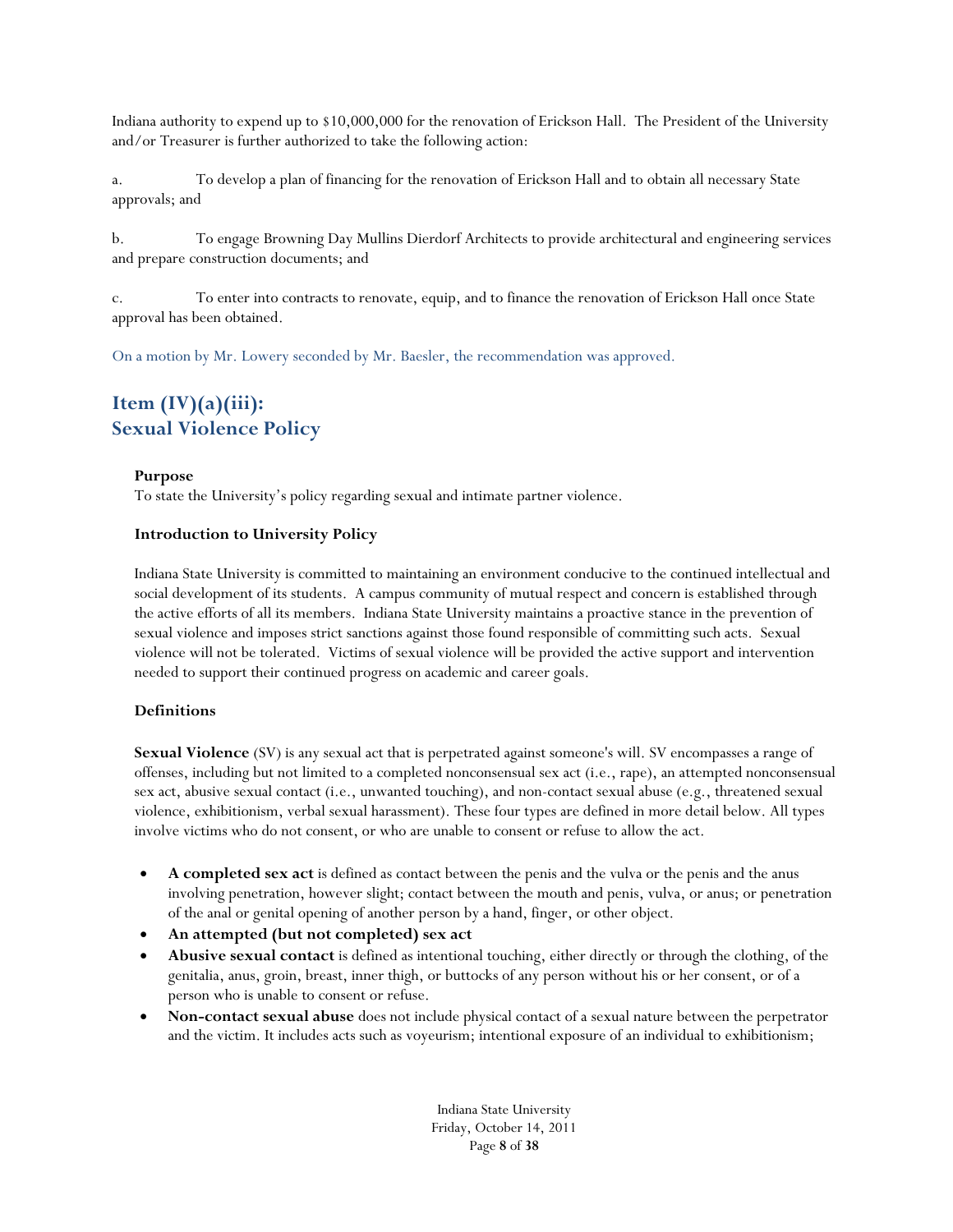unwanted exposure to pornography; verbal or behavioral sexual harassment; threats of sexual violence to accomplish some other end; or taking or distributing nude photographs of a sexual nature of another person without his or her consent or knowledge, or of a person who is unable to consent or refuse.

**Intimate Partner Violence** (IPV) is a serious, preventable public health problem that affects millions of Americans. The term "intimate partner violence" describes physical, sexual, or psychological harm by a current or former partner or spouse. This type of violence can occur among heterosexual or same-sex couples and does not require sexual intimacy.

IPV can vary in frequency and severity. It occurs on a continuum, ranging from one hit that may or may not impact the victim to chronic, severe battering.

There are four main types of intimate partner violence including but not limited to

- **Physical violence** is the intentional use of physical force with the potential for causing death, disability, injury, or harm. Physical violence includes, but is not limited to, scratching; pushing; shoving; throwing; grabbing; biting; choking; shaking; slapping; punching; burning; use of a weapon; and use of restraints or one's body, size, or strength against another person.
- **Sexual violence** is divided into three categories: 1) use of physical force to compel a person to engage in a sexual act against his or her will, whether or not the act is completed; 2) attempted or completed sex act involving a person who is unable to understand the nature or condition of the act, to decline participation, or to communicate unwillingness to engage in the sexual act, e.g., because of illness, disability, or the influence of alcohol or other drugs, or because of intimidation or pressure; and 3) abusive sexual contact.
- **Threats of physical or sexual violence** use words, gestures, or weapons to communicate the intent to cause death, disability, injury, or physical harm.
- **Psychological/emotional violence** involves trauma to the victim caused by acts, threats of acts, or coercive tactics. Psychological/emotional abuse can include, but is not limited to, humiliating the victim, controlling what the victim can and cannot do, withholding information from the victim, deliberately doing something to make the victim feel diminished or embarrassed, isolating the victim from friends and family, and denying the victim access to money or other basic resources. It is considered psychological/emotional violence when there has been prior physical or sexual violence or prior threat of physical or sexual violence.

*The definitions above are from the Centers for Disease Control and Prevention (www.cdc.gov) to provide consistent definitions to monitor and examine trends over time. In addition, this helps to determine the magnitude of sexual violence and compare these problems across jurisdictions.* 

**Recommendation:** Approval of the Sexual Violence Policy effective January 1, 2012.

On a motion by Mr. Pease, seconded by Mr. Campbell, the recommendation was approved.

# **Item (IV)(a)(iv): Policy Update for Code of Student Conduct**

As we change the University definition of Sexual Assault it is also important to update the language used in the Code of Student Conduct. The current and suggested change can be found below:

> Indiana State University Friday, October 14, 2011 Page **9** of **38**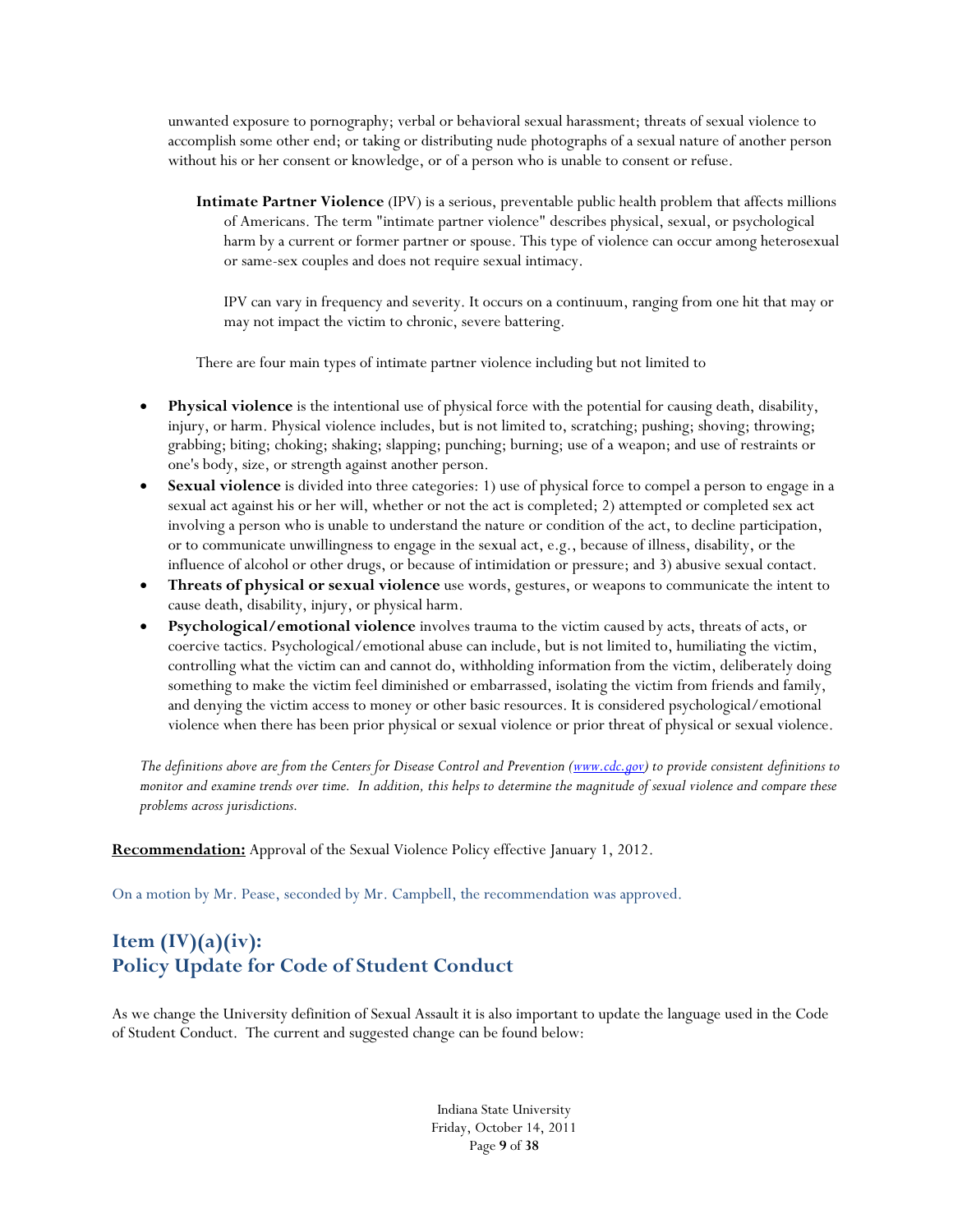### **Current:**

- B. Offenses Against Persons:
- 3. Sexual Assault or sexual harassment as defined by the University policies or by state law.

### **Suggested Change:**

B. Offenses Against Persons:

3. Sexual and/or Intimate partner violence or Sexual Harassment as defined by the University or by state law (see Web references on inside back cover).

The inside back cover will link to the Affirmative Action website for the sexual harassment policy and will link to Student Health Promotions Sexual violence website for definitions of sexual and intimate partner violence.

**Recommendation:** Approval of the Policy Update for the Code of Student Conduct effective January 1, 2012.

On a motion by Mr. Baesler, seconded by Mr. Lowery, the recommendation was approved.

# **Item (IV)(a)(v): 2012-2013 & 2013-2014 Academic Calendar**

| <b>Fall 2012</b>                   |                                                                                 |
|------------------------------------|---------------------------------------------------------------------------------|
| <b>August 16, Thursday</b>         | Opening day for returning faculty and nine-month staff                          |
| <b>August 17-19, Friday-Sunday</b> | <b>Residence Halls Open</b>                                                     |
| <b>August 20 Monday</b>            | <b>Advisement and Late Registration for New Students</b>                        |
| <b>August 20 Monday</b>            | <b>Evening classes begin</b>                                                    |
| <b>August 21 Tuesday</b>           | Day classes begin                                                               |
| <b>September 3, Monday</b>         | <b>Labor Day; University closed (No evening classes)</b>                        |
| <b>September 4, Tuesday</b>        | <b>Classes Resume</b>                                                           |
| September 10-14, Mon-Fri           | 3-week attendance reporting; deadline is 4 pm on Friday,<br><b>September 14</b> |
| <b>October 18-23, Thurs-Tues</b>   | Midterm grading; deadline is 4 pm on Tuesday,<br>October 23                     |
| November 19-23, Mon-Fri            | <b>Fall Break; No classes</b>                                                   |
| November 22-23, Thurs-Fri          | <b>University offices closed</b>                                                |
| November 26, Monday                | <b>University offices reopen; Classes resume</b>                                |
| <b>December 3-7, Mon-Fri</b>       | <b>Study Week</b>                                                               |
| <b>December 7, Friday</b>          | <b>Last day of classes</b>                                                      |
| December 10-14, Mon-Fri            | <b>Final examinations</b>                                                       |
| <b>December 15, Saturday</b>       | <b>Commencement: Residence Halls close</b>                                      |

Indiana State University Friday, October 14, 2011 Page **10** of **38**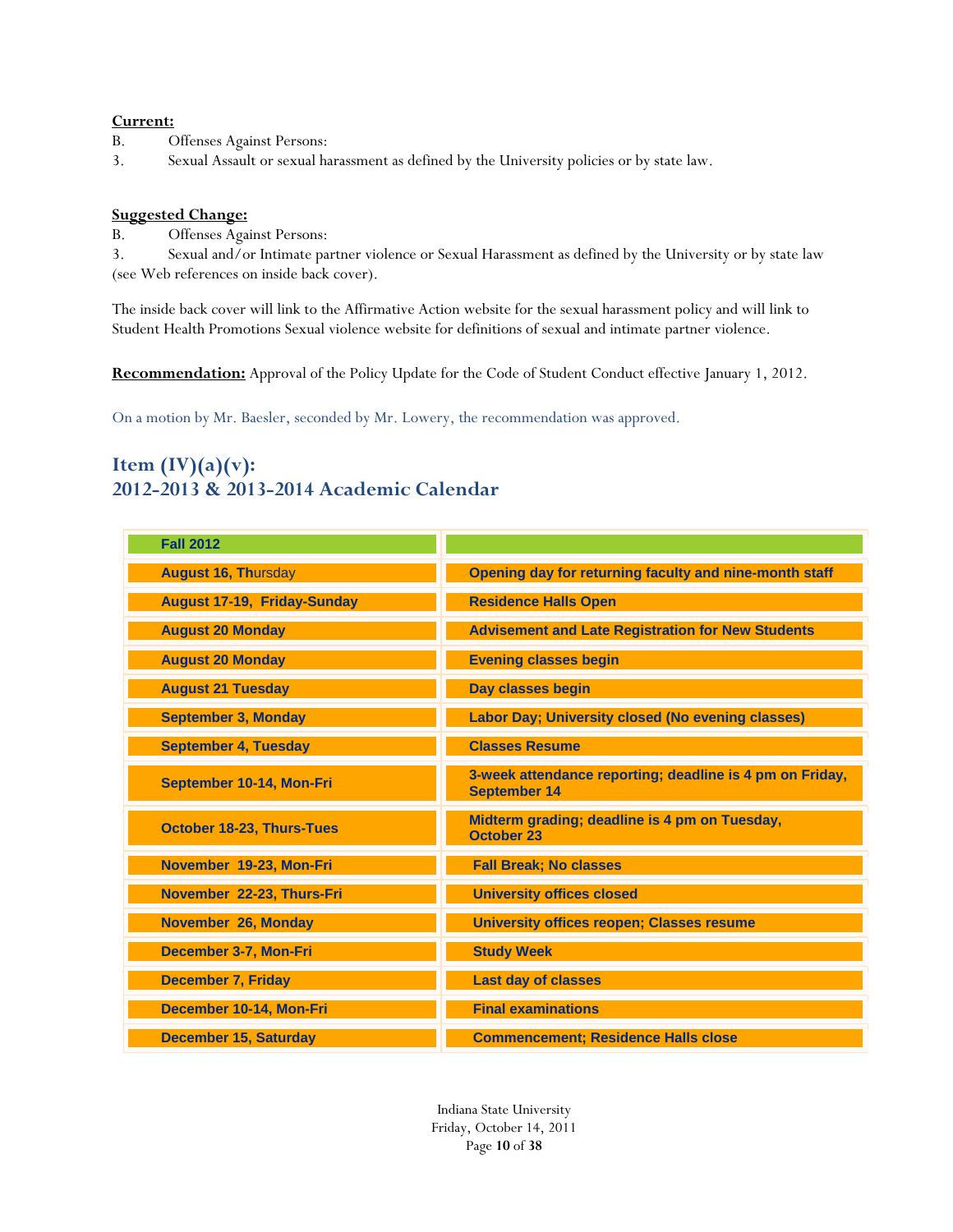| <b>December 7-18, Friday-Tuesday</b>   | Final grading; deadline is 4 pm on Tuesday, December 18                       |
|----------------------------------------|-------------------------------------------------------------------------------|
| <b>December 22-January 1, Sat-Tues</b> | <b>Winter Recess; University offices closed</b>                               |
|                                        |                                                                               |
| <b>Spring 2013</b>                     |                                                                               |
| <b>January 2, Wednesday</b>            | <b>University Opens</b>                                                       |
| <b>January 2, Wednesday</b>            | Opening day for returning faculty and nine-month staff                        |
| <b>January 2, Wednesday</b>            | <b>Residence Halls Open</b>                                                   |
| <b>January 3-4, Thursday-Friday</b>    | <b>Advisement and Registration for New Students</b>                           |
| <b>January 7, Monday</b>               | <b>Classes Begin</b>                                                          |
| <b>January 21, Monday</b>              | Martin Luther King Jr. Day, University Closed (No evening<br>classes)         |
| <b>January 22, Tuesday</b>             | <b>Classes Resume</b>                                                         |
| Jan. 28-Feb. 1, Monday-Friday          | 3-week attendance reporting; deadline is 4 pm on Friday,<br><b>February 1</b> |
| Feb. 28-March 5, Thursday-Tuesday      | Midterm grading; deadline is 4 pm on Tuesday, March 5                         |
| <b>March 11-15, Monday-Friday</b>      | <b>Spring Break; No classes</b>                                               |
| <b>March 18, Monday</b>                | <b>Classes Resume</b>                                                         |
| <b>April 22-26, Monday-Friday</b>      | <b>Study Week</b>                                                             |
| <b>April 26, Friday</b>                | <b>Last Day of Classes</b>                                                    |
| <b>April 29-May 3, Monday-Friday</b>   | <b>Final Examinations</b>                                                     |
| <b>May 4, Saturday</b>                 | <b>Commencement; Residence Halls close</b>                                    |
| April 26-May 7, Friday-Tuesday         | Final Grading; deadline is 4 pm on Tuesday, May 7                             |
|                                        |                                                                               |
| <b>Summer I 2013</b>                   |                                                                               |
| May 13, Monday                         | Advisement/Registration (3 week/8 week); Classes<br>begin (3 week/8 week)     |
| May 27, Monday                         | <b>Memorial Day; University offices closed</b>                                |
| May 28, Tuesday                        | <b>Classes resume</b>                                                         |
| May 31, Friday                         | <b>3-week classes end</b>                                                     |
| <b>June 3, Monday</b>                  | 5-week classes begin                                                          |
| <b>July 4, Thursday</b>                | <b>Independence Day Observance; University closed</b>                         |
| <b>July 5, Friday</b>                  | <b>Summer I ends (exception is 10-13 week courses)</b>                        |
| <b>August 8, Thursday</b>              | <b>Summer I ends for 10-13 week courses</b>                                   |
| <b>August 8-12, Thurs-Mon</b>          | Final grading for all Summer I courses; deadline is 4 pm                      |

Indiana State University Friday, October 14, 2011 Page **11** of **38**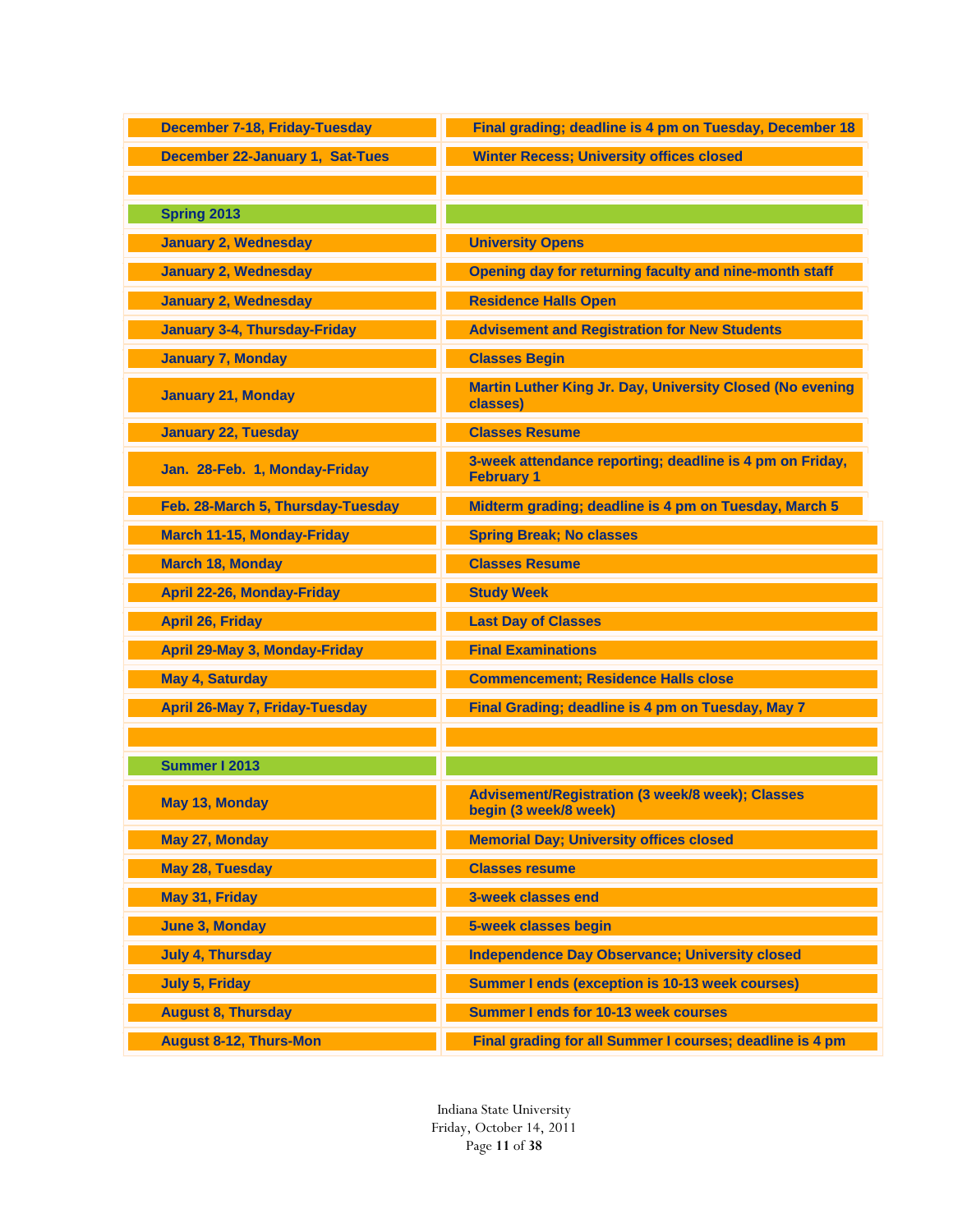| Summer II 2013               |                                                                    |
|------------------------------|--------------------------------------------------------------------|
| <b>July 8, Monday</b>        | <b>Advisement/Registration (5 week); Classes begin</b><br>(5 week) |
| <b>August 8, Thursday</b>    | <b>Summer II ends</b>                                              |
| <b>August 9-13, Fri-Tues</b> | Final grading for Summer II; deadline is 4 pm                      |
|                              |                                                                    |

| <b>Fall 2013</b>                     |                                                                                 |
|--------------------------------------|---------------------------------------------------------------------------------|
| <b>August 15, Thursday</b>           | Opening day for returning faculty and nine-month<br><b>Staff</b>                |
| August 16-18, Friday - Sunday        | <b>Residence Halls Open</b>                                                     |
| <b>August 19 Mon</b>                 | <b>Advisement and Late Registration for New Students</b>                        |
| <b>August 19 Monday</b>              | <b>Evening classes begin</b>                                                    |
| <b>August 20 Tuesday</b>             | Day classes begin                                                               |
| <b>September 2, Monday</b>           | <b>Labor Day; University closed (No evening classes)</b>                        |
| <b>September 3, Tuesday</b>          | <b>Classes Resume</b>                                                           |
| September 9-13, Mon-Fri              | 3-week attendance reporting; deadline is 4 pm on<br><b>Friday, September 13</b> |
| <b>October 17-22, Thurs-Tues</b>     | Midterm grading; deadline is 4 pm on Tuesday,<br><b>October 22</b>              |
| November 25-29, Monday-Fri           | <b>Fall Break</b>                                                               |
| November 28-29, Thurs-Fri            | <b>University offices closed</b>                                                |
| <b>December 2, Monday</b>            | <b>University offices reopen; Classes resume</b>                                |
| December 2-6, Mon-Fri                | <b>Study Week</b>                                                               |
| <b>December 6, Friday</b>            | <b>Last day of classes</b>                                                      |
| December 9-13, Mon-Fri               | <b>Final examinations</b>                                                       |
| <b>December 14, Saturday</b>         | <b>Commencement; Residence Halls close</b>                                      |
| <b>December 6-17, Friday-Tuesday</b> | Final grading; deadline is 4 pm on Tuesday,<br><b>December 17</b>               |
| December 24-January 1, Tues-Wed      | <b>Winter Recess; University offices closed</b>                                 |
|                                      |                                                                                 |
| Spring 2014                          |                                                                                 |
| <b>January 2, Thursday</b>           | <b>University Opens</b>                                                         |
| <b>January 2, Thursday</b>           | Opening day for returning faculty and nine-month staff                          |

Indiana State University Friday, October 14, 2011 Page **12** of **38**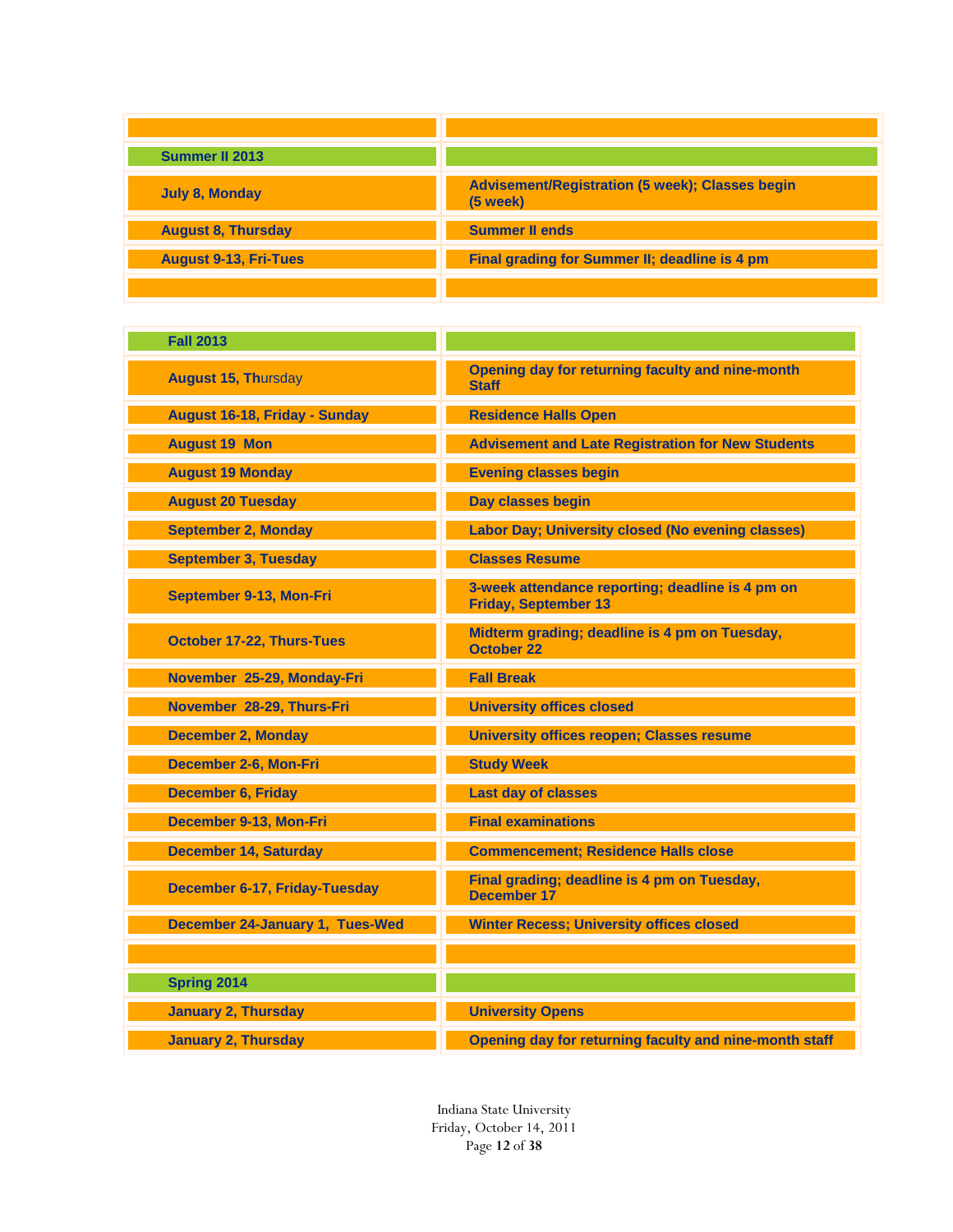| <b>January 2, Thursday</b>          | <b>Residence Halls Open</b>                                                  |
|-------------------------------------|------------------------------------------------------------------------------|
| <b>January 2-3, Thursday-Friday</b> | <b>Advisement and Registration for New Students</b>                          |
| <b>January 6, Monday</b>            | <b>Classes Begin</b>                                                         |
| <b>January 20, Monday</b>           | <b>Martin Luther King Jr. Day, University Closed</b><br>(No evening classes) |
| <b>January 21, Tuesday</b>          | <b>Classes Resume</b>                                                        |
| Jan. 27-31, Monday-Friday           | 3-week attendance reporting; deadline is 4 pm<br>on Friday, January 31       |
| Feb. 27-March 4, Thursday-Tuesday   | Midterm grading; deadline is 4 pm on Tuesday, March 4                        |
| <b>March 10-14, Monday-Friday</b>   | <b>Spring Break; No classes</b>                                              |
| <b>March 17, Monday</b>             | <b>Classes Resume</b>                                                        |
| <b>April 21-25, Monday-Friday</b>   | <b>Study Week</b>                                                            |
| <b>April 25, Friday</b>             | <b>Last Day of Classes</b>                                                   |
| April 28-May2, Monday-Friday        | <b>Final Examinations</b>                                                    |
| May 3, Saturday                     | <b>Commencement; Residence Halls close</b>                                   |
| April 25-May 6, Friday-Tuesday      | Final Grading; deadline is 4 pm on Tuesday, May 6                            |
|                                     |                                                                              |
| Summer I 2014                       |                                                                              |
|                                     |                                                                              |
| May 12, Monday                      | Advisement/Registration (3 week/8 week); Classes begin<br>(3 week/8 week)    |
| May 26, Monday                      | <b>Memorial Day; University offices closed</b>                               |
| May 27, Tuesday                     | <b>Classes resume</b>                                                        |
| May 30, Friday                      | 3-week classes end                                                           |
| <b>June 2, Monday</b>               | 5-week classes begin                                                         |
| <b>July 3, Thursday</b>             | <b>Summer I ends (exception is 10-13 week courses)</b>                       |
| <b>July 4, Friday</b>               | <b>Independence Day Observance; University closed</b>                        |
| <b>August 7, Thursday</b>           | <b>Summer I ends for 10-13 week courses</b>                                  |
| <b>August 7-11, Thurs-Mon</b>       | Final grading for all Summer I courses; deadline is 4 pm                     |
|                                     |                                                                              |
| Summer II 2014                      |                                                                              |
| <b>July 7, Monday</b>               | Advisement/Registration (5 week); Classes begin (5<br>week)                  |
| <b>August 7, Thursday</b>           | <b>Summer II ends</b>                                                        |

Indiana State University Friday, October 14, 2011 Page **13** of **38**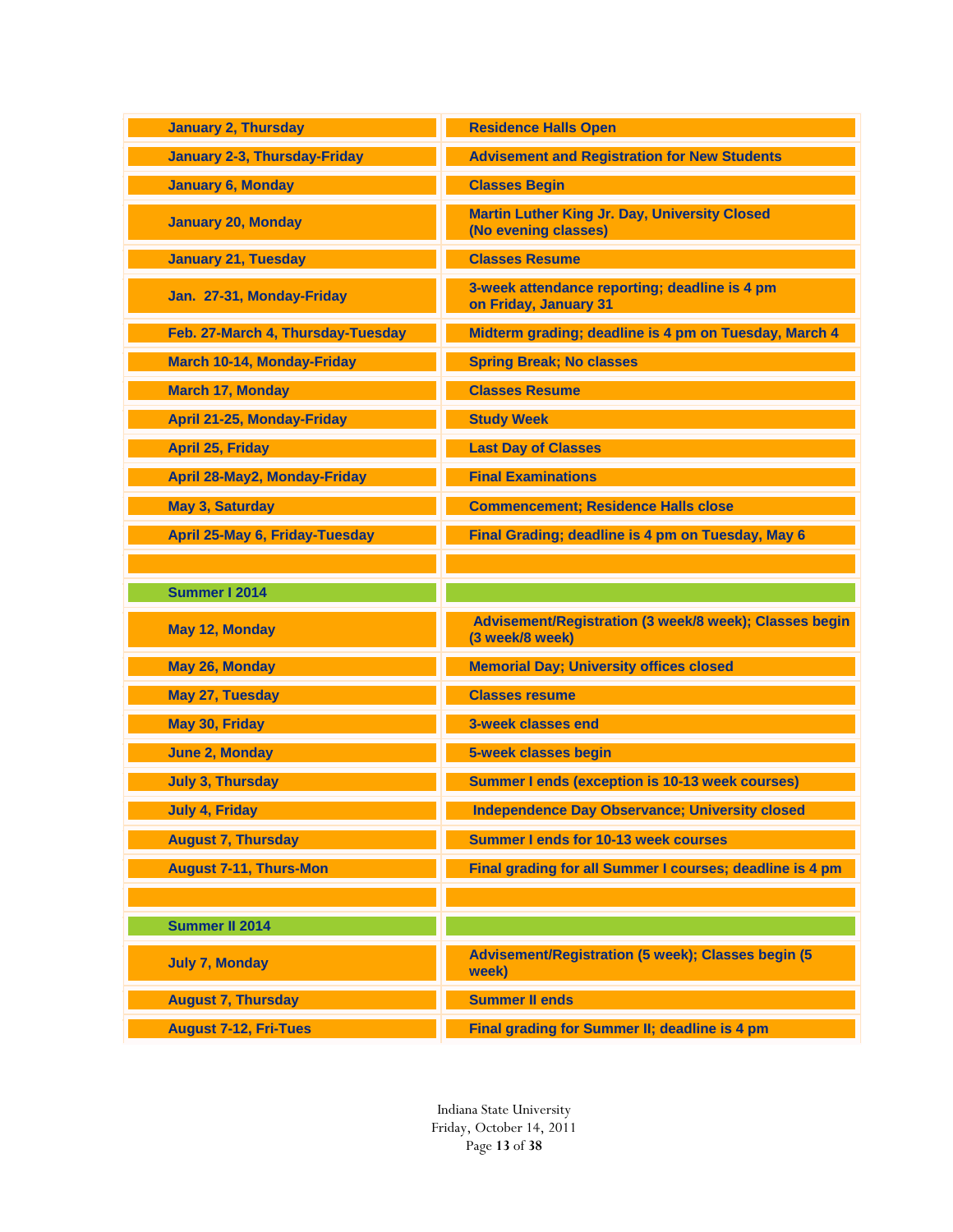**Recommendation:** Approval of the 2012-2013 & 2013-2014 Academic Calendar.

On a motion by Mr. Campbell, seconded by Mr. Minas, the recommendation was approved.

# **Item (IV)(a)(vi):**

.

Mr. Alley asked for a motion to place this revised item on the agenda.

On a motion by Mr. Lowery, seconded by Mr. Pillow, the motion to place this item on the agenda was approved.

## **STUDENT ACADEMIC SEMESTER FEES 2012-13 REVISED**

As a first step in implementing plans to insure the continued affordability and accessibility of a four year college degree, it is recommended the adopted 2012-13 increase in undergraduate resident fees be reduced from the previously approved 3.5 percent increase to a 1.5 percent increase to lessen the financial burden of Hoosier families during these difficult economic times. The revised fee schedule for the 2012-13 academic year supersedes the original 2012-13 academic student fee schedule originally adopted by the Board of Trustees on June 17, 2011.

Recommendation: Approval of the revised academic student fee schedule beginning with Fall 2012 through Summer II 2013 as presented below.

On a motion by Mr. Campbell, seconded by Ms. Bell, the recommendation was approved.

# **INDIANA STATE UNIVERSITY SCHEDULE OF 2012-2013 ACADEMIC SEMESTER FEES And Summer Sessions of 2013 PROPOSED REVISION OCTOBER 2011**

**Total for** 

| <b>Semester Fees</b>            | <b>Resident</b> | <b>Additional Non-</b><br><b>Resident</b> | 1 otal 10r<br>Non-<br><b>Resident</b> |
|---------------------------------|-----------------|-------------------------------------------|---------------------------------------|
| Undergraduate<br>above 18 hours | \$4,590.00      | \$5,720.00                                | \$10,310.00                           |
| 12 - 18 hours                   | \$3,949.00      | \$4,773.00                                | \$8,722.00                            |
| $0 - 11.5$ per credit hour      | \$286.00        | \$331.00                                  | \$617.00                              |

Indiana State University Friday, October 14, 2011 Page **14** of **38**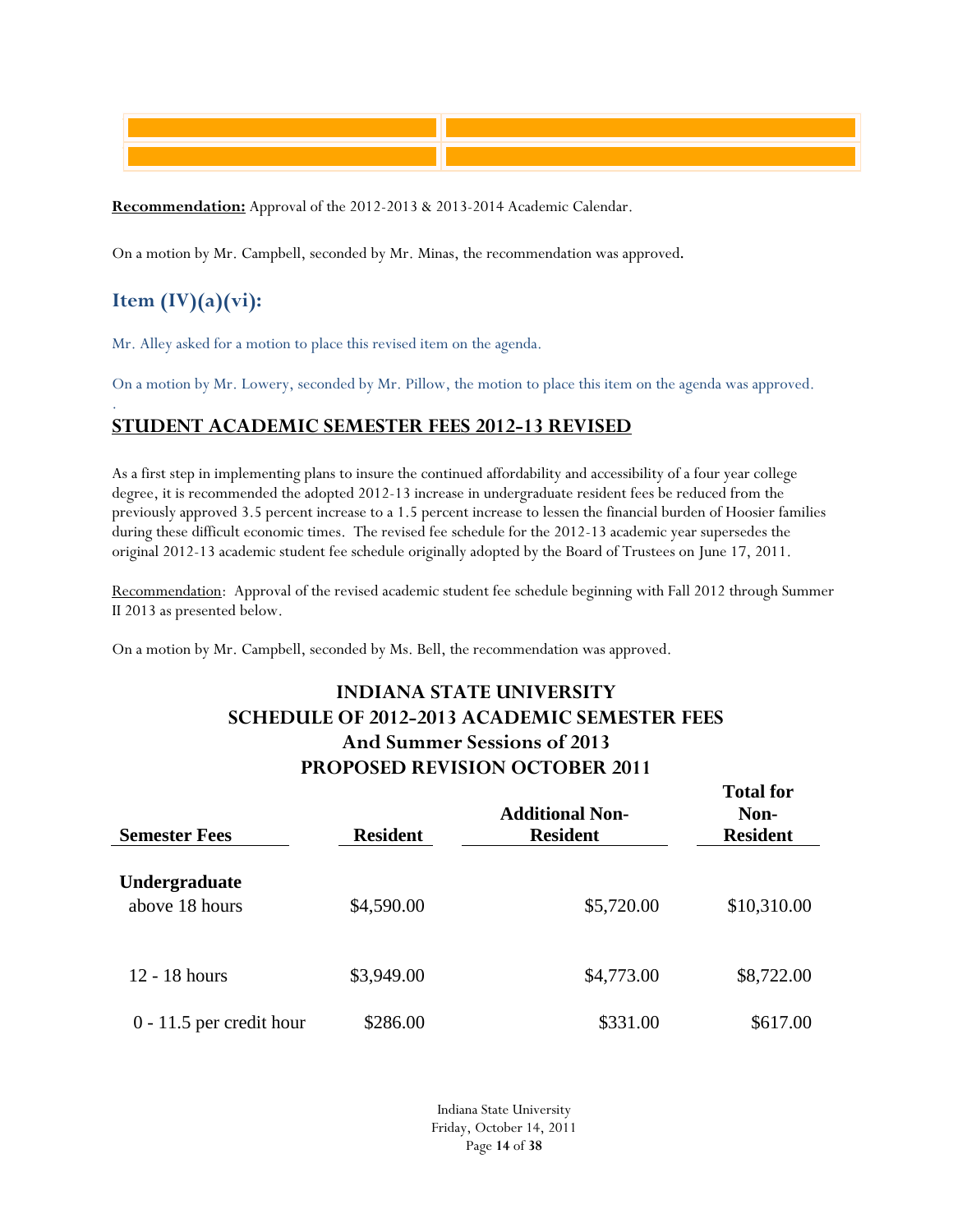| <b>Graduate</b>                                                                                                                              |                     |                                                                                                             |                     |
|----------------------------------------------------------------------------------------------------------------------------------------------|---------------------|-------------------------------------------------------------------------------------------------------------|---------------------|
| Per Credit Hour                                                                                                                              | \$366.00            | \$353.00                                                                                                    | \$719.00            |
| <b>Midwest Student</b><br><b>Exchange</b><br><b>Program Fees</b>                                                                             |                     | Charged 125% of the Undergraduate or Graduate Resident Fees.<br>(25% to be recognized as Non-Resident Fees) |                     |
| Illinois/Kentucky/Ohio<br>Student<br><b>Scholarship Program</b><br><b>Fees</b>                                                               |                     | Charged 125% of the Undergraduate or Graduate Resident Fees.<br>(25% to be recognized as Non-Resident Fees) |                     |
| <b>Other Fees</b>                                                                                                                            |                     |                                                                                                             |                     |
| <b>Student Recreation Center</b><br>Fee (Fall/Spring)<br><b>Student Recreation Center</b><br>Fee (Summer I/II)<br>(on-campus, enrolled in 6) | \$100.00<br>\$40.00 |                                                                                                             | \$100.00<br>\$40.00 |
| or more hrs.)                                                                                                                                |                     |                                                                                                             |                     |

## **Charges Assessed Independently of Fees Shown Above**

| Distance Education –<br>Resident                    | Charged Undergraduate or Graduate Resident Fees, if designated<br>as a distance student, plus distance delivery fees.                                                            |
|-----------------------------------------------------|----------------------------------------------------------------------------------------------------------------------------------------------------------------------------------|
| Distance Education -<br>Non Resident                | Charged 125% of the Undergraduate or Graduate Resident Fees,<br>if designated as a distance student, plus distance delivery fees.<br>(25% to be recognized as Non-Resident Fees) |
| <b>Year Based Study</b>                             | Charged Undergraduate or Graduate Resident Fees plus distance<br>delivery fees.                                                                                                  |
| <b>Late-Start Extension</b><br><b>Travel Abroad</b> | Charged Undergraduate or Graduate Resident Fees only.                                                                                                                            |
| Seminar                                             | Charged Undergraduate or Graduate Resident Fees only.                                                                                                                            |

Indiana State University Friday, October 14, 2011 Page **15** of **38**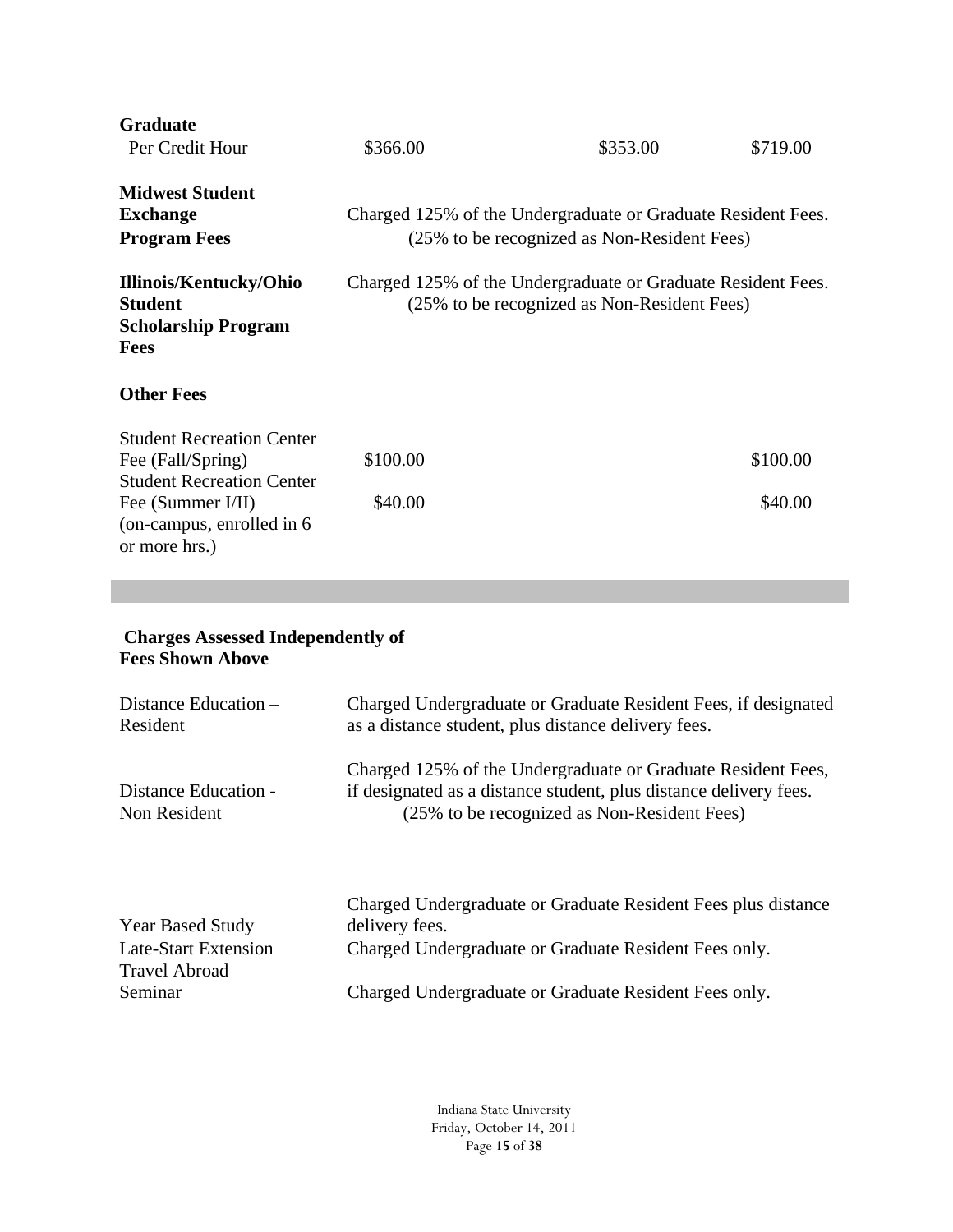| Credit by         |                                                                                                         |
|-------------------|---------------------------------------------------------------------------------------------------------|
|                   | Examination/Assessment of Charged 25% of the Undergraduate or Graduate Resident Fees in                 |
| Prior Learning    | effect at the time of exam/assessment. Credit may or may<br>not be awarded, dependent upon the outcome. |
| College Challenge |                                                                                                         |

Per Credit Hour \$25.00 \$25.00

**Item (IV)(b)(i)(1): Purchasing Report** 

#### **Purchases Over \$50,000**

Nothing to report.

# **Item (IV)(b)(i)(2): Vendors Report**

The following vendors have accumulated purchases from the University for the time period July 1, 2011, through

| August 31, 2011 (Fiscal Year) in excess of \$250,000: |                 |                                                         |
|-------------------------------------------------------|-----------------|---------------------------------------------------------|
|                                                       |                 |                                                         |
| Vendors with Purchases Exceeding \$250,000            |                 |                                                         |
| August 1, 2011 through August 31, 2011                |                 |                                                         |
| Energy USA-TPC                                        | \$<br>282,247   | Natural Gas Contract Purchases                          |
| Sodexo Inc and Affiliates                             | \$<br>333,249   | Dining and Catering Services                            |
| <b>First Financial Bank</b>                           | \$<br>340,000   | <b>VEBA Contributions</b>                               |
| <b>Medco Health Solutions</b>                         | \$<br>392,010   | <b>Prescription Drug Coverage</b>                       |
| Nebco/AmWins Group Benefits                           | \$<br>416,609   | Retiree Insurance                                       |
| CH Garmong and Son Inc                                | \$<br>478,643   | Rankin Patio, Arena Dietetics, and Fairbanks Hall       |
|                                                       |                 | Renovations                                             |
| Dell Marketing LP                                     | \$1,571,441     | Faculty and Student Laptops and Miscellaneous           |
|                                                       |                 | <b>Computer Equipment and Supplies Purchases</b>        |
|                                                       |                 |                                                         |
| Previously Reported Vendors with Purchases            |                 |                                                         |
| Exceeding \$250,000                                   |                 |                                                         |
| <b>Indiana Department of Corrections</b>              | \$<br>265,464   | Academic Courses                                        |
| Public Employees Retirement Fund                      | \$<br>392,172   | <b>Employee Retirement Payments</b>                     |
| Duke Energy                                           | Ś<br>1,042,103  | <b>Electricity Utility Payments</b>                     |
| CDI Inc                                               | Ś.<br>1,150,543 | Pickerl Hall, Technology 2nd and 3rd Floor, and College |
|                                                       |                 | of Nursing, Health, Human Services AV Renovations       |
| Shiel Sexton Co Inc.                                  | \$1,169,678     | <b>Federal Building Renovation</b>                      |
| <b>CIGNA Health Care</b>                              | \$1,720,915     | <b>Medical Claim Payments</b>                           |

# **Item (IV)(b)(ii)(1):**

Indiana State University Friday, October 14, 2011 Page **16** of **38**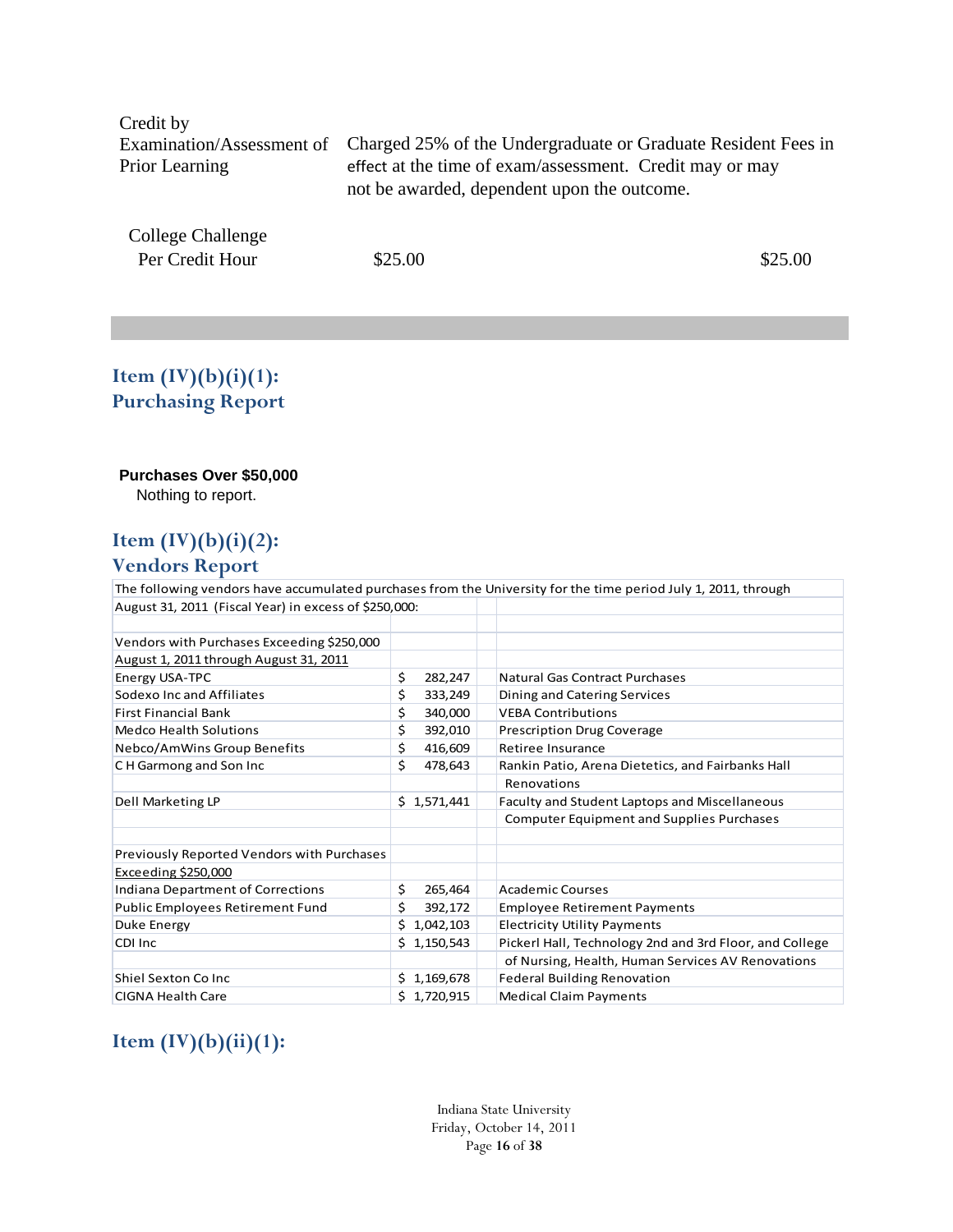# **Personnel Faculty**

## **FACULTY**

## **Appointments**

Zhiyong Liu; Associate Professor, Accounting, Finance, Insurance, and Risk Management; Ph.D., Northwestern University; salary \$118,000 per academic year, prorated from the effective date of January 1, 2012.

### **Regular Faculty - Instructor Appointments of 2-5 years—2011-2012 Academic Year (unless otherwise indicated)**

Patrick Barcus; Instructor, Department of English; M.A., Indiana State University; salary \$36,000 per academic year.

Melissa A. Benningfield; Instructor, Department of Criminology and Criminal Justice; M.S., Indiana State University; salary \$30,000 per academic year.

Marilyn C. Bisch; Instructor, Department of Languages, Literatures, and Linguistics; M.A., Indiana State University; salary \$30,000 per academic year.

Jeffrey Carr; Instructor, Department of English; M.A., Western Kentucky University; salary \$36,000 per academic year.

Lillien Chew; Instructor, Department of English; M.A., Indiana State University; salary \$36,000 per academic year.

Donna J. Crawford; Instructor, Department of Baccalaureate Nursing; M.S.N., Indiana State University; salary \$47,792 per academic year.

Scott A. Cullison; Instructor, Department of Communication; M.A., Indiana State University; salary \$36,000 per academic year.

Nancy P. Cummins; Instructor, Department of Kinesiology, Recreation, and Sport; B.S., Indiana State University (special credentials on file); salary \$30,000 per academic year.

Christopher Dolle; Instructor, Department of English; M.A., Indiana State University; salary \$36,000 per academic year.

Connie Elmore; Instructor, Department of Languages, Literatures, and Linguistics; M.A., Pontificia Universidad Janeriana; salary \$30,000 per academic year.

Richard P. Gunawardane; Instructor, Department of Chemistry and Physics; Ph.D., University of Aberdeen, U.K.; salary \$40,000 per academic year.

Bryan Thomas Hayden; Instructor, Department of Communication; M.S., Indiana State University; salary \$36,000 per academic year.

> Indiana State University Friday, October 14, 2011 Page **17** of **38**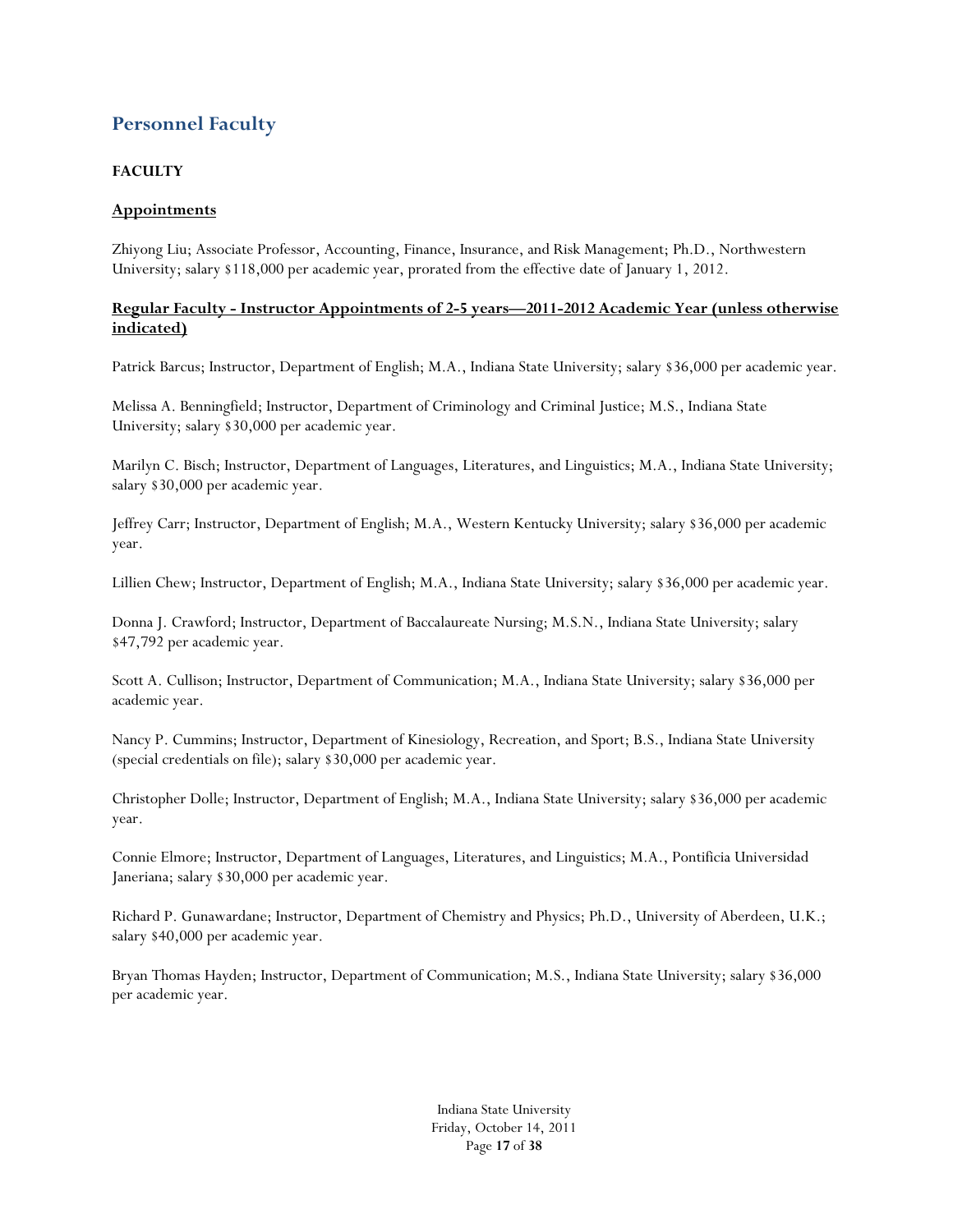Brian Johnston; Instructor, Department of Communication; Ph.D., University of South Florida; salary \$36,000 per academic year.

Andreas M. Kummerow; Instructor, Department of Baccalaureate Nursing Completion; M.S., Indiana State University; salary \$46,350 per academic year.

Kimberly H. LaGrange; Director, Center for Professional Development and Instructor, Management, Information Systems, and Business Education; M.B.A., Indiana State University; salary \$42,642 per academic year.

Miriam Mattsey; Instructor, Department of English; M.A., Indiana State University; salary \$36,000 per academic year.

Steven J. McCaskey; Associate Professor, Department of Applied Engineering and Technology Management; Ph.D., Southern Illinois University; salary \$66,950 per academic year.

Catherine T. McCullough; Instructor, Department of Kinesiology, Recreation, and Sport; M.A., Indiana State University; salary \$30,000 per academic year.

Jennifer Mullen; Instructor, Department of Communication; M.A., Indiana State University; salary \$36,000 per academic year.

Greg Mundth; Instructor, Department of English; M.A., Indiana State University; salary \$36,000 per academic year.

Amber N. Northam; Instructor, Department of Applied Medicine and Rehabilitation; M.A., San Jose State University; salary \$38,378 per academic year.

Heather Roberts; Instructor, Department of English; M.A., Indiana State University; salary \$36,000 per academic year.

Amanda C. Solesky; Instructor, Department of Communication Disorders and Counseling, School, and Educational Psychology; M.S., Indiana State University; salary \$43,754 per academic year.

Caitlin Stuckey; Instructor, Department of English; M.A., Indiana State University; salary \$36,000 per academic year.

Constance A. Thomas; Instructor, Department of Baccalaureate Nursing; M.S.N., University of Southern Indiana; salary \$43,582 per academic year.

Kevin Ward; Instructor, Department of Communication; M.A., Indiana State University; salary \$36,000 per academic year.

Margaret Wheeler; Instructor, Department of English; M.A., Indiana State University; salary \$36,000 per academic year.

Marissa Wiley; Instructor, Department of Communication; M.A., Pittsburg State University, salary \$36,000 per academic year.

> Indiana State University Friday, October 14, 2011 Page **18** of **38**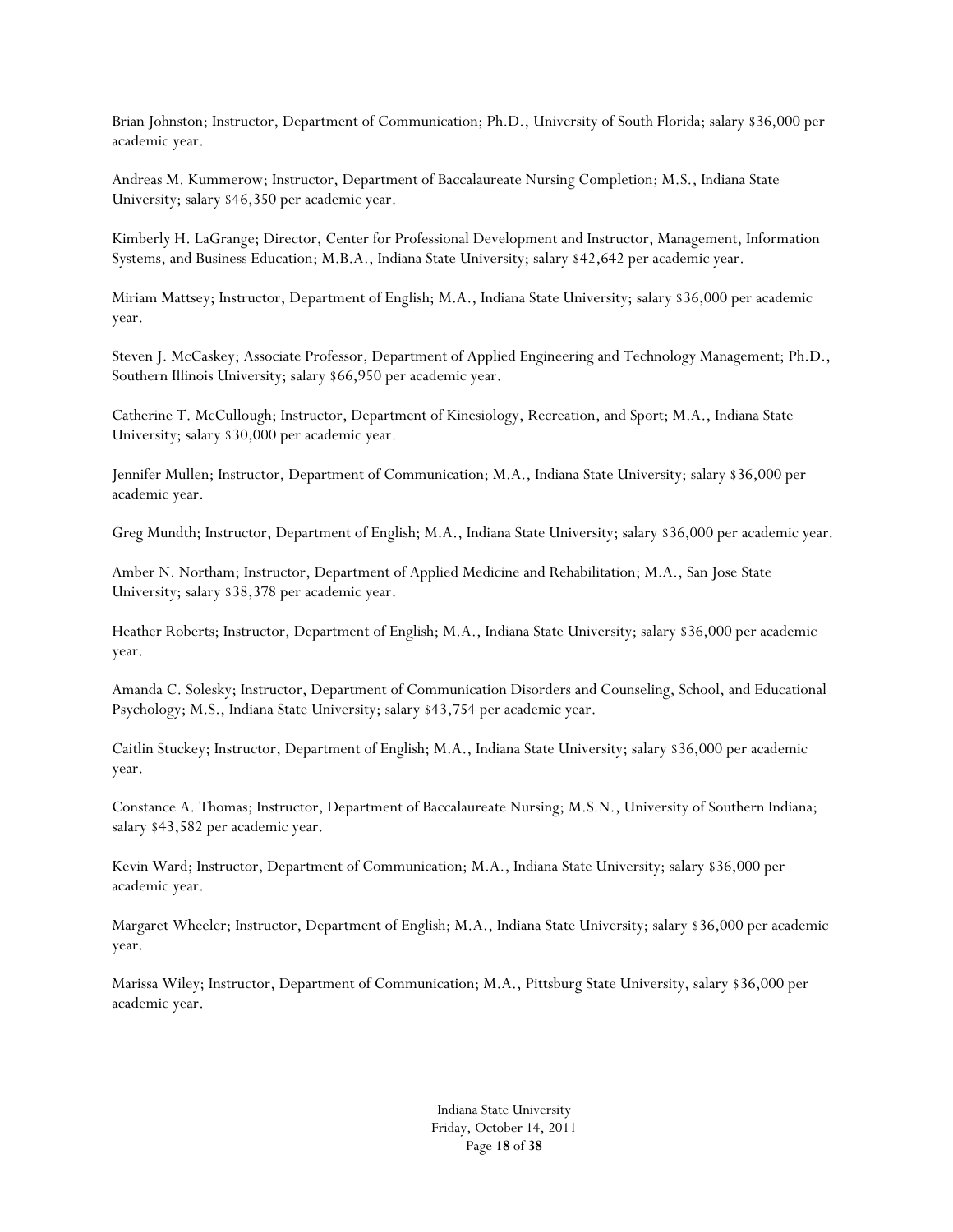Michael G. Williamson; Instructor, Department of Human Resource Development and Performance Technologies and Department of Built Environment; M.S., Indiana State University; salary \$45,000 per academic year.

### **Temporary Faculty 1-Year Appointments —2011 Academic Year (Effective August 1, 2011, unless otherwise indicated)**

Heather M. Anderson; Instructor, Department of Baccalaureate Nursing; M.N., Indiana State University; salary \$45,000 per academic year.

Christine E. Boone; Instructor, School of Music; Ph.D., University of Texas at Austin; salary \$35,000 per academic year.

Jonathon T. Burns; Instructor, Department of Criminology and Criminal Justice; M.S., Indiana State University; salary \$30,000 per academic year.

Chester J. Burton; Instructor, Department of Art; M.F.A., Indiana State University; salary \$35,020 per academic year.

Michael W. Calawerts; Instructor, Department of Kinesiology, Recreation, and Sport; M.A., Indiana State University; salary \$30,000 per academic year.

Rev. Terry M. Clark; Instructor, Department of History; B.S., Xavier University (special credentials on file); salary \$30,000 per academic year.

 Walter W. Dininger; Instructor, Department of Kinesiology, Recreation, and Sport; M.S., Indiana State University; salary \$30,000 per academic year.

Daniel Evans; Instructor, Department of Art; M.F.A., New York State College of Ceramics at Alfred University; salary \$33,000 per academic year, prorated from the effective date of September 8, 2011.

Amy A. Holbert; Instructor, Department of Baccalaureate Nursing; M.S.N., Indiana State University; salary \$46,000 per academic year.

Kathleen M. Huun; Instructor, Department of Baccalaureate Nursing Completion; Ph.D., Florida State University; salary \$70,000 per academic year.

Cheryl L. Kremer; Assistant Professor, Department of Human Resource Development and Performance Technologies; M.S., University of Southern Illinois; salary \$44,156 per academic year.

Rhea Meyerholtz; Instructor, Department of Mathematics and Computer Science; M.S., Indiana State University; salary \$39,800 per academic year.

Joyce E. Patrick; Instructor, Department of Biology; Ph.D., Indiana University; salary \$44,000 per academic year.

Susan Sharp; Instructor, Department of Communication; M.A., University of Illinois; salary \$44,000 per academic year.

> Indiana State University Friday, October 14, 2011 Page **19** of **38**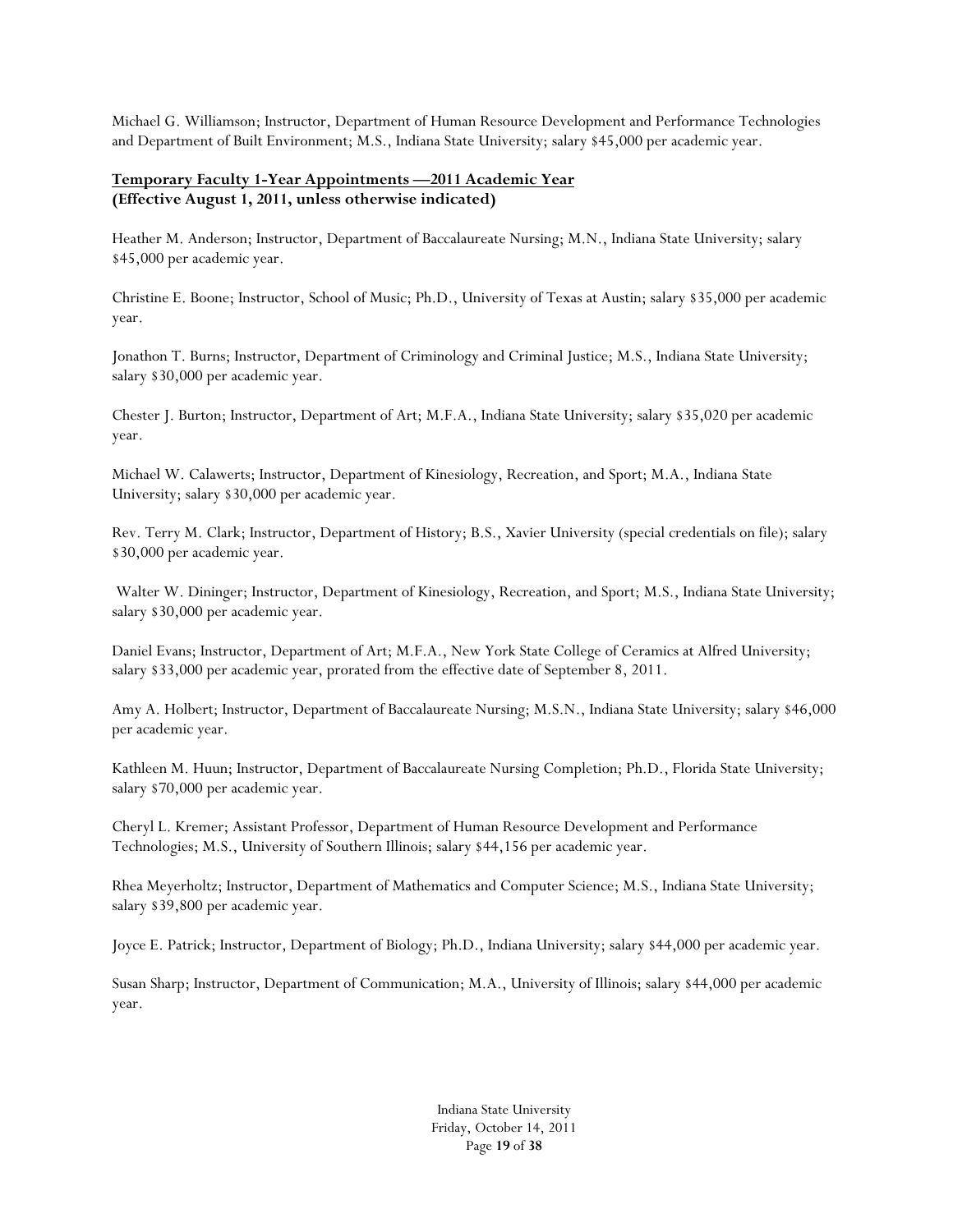Steven L. Tuttle; Instructor, Department of Kinesiology, Recreation, and Sport; B.S., Indiana State University (special credentials on file); salary \$30,000 per academic year.

Lora C. Walsh; Instructor, Department of Kinesiology, Recreation, and Sport; B.S., Indiana State University (special credentials on file); salary \$30,000 per academic year.

Robert W. Waugh; Instructor, School of Music; M.M., University of Oklahoma; salary \$35,000 per academic year.

Roberta J. Wilson; Instructor, Department of Communication Disorders and Counseling, School, Educational Psychology; M.S., Indiana State University; salary \$43,754 per academic year.

### **Temporary Faculty Appointments—2011 Fall Semester (Effective August 1, 2011, unless otherwise indicated)**

Alejandra Alvarado-Brizuela; Part-Time Lecturer, Department of Languages, Literatures, and Linguistics; M.A., Indiana State University; six hours; salary \$6,000.

Eric Anderson; Part-Time Lecturer, Department of Psychology; M.A., University of Waterloo, Ontario; six hours; salary \$6,000.

James Archer; Part-Time Lecturer, Department of Criminology and Criminal Justice; M.S., Indiana State University; three hours; salary \$3,000.

Tony Ashby; Part-Time Lecturer, Department of Management, Information Systems, and Business Education; M.B.A., Lewis University; three hours; salary \$3,000.

Jeremy Bennett; Part-Time Lecturer, Department of Political Science; M.B.A., Seton Hall University; nine hours; salary \$9,000.

Todd Bess; Part-Time Lecturer, Department of Educational Leadership; Ph.D., Indiana State University; three hours; salary \$3,000.

Lynda J. Blaising; Part-Time Lecturer, Department of Elementary, Early, and Special Education; M.A., Ball State University; three hours; salary \$3,999.

Christopher Blila; Part-Time Lecturer, Department of Baccalaureate Nursing; M.S., Ball State University; three hours; salary \$3,990.

William Brett, Professor Emeritus, Department of Biology; Ph.D., Northwestern University; three hours; salary \$3,000.

Charles Bridges; Part-Time Lecturer, Department of Criminology and Criminal Justice; J.D., Indiana University; six hours; salary \$6,000.

Lynette Browne; Part-Time Lecturer, School of Music; D.M.A., University of Miami; twelve hours; salary \$15,925.02.

> Indiana State University Friday, October 14, 2011 Page **20** of **38**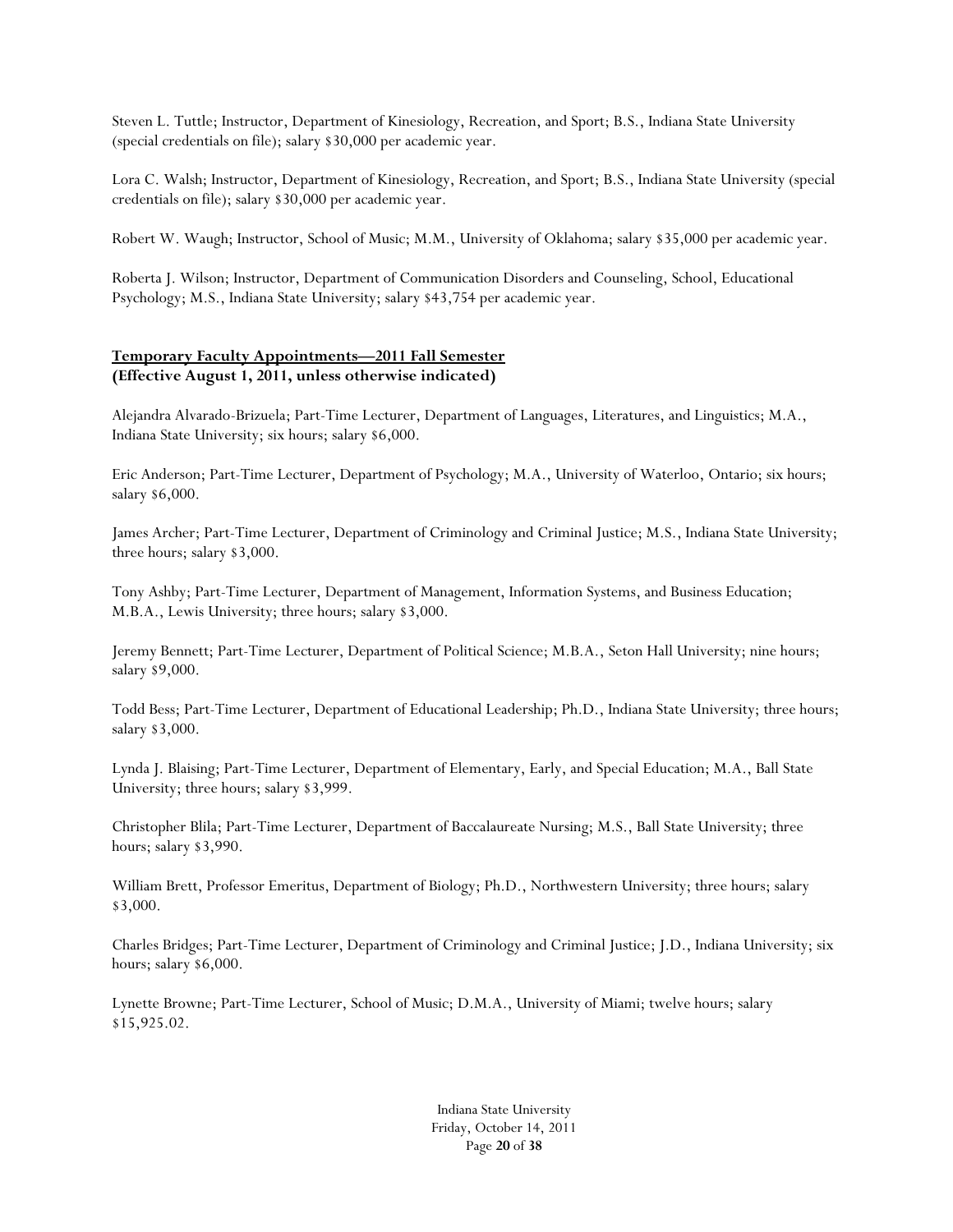Jonathon R. Bundy; Part-Time Lecturer, Department of Built Environment; M.B.A., Indiana State University; three hours; salary \$3,600.

Terry D. Burger; Part-Time Lecturer, Department of Communication Disorders and Counseling, School, and Educational Psychology; Ph.D., Indiana State University; three hours; salary \$3,000.

Robert Burton; Student Teacher Supervisor, Education Student Services; M.S., Indiana State University; supervise fifteen student teachers; salary \$9,000.

Bridget K. Butwin; Part-Time Lecturer, Department of Accounting, Finance, Insurance, and Risk Management; J.D., DePaul University; three hours; salary \$3,000.

Kara Claybrook; Part-Time Lecturer, School of Music; M.M., Illinois State University; six hours; salary \$6,000.

Emanuel M. Cohen; Part-Time Lecturer, Department of Accounting, Finance, Insurance, and Risk Management; M.B.A., Indiana State University; three hours; salary \$3,000.

Lynda Cox; Part-Time Lecturer, Department of English; M.A., Indiana State University; fifteen hours; salary \$15,000.

Gene Crume; Affiliate Faculty, Department of Communication; Ph.D., University of Virginia; three hours; salary \$3,000.

Michael Diaz; Part-Time Lecturer, Department of History; M.A., University at Albany, SUNY; six hours; salary \$6,000.

Glen Dimick; Part-Time Lecturer, School of Music; M.M., DePaul University; 12.34 hours; salary \$12,340.

Julie Edwards; Part-Time Lecturer, School of Music; M.M., University of North Carolina; thirteen hours; salary \$13,000.

Elonda Ervin; Part-Time Lecturer, Department of Communication; Ph.D., Indiana State University; six credit hours; salary \$6,000.

Robert Fazekas; Part-Time Lecturer, Department of Psychology; Psy.D., Indiana State University; three hours; salary \$3,000.

Ivan Furre; Part-Time Lecturer, Department of Psychology; M.A., Indiana University; three hours; salary \$3,000.

Anita Gabbard; Part-Time Lecturer, Department of Human Resource Development and Performance Technologies; Master of Leadership, St. Mary-of-the-Woods College; three hours; salary \$3,000.

Todd Gallagher; Part-Time Lecturer, School of Music; M.M., Indiana State University; 5.34 hours; salary \$5,340.

Larry Gambaiani; Part-Time Lecturer, Department of Educational Leadership; Ed.D., Indiana University; six hours; salary \$6,000.

> Indiana State University Friday, October 14, 2011 Page **21** of **38**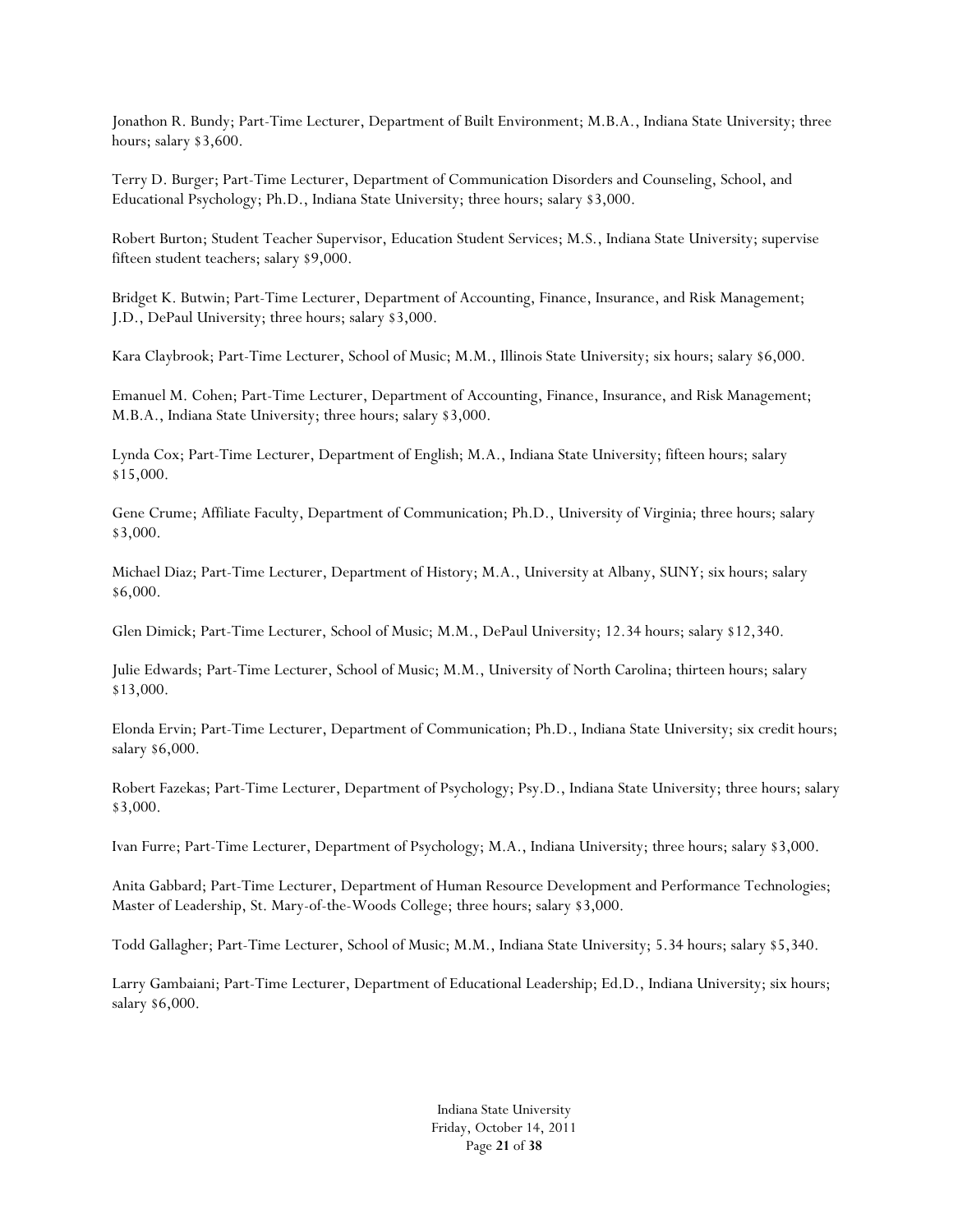Claudine Gaston; Part-Time Lecturer, Department of Communication; M.S., Indiana State University; six hours; salary \$6,000.

Alexander Hagedorn; Part-Time Lecturer, Department of Applied Engineering and Technology Management; M.S., Indiana State University; six hours; salary \$7,200.

Isaac O. Hamed; Part-Time Lecturer, Department of Baccalaureate Nursing; M.S., Indiana State University; nine hours; salary \$11,970.

Karla Hansen-Speer; Part-Time Lecturer, Department of Earth and Environmental Systems; A.M., Washington University in St. Louis; six hours; salary \$6,000.

Timothy Harlan; Part-Time Lecturer, Department of English; M.S., Indiana State University; twelve hours; salary \$12,000.

Gary Hartsock; Part-Time Lecturer, Department of Criminology and Criminal Justice; M.S., Indiana State University; three hours; salary \$3,000.

Mara A. Hayne; Part-Time Lecturer, Department of Communication Disorders and Counseling, School, and Educational Psychology; three hours; salary \$4,500.

Stanley Henderson, Associate Professor Emeritus, Department of Applied Health Sciences; M.S., Indiana State University; three hours; salary \$3,000.

Randy J. Hillenburg; Part-Time Lecturer, Department of Aviation Technology; Master of Aeronautical, Embry-Riddles Aeronautical University; three hours; salary \$3,000.

Kayoko Inoue-Inserra; Part-Time Lecturer, Department of Languages, Literatures, and Linguistics; M.A., Indiana State University; six hours; salary \$6,000.

Edward K. Jenison; Part-Time Lecturer, Department of Communication; B.S., Indiana State University (special credentials on file); six hours; salary \$6,000.

Donald Jennermann; Professor Emeritus, Department of Languages, Literatures, and Linguistics; Ph.D., Indiana University; six hours; salary \$6,000.

Michael Kelsay; Part-Time Lecturer, Department of English; M.F.A., McNeese State University; three hours; salary \$3,000.

David Kelty; Part-Time Lecturer, Department of English; M.Ed., Indiana State University; additional six hours; salary \$6,000.

Renae Kirby; Part-Time Lecturer, Department of Communication; M.S., Indiana State University; nine hours; salary \$9,000.

Kent Koerner; Part-Time Lecturer, Department of Biology; M.A., University of Illinois; six hours; salary \$6,000.

Indiana State University Friday, October 14, 2011 Page **22** of **38**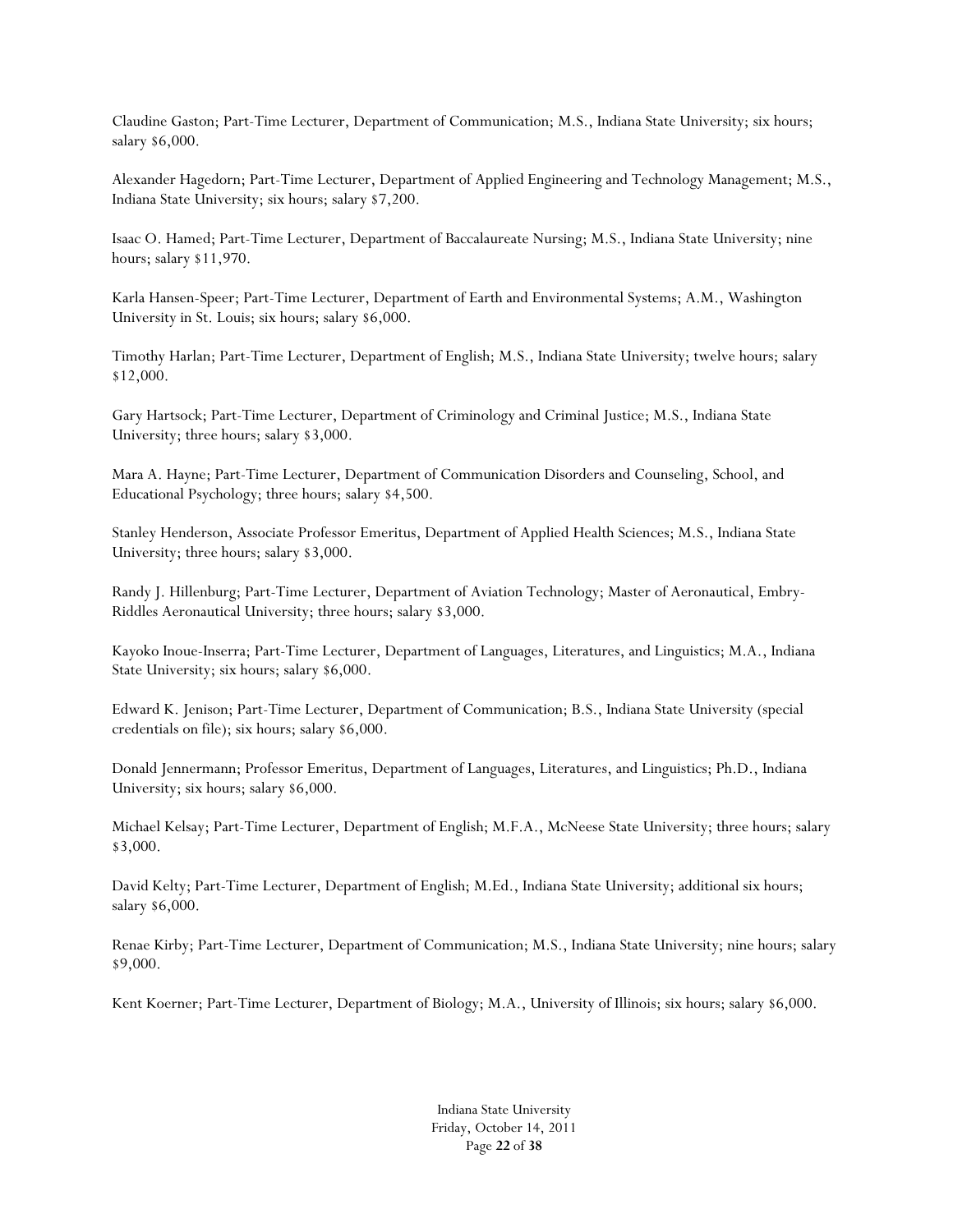Roland Kohr; Visiting Associate Professor, Department of Criminology and Criminal Justice; M.D., IUPUI; three hours; salary \$3,422.01.

Kristal Lagro; Part-Time Lecturer, Department of Baccalaureate Nursing; M.P.C.N., Indiana Wesleyan University; three hours; salary \$3,990.

Leigh Ann Lawson; Part-Time Lecturer, Department of Earth and Environmental Systems; M.S., Indiana State University; three hours; salary \$3,000.

 Jeanna R. Lisman; Part-Time Lecturer, Department of Baccalaureate Nursing; M.S., Indiana Wesleyan University; three hours; salary \$3,990.

David Mannell; Part-Time Lecturer, School of Music; M.S., IUPUI; 9.34 hours; salary \$9,340.

Rachel McClelland; Part-Time Lecturer, Department of Communication; M.A., Indiana State University; three hours; salary \$3,000.

Sarena A. McComas; Part-Time Lecturer, Department of Built Environment; Master of Architecture, University of Illinois Urbana-Champaign; six hours; salary \$7,200.

Brent McPike, Part-Time Lecturer, School of Music; M.M., Indiana University; 9.34 hours; salary \$9,340.

Susan Miles; Part-Time Lecturer, Department of Communication; M.S., Indiana State University; nine hours; salary \$9,000.

Kathy Miley; Part-Time Lecturer, Department of Advanced Practice Nursing; M.S., Indiana State University; 1.5 hours; salary \$3,000.

Joshua Mitchell; Part-Time Lecturer, Department of Political Science; M.P.A., Murray State University; three hours; salary \$3,000.

Victoria Mulandi; Part-Time Lecturer, Department of Baccalaureate Nursing; M.S., Indiana State University; three hours; salary \$3,990.

Kelley Niiyama; Part-Time Lecturer, School of Music; M.M., Indiana University; 12.34 hours; salary \$12,340.

Thomas Oldham; Part-Time Lecturer, Department of Theater; M.F.A., Columbia University; three hours; salary \$3,000.

Allison A. Parks; Part-Time Lecturer, Department of Human Resource Development and Performance Technologies; M.S., Indiana State University; three hours; salary \$3,000.

Leonard G. Peacefull; Part-Time Lecturer, Department of Earth and Environmental Systems; Ph.D., Kent State University; three hours; salary \$3,000.

Curtis Pennington; Part-Time Lecturer, School of Music; M.M., Indiana State University; twelve hours; salary \$12,000.

> Indiana State University Friday, October 14, 2011 Page **23** of **38**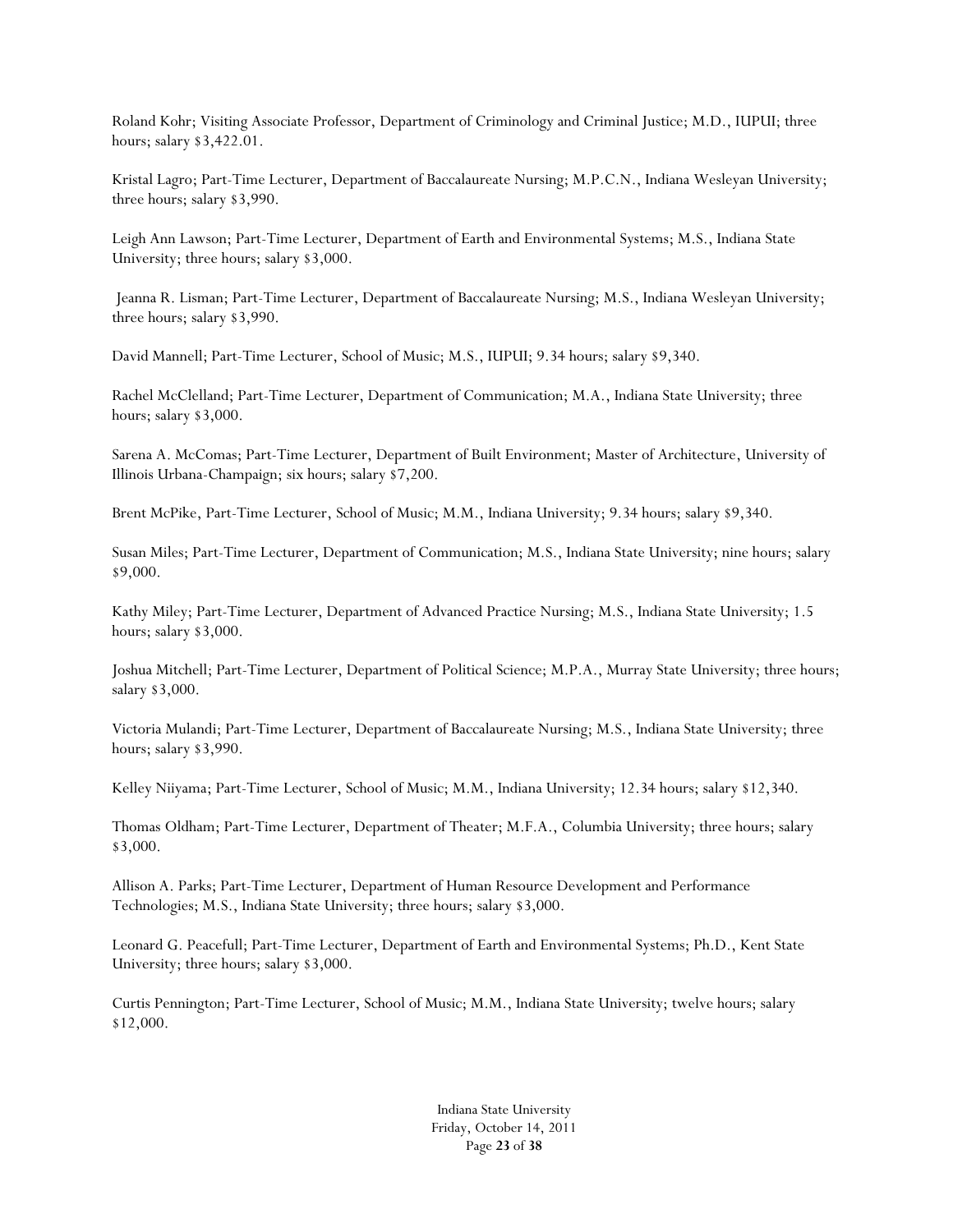Judith Perrin; Part-Time Lecturer, Department of Theater; M.A., University of Illinois, Champaign; six hours; salary \$6,000.

Eric Petenbrink; Part-Time Lecturer, Department of History; M.A., Indiana University; six hours; salary \$6,000.

Susan K. Phillips; Part-Time Lecturer, Department of Baccalaureate Nursing Completion; M.S., Indiana State University; nine hours; salary \$18,000.

Eloise Pitt; Part-Time Lecturer, Department of Criminology and Criminal Justice; M.P.H., Kentucky State University; fifteen hours; salary \$15,000.

William R. Powell; Part-Time Lecturer, Department of Elementary, Early, and Special Education; B.S., Ball State University (special credentials on file); three hours; salary \$3,999.

Daniel Powers; Part-Time Lecturer, School of Music; M.M., Indiana University; 4.67 hours; salary \$4,670.

Cheryl L. Rader; Part-Time Lecturer, Department of Baccalaureate Nursing; M.S., Indiana Wesleyan University; 1.5 hours; salary \$1,995.

Monty Records; Part-Time Lecturer, Department of English; M.A., Indiana State University; twelve hours; salary \$13,572.

Jason Robaudo; Part-Time Lecturer, Department of Mathematics and Computer Science; M.A., University of Southern Florida; fifteen hours; salary \$15,000.

Sarah A. Robinson; Part-Time Lecturer, School of Music; M.M., Northwestern University; eight hours; salary \$8,000.

Ruby Robinson; Part-Time Lecturer, Department of Psychology; M.Ed., The College of William and Mary; three hours; salary \$3,000.

Chad Roseland; Part-Time Lecturer, School of Music; M.M., University of Arizona; fourteen hours; salary \$14,000.

Rebecca L. Sanker; Part-Time Lecturer, Department of Biology; M.E., Eastern Washington University; five hours; salary \$5,000.

Francis R. Saxman; Student Teacher Supervisor, Education Student Services; Ed.D., Ball State University; supervise five student teachers; salary \$2,800.

Carly Schmitt; Part-Time Lecturer, Department of Political Science; M.A., Southern Illinois University – Carbondale; three hours; salary \$3,000.

David J. Seiler; Part-Time Lecturer, Department of History; M.A., Eastern Illinois University; three hours; salary \$3,000.

Richard C. Setliff; Part-Time Lecturer, Department of Economics; M.B.A., Indiana State University; nine hours; salary \$9,000.

> Indiana State University Friday, October 14, 2011 Page **24** of **38**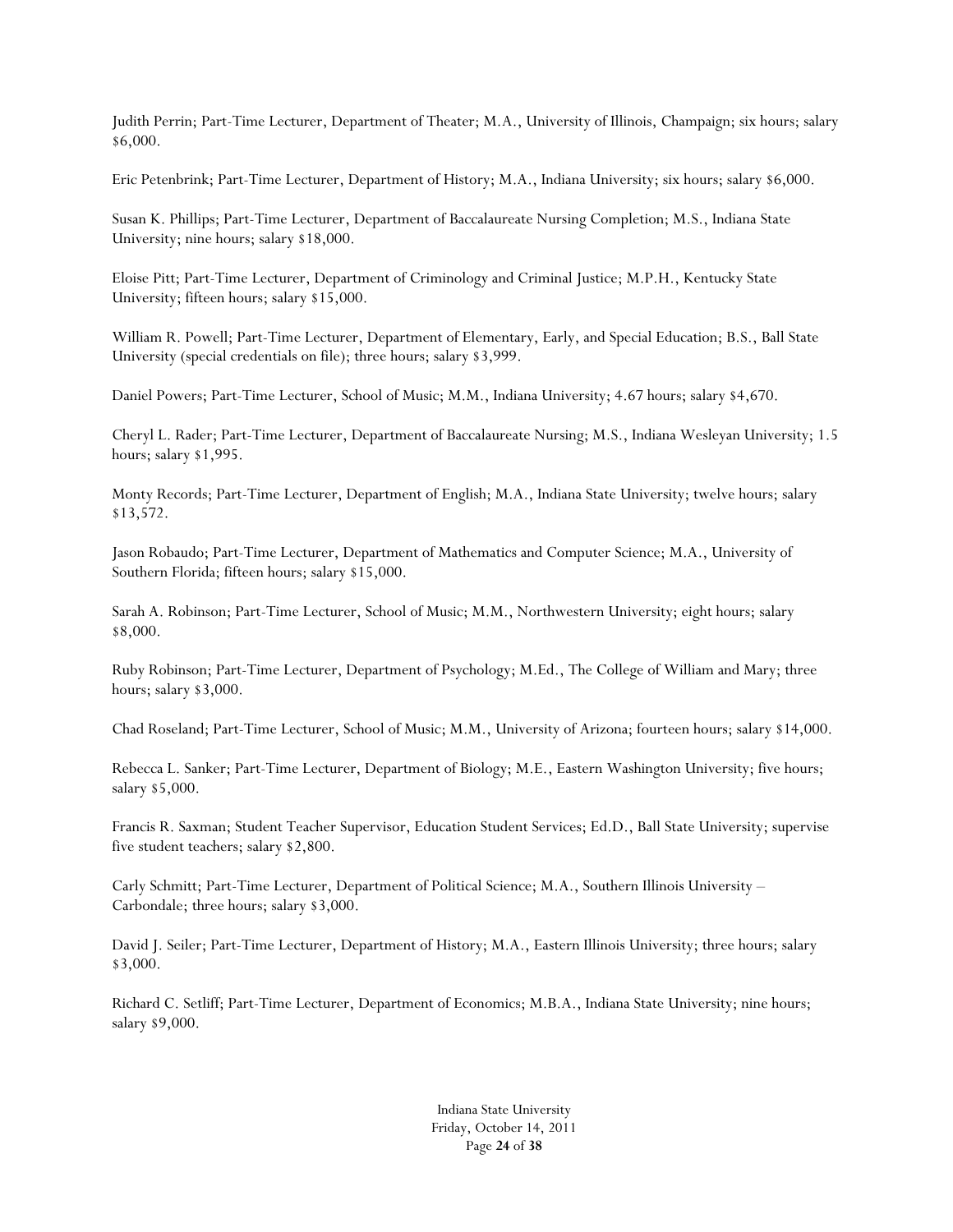Mostafa Shakeri; Part-Time Lecturer, Department of Applied Engineering and Technology Management; Ph.D., University of Maryland; three hours; salary \$3,000.

Michael Sheridan, Student Teacher Supervisor, Education Student Services; M.A. in Education, Ball State University; supervise two additional students; salary \$1,680.

Glenna Simons; Part-Time Lecturer, Department of Political Science; J.D., Loyola University School of Law; six hours; salary \$6,000.

Neil Singleton; Part-Time Lecturer, Department of Communication; M.S., Indiana State University; fifteen hours; salary \$15,000.

John Spicknall; Professor Emeritus, School of Music; Ph.D., University of Maryland; 1.33 hours; salary \$1,330.

Sharilyn Spicknall; Part-Time Lecturer, School of Music; M.S., Indiana State University; 1.67 hours; salary \$1,667.

Felicia D. Stewart; Part-Time Lecturer, Department of Baccalaureate Nursing Completion; M.S., Indiana State University; six hours; salary \$12,000.

Logan Strawn; Part-Time Lecturer, School of Music; M.M., Indiana University; 4.34 hours; salary \$4,340.

Lisa Summers; Part-Time Lecturer, Department of English; M.F.A., Purdue University; three hours; salary \$3,000.

Jonathan Swaner; Part-Time Lecturer, Department of Communication; B.S., Indiana State University (special credentials on file); three hours; salary \$3,000.

Nicholas E. Taylor; Part-Time Lecturer, School of Music; B.M., Indiana University (special credentials on file); three hours; salary \$3,000.

Suzanne M. Theisz; Part-Time Lecturer, Department of Communication Disorders and Counseling, School, and Educational Psychology; M.E., Indiana State University; three hours; salary \$3,000.

Lisa Tincher; Part-Time Lecturer, Department of Baccalaureate Nursing Completion; M.S., Indiana State University; 10.5 hours; salary \$21,000.

Amanda E. Ward; Part-Time Lecturer, Department of Baccalaureate Nursing; B.S., Ball State University (special credentials on file); additional three hours; salary \$3,990.

Sharron Watkins; Assistant Professor Emerita, Education Student Services; M.A., Evansville College; supervise two student teachers; salary \$1,200.

Beth Waywood; Part-Time Lecturer, Department of Communication Disorders and Counseling, School, and Educational Psychology; Doctor of Audiology, A.T. Still University of Health Sciences; three hours; salary \$4,500.

Deborah Whitaker; Part-Time Lecturer, Department of Applied Health Sciences; M.S., Indiana State University; three hours; salary \$3,000.

> Indiana State University Friday, October 14, 2011 Page **25** of **38**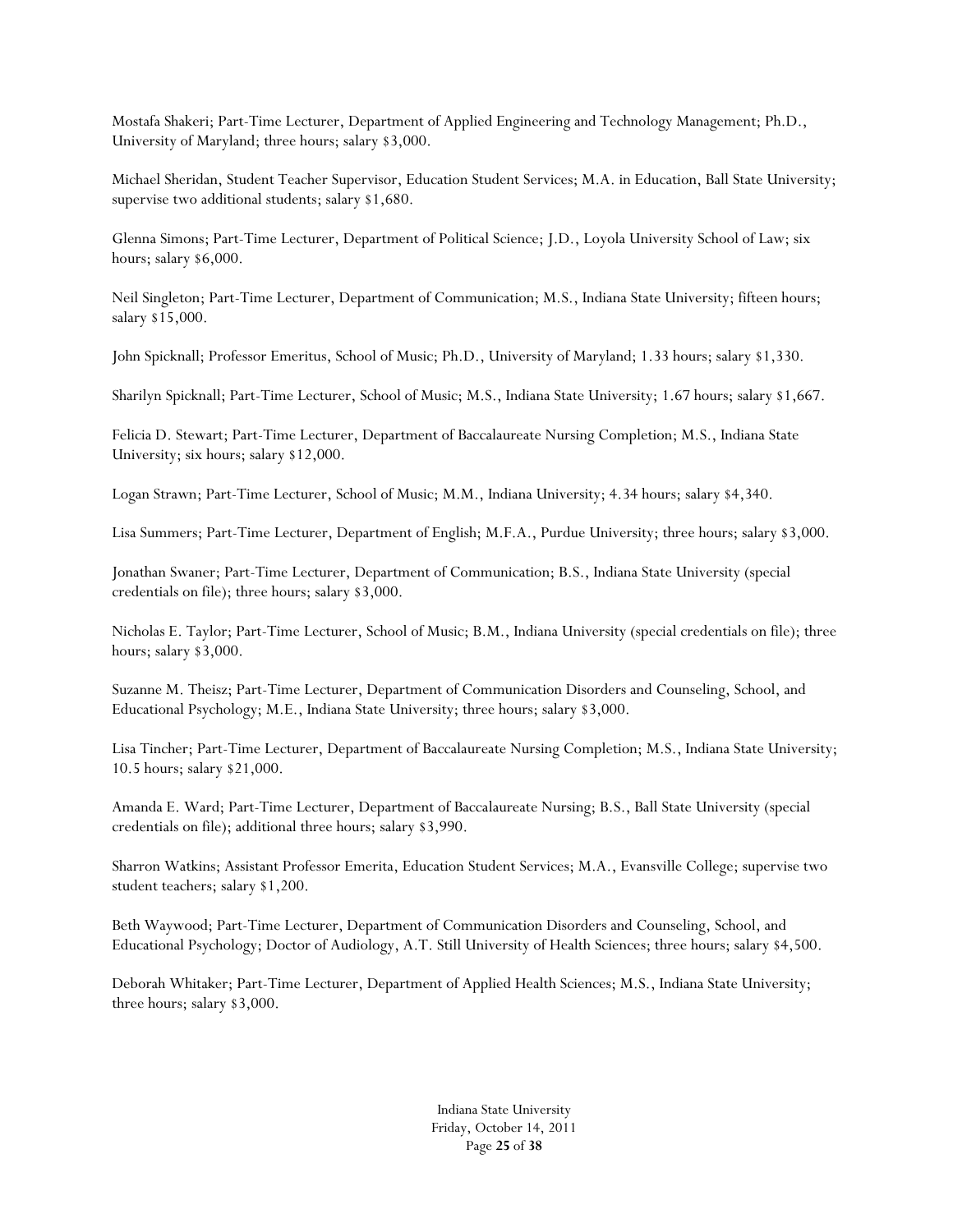Elizabeth Wilkinson; Part-Time Lecturer, Department of Built Environment; M.S., University of California, San Diego; three hours; salary \$3,600.

Elaine Yaw; Part-Time Lecturer, Department of Communication; M.S., Indiana State University; three hours; salary \$3,000.

Ming Zhou; Professor, Department of Applied Engineering and Technology Management; Ph.D., University of Arizona; six hours; salary \$7,200; Dr. Zhou is on unpaid leave through December 31, 2011.

### **Affiliate Faculty**

Paul Mausel; Affiliate faculty status conferred by the Department of Earth and Environmental Systems; effective August 1, 2011 through July 31, 2013.

Dennis Skelton; Affiliate faculty status conferred by the Department of Earth and Environmental Systems; effective August 1, 2011 through July 31, 2013.

### **Change of Status and/or Pay Rate**

Todd E. Alberts; Instructor, Department of Applied Engineering and Technology Management; supplemental instructional stipend of \$3,000 for teaching 3 additional hours; for the fall semester of the 2011-2012 academic year.

Robert Boyd; Associate Professor Emeritus, Department of Educational Leadership; phased retirement stipend of \$28,974.19; effective August 1, 2011 through May 31, 2012.

Scott Cullison; Instructor, Department of Communication; supplemental instructional stipend of \$3,000 for teaching 3 additional hours; for the fall semester of the 2011-2012 academic year.

Max E. Douglas; Professor Emeritus, Department of Management, Information Systems, and Business Education; phased retirement stipend of \$33,536; effective August 1, 2011 through May 31, 2012.

Blanche Evans; Professor Emerita; Department of Kinesiology, Recreation, and Sport; phased retirement stipend of \$26,772; effective August 1, 2011 through May 31, 2012.

Paula E. Frank; Professor Emerita, Department of Baccalaureate Nursing Completion; phased retirement stipend of \$27,588.92; effective August 1, 2011 through May 31, 2012.

Harry E. Gallatin; Instructor, Accounting, Finance, Insurance, and Risk Management; supplemental instructional stipend of \$3,000 for teaching 3 additional hours; for the fall semester of the 2011-2012 academic year.

Tim R. Gritten; Assistant Librarian, Library Services; stipend of \$20,000 for additional duties as Interim Associate Dean, prorated from the effective date of July 1, 2011 through December 31, 2011.

Darlene M. Hantzis; Professor, Department of Communication; stipend of \$4,000 for additional duties as Acting Chairperson; effective August 1, 2011 through December 31, 2011.

> Indiana State University Friday, October 14, 2011 Page **26** of **38**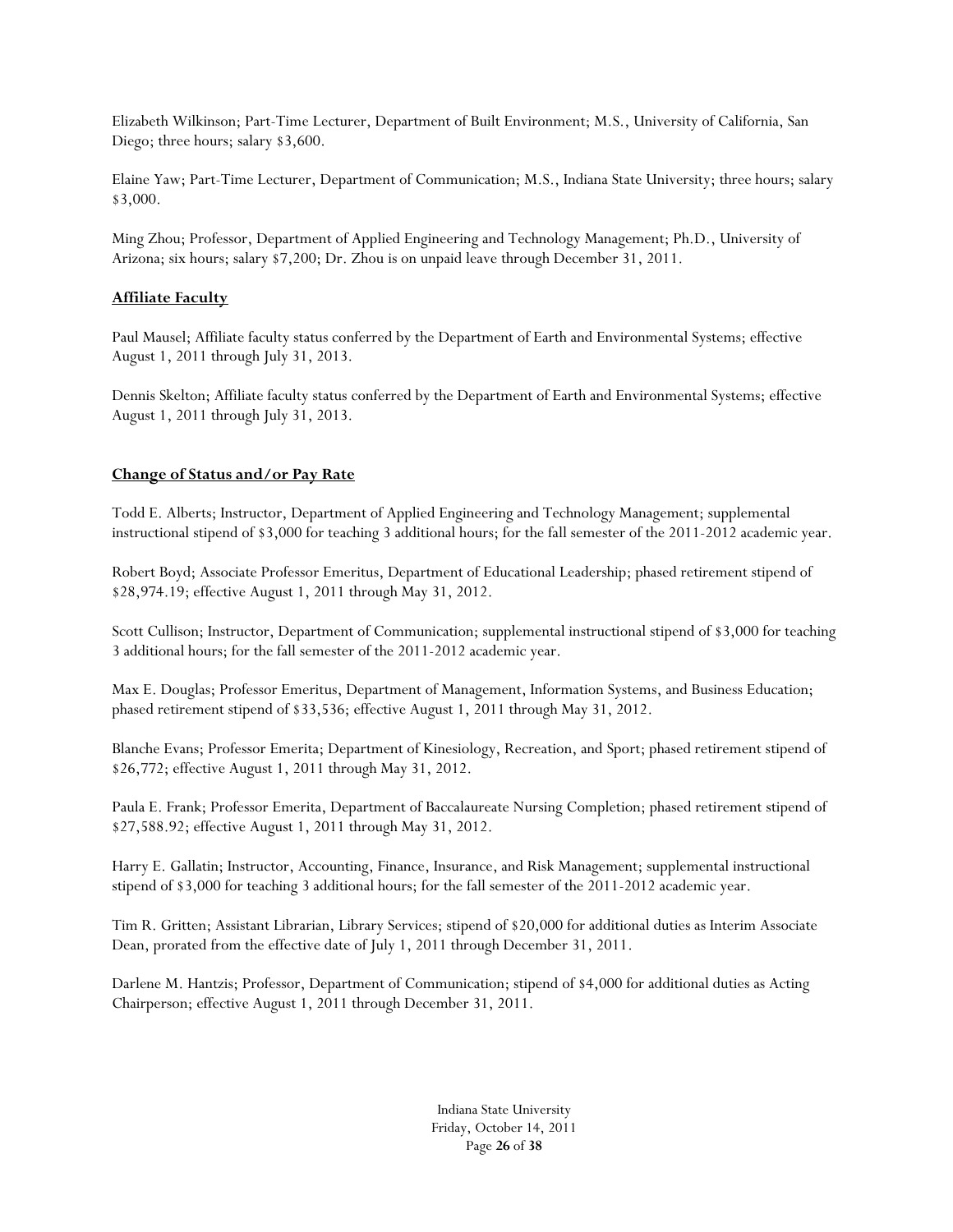Steven R. Hardin; Associate Librarian, Library Services; stipend of \$5,000 for additional duties as Interim Chairperson, Reference/Instruction Department, Library Services; effective July 6, 2011 through December 31, 2011.

Jeffrey S. Harper; from Professor, Department of Management, Information Systems, and Business Education and Program Director, Graduate and Executive Programs to Professor, Department of Management, Information Systems, and Business Education; surrenders administrative supplement of \$10,500; salary \$112,245 per academic year; effective August 1, 2011.

 James D. Kingsley; Associate Professor, Department of Kinesiology, Recreation, and Sport; supplemental instructional stipend of \$3,000 for teaching 3 additional hours; for the fall semester of the 2011-2012 academic year.

Linda Maule; Associate Professor, Department of Political Science and General Education Coordinator; supplement of \$6,857; effective for the 2011-2012 academic year; additional stipend \$5,143 for additional duties; effective for May 9, 2011 through August 17, 2011.

Melody McKinney; Associate Professor Emerita, Department of Baccalaureate Nursing Completion; phased retirement stipend of \$20,423.16; effective for the 2011-2012 academic year.

Lynda M. Melton; from Assistant Professor of Physician Assistant Studies, Department of Applied Medicine and Rehabilitation to Physician Assistant Clinical Coordinator and Assistant Professor of Physician Assistant Studies, Department Applied Medicine and Rehabilitation; salary \$88,000 per fiscal year, prorated from the effective date of August 1, 2011.

Tennyson Mgutshini; Associate Professor, Department of Baccalaureate Nursing Completion; stipend of \$8,000 for additional duties as Acting Chairperson; effective for the 2011-2012 academic year.

Leah Nellis; Associate Professor, Department of Communication Disorders and Counseling, School and Educational Psychology; stipend of \$13,384 for additional duties as Project Director for Effective Evaluation, Blumberg Center; effective September 1, 2011 through May 31, 2012.

Thomas W. Nesser; Associate Professor, Department of Kinesiology, Recreation, and Sport; supplemental instructional stipend of \$3,000 for teaching 3 additional hours; for the fall semester of the 2011-2012 academic year.

Catherine L. Paterson; Associate Professor, Department of Applied Medicine and Rehabilitation; stipend of \$5,000 for additional duties as Faculty Fellow, Center for Community Engagement; effective August 1, 2011 through April 30, 2012.

William Redmond; Professor Emeritus of Marketing and Operations; stipend of \$3,000 for additional duties as Senior Researcher, Scott College of Business; effective for the 2011-2012 academic year.

Steven A. Stofferahn; Assistant Professor, Department of History; stipend of \$2,500 for additional duties as Faculty Fellow, Center for Community Engagement; effective for the fall semester of the 2011-2012 academic year.

John O. Whitaker; Professor Emeritus, Department of Biology; phased retirement stipend of \$21,887.71; effective for the 2011-2012 academic year.

> Indiana State University Friday, October 14, 2011 Page **27** of **38**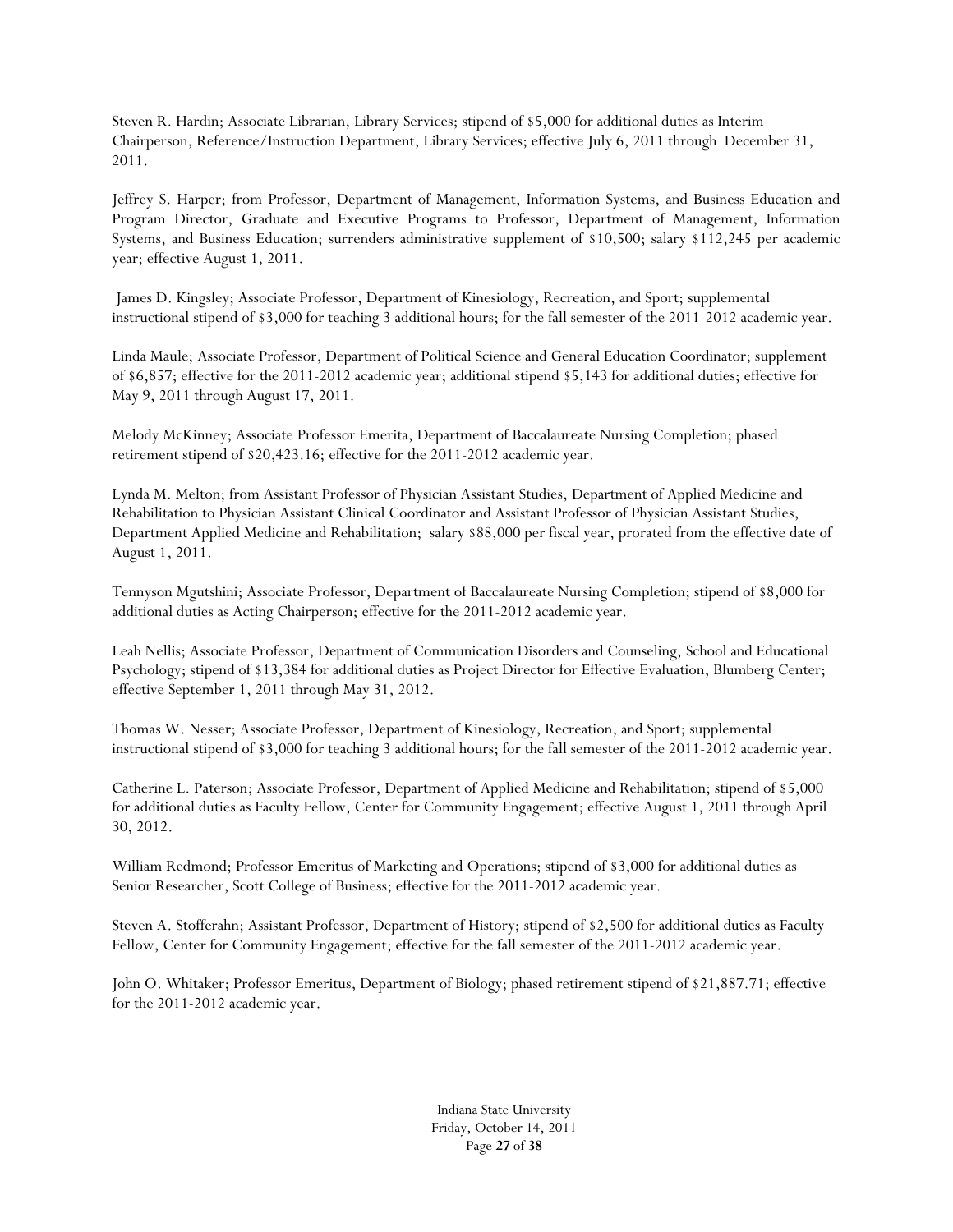Marissa Wiley; Lecturer, Department of Communication; supplemental instructional stipend of \$3,000 for teaching 3 additional hours; for the fall semester of the 2011-2012 academic year.

Bassam Y. Yousif; Associate Professor of Economics, Department of Economics; stipend of \$1,000 for additional duties as Faculty Fellow, College of Graduate and Professional Studies; for the fall semester of the 2011-2012 academic year.

#### **Retirement**

Gloria L. Plascak; Assistant Professor, Department of Baccalaureate Nursing; effective May 31, 2012.

### **Emeriti**

Stanley Evans; Associate Professor Emeritus, Department of English; effective December 31, 2010.

Elizabeth N. Hine; Librarian Emerita, Library Services; effective August 10, 2010.

William H. Redmond; Professor Emeritus, Department of Marketing and Operations; effective July 31, 2011.

### **Leaves of Absence With Pay**

Mohamed Elyassini; Associate Professor, Department of Earth and Environmental Systems; leave with pay effective August 1, 2011 through May 31, 2012.

#### **Separations**

Gow-Hwei (Ray) Chen; Assistant Professor, Art; effective September 2, 2011.

Jeffrey E. Edwards; Professor, Department of Kinesiology, Recreation, and Sport; effective July 31, 2011.

Carol S. Lunce; Assistant Librarian, Library Services; effective October 3, 2011.

# **Item (IV)(b)(ii)(2): Personnel Items Non-Exempt and Exempt**

### **NON-EXEMPT**

#### **Appointments**

Crystal Cox; Student Services Assistant I, Admissions and High School Relations; \$11.65/hr; effective September 12, 2011.

Susan Denny; Student Services Assistant I, Admissions and High School Relations; \$11.65/hr; effective August 29, 2011.

> Indiana State University Friday, October 14, 2011 Page **28** of **38**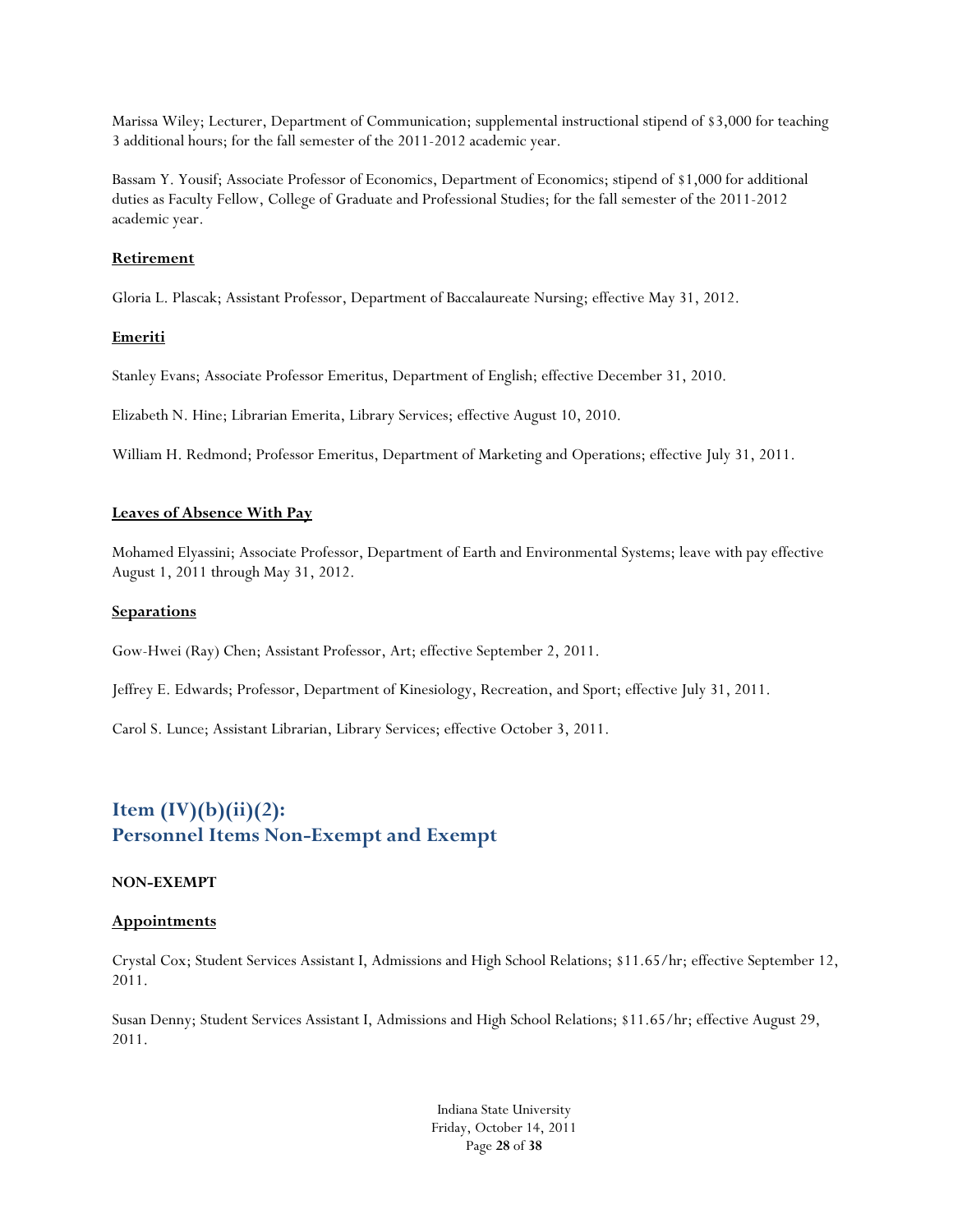Sarah Diel, Registration and Records Coordinator, Office of Registration & Records; \$13.95/hr; effective September 26, 2011.

Justin Hayes; Groundskeeper, Facilities Management; \$9.17/hr; effective September 6, 2011.

Karen James; Parking Services Coordinator, Parking Services; \$12.72/hr; effective October 10, 2011.

Harold Jones; Maintenance Mechanic, Sycamore Housing; \$12.72/hr; effective October 3, 2011.

Lisa Knott, Registration and Records Coordinator, Office of Registration & Records; \$13.95/hr; effective September 26, 2011.

Tiffany Krabel; Student Services Assistant III, Dean of College of Nursing, Health and Human Services; \$13.95/hr; effective September 26, 2011.

William Louk; Registration and Records Coordinator, Office of Registration & Records; \$13.95/hr; effective September 19, 2011.

William Sharp; Utility Worker I, Facilities Management; \$9.17/hr; effective October 3, 2011.

Jeffery Stinson; Police Officer, Public Safety; \$17.27/hr; effective September 19, 2011.

Kathy Stone; Student Services Assistant II, Associate VP Finance and Assistant Treasurer; \$12.72/hr; effective September 12, 2011.

#### **Separations**

Monty Atterson; Groundskeeper, Facilities Management; effective July 26, 2011.

Marcia Bahr; Police Officer, Public Safety; effective August 31, 2011.

Jeremy Bump; Custodian I, Facilities Management; effective September 23, 2011.

Sarah Flaherty; Administrative Assistant I, Built Environment; effective July 25, 2011.

Jeanette Graham; Student Services Assistant I, Office of Registration & Records; effective September 16, 2011.

Darla Guinn; Financial Aid Processing Supervisor, Student Financial Aid; effective September 2, 2011.

Kathy Newhart; Administrative Assistant II, Office of Registration & Records; effective September 16, 2011.

Evelyn Walton; Student Support Coordinator, Office of Registration & Records; effective September 16, 2011.

Indiana State University Friday, October 14, 2011 Page **29** of **38**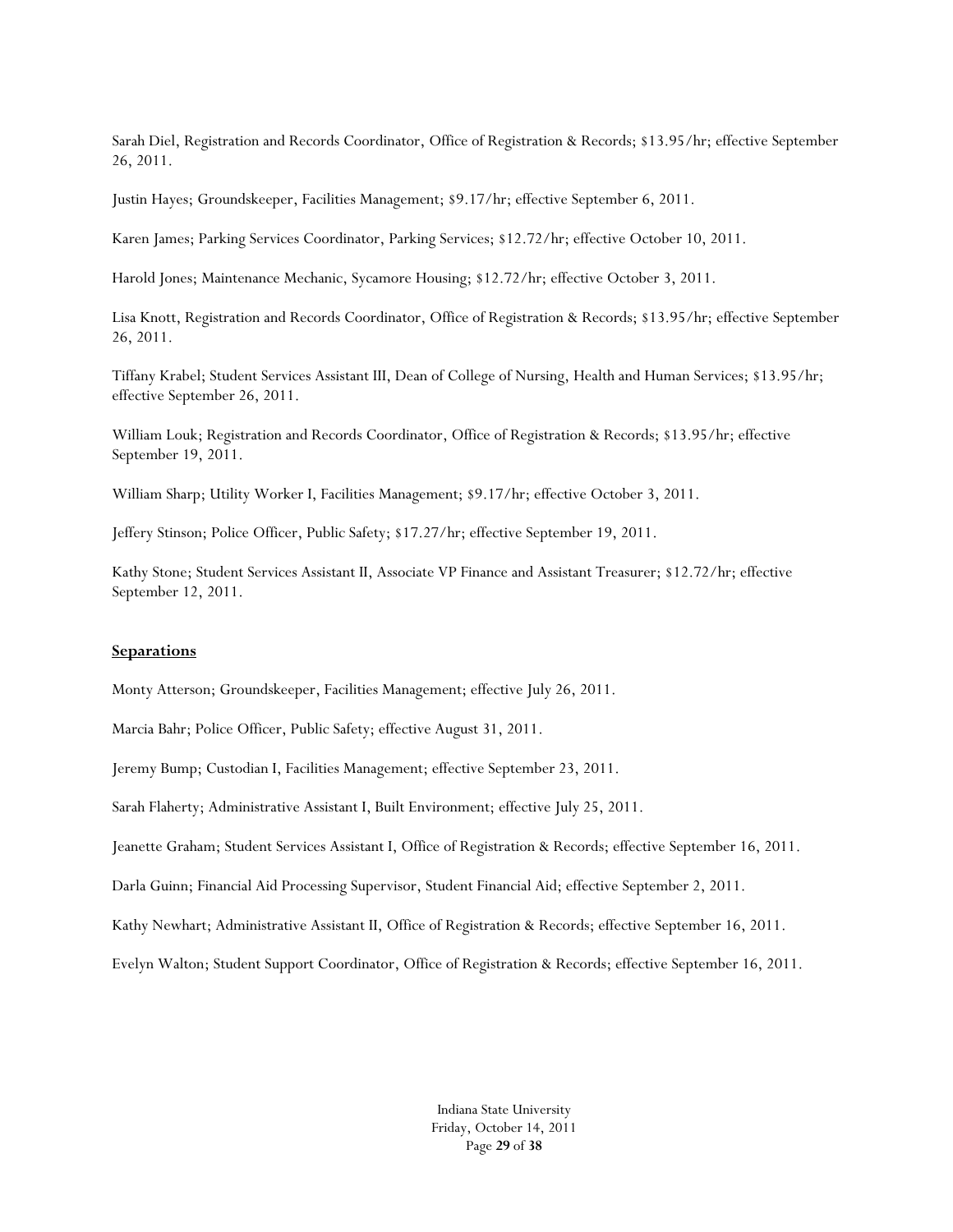### **Change in Status and/or Pay Rate Promotion**

Cheryl Comer; from Custodian I, Burford Housing; \$10.48/hr to Lead Custodian, Burford Housing; \$11.71/hr; effective October 3, 2011.

Marsha Mackey; from Student Services Assistant I, Office of Registration & Records; \$11.91/hr to Registration & Records Specialist, Office of Registration & Records; \$13.51/hr; effective September 19, 2011.

Dawn Wimsett; from Student Services Assistant I, Office of Registration & Records; \$12.01/hr to Registration & Records Specialist, Office of Registration & Records; \$13.61/hr; effective September 19, 2011.

### **Transfers**

Allayne Bell; from Administrative Assistant I, Department of Educational Leadership; \$14.53/hr to Student Services Assistant I, College of Graduate & Professional Studies; \$14.53/hr; effective September 6, 2011.

Karen Davis; from Student Support Supervisor, Office of Registration & Records; \$14.01/hr to Registration & Records Coordinator, Office of Registration & Records; \$14.01/hr; effective September 19, 2011.

Helen Hoffa; from Student Services Assistant II, College of Graduate & Professional Studies; \$15.01 to Administrative Assistant I, Department of Educational Leadership; \$15.01/hr; effective September 6, 2011.

### **Other**

Michael Colson; skill assessment from Police Officer, Public Safety; \$17.73/hr to Police Officer; Public Safety; \$18.46/hr; effective August 27, 2011.

Daniel Parmer; skill assessment from Police Corporal, Public Safety; \$18.91/hr to Police Corporal; Public Safety; \$19.64/hr; effective September 17, 2011.

Robert Sands; demotion from Gardener, Facilities Management; \$11.45/hr to Groundskeeper; \$10.30/hr; Facilities Management; effective September 3, 2011.

### **EXEMPT**

#### **Appointments**

Brooke R. Huser; Admissions Welcome Center Counselor; Admissions and High School Relations; B.S., Ball State University; nine month employee; prorated from effective state of October 3, 2011 through May 31, 2012; salary \$22,500 per fiscal year.

Leslie R. King; Assistant Registrar, Office of Registration and Records; M.S., Indiana State University; salary \$42,000 per fiscal year; effective September 6, 2011.

> Indiana State University Friday, October 14, 2011 Page **30** of **38**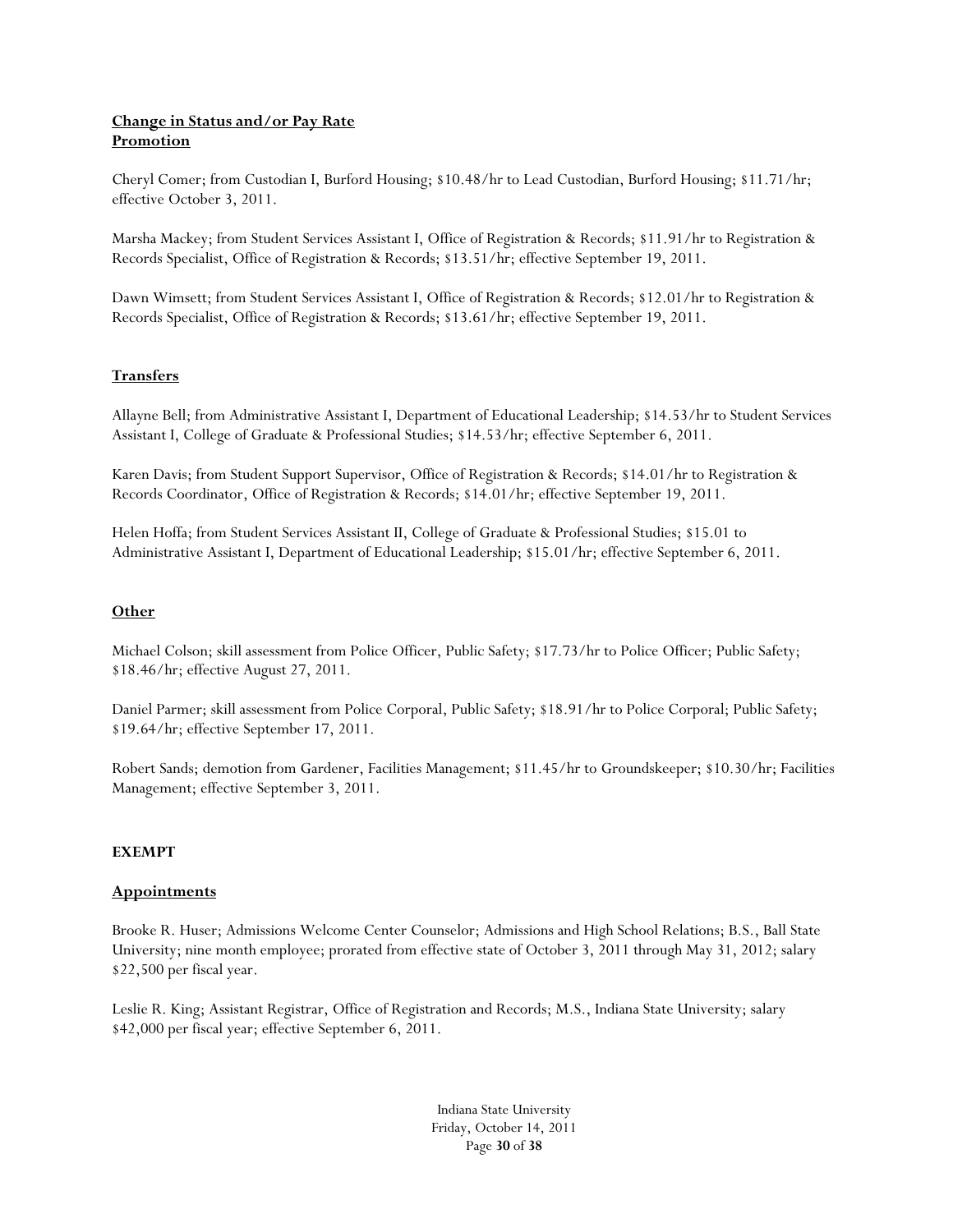Brian A. Lewis; Programmer Analyst, Office of Information Technology; B.S., IU School of Informatics; salary \$41,000 per fiscal year; effective September 12, 2011.

LeeAntwann McCline; Student Employment Program Coordinator, Career Center; M.S., Eastern Illinois University; salary \$33,000 per fiscal year; effective September 26, 2011.

Tradara S. McLaurine; Career Services Assistant Director, Career Center; M.S., Indiana State University; salary \$44,000 per fiscal year; effective September 26, 2011.

Erica L. Myers; Employee Relations and Training and Professional Development Specialist, Human Resources; B.S., Indiana State University; salary \$37,000 per fiscal year, prorated from the effective date of September 1, 2011.

Tracy J. Powers; Career Services Executive Director, Career Center; M.A., University of Evansville; salary \$92,000 per fiscal year; effective September 1, 2011.

Richard Straka, Jr.; Assistant Registrar, Office of Registration and Records; B.S., Milwaukee School of Engineering; salary \$42,000 per fiscal year; effective October 10, 2011.

Ashley Weir; Admissions Welcome Center Counselor; Admissions and High School Relations; M.S., Indiana State University; nine month employee; prorated from effective date of September 26, 2011 through May 31, 2012; salary \$22,500 per fiscal year.

Lian Xiao; Assistant Registrar, Office of Registration and Records; M.S., Depaul University; salary \$37,000 per fiscal year; effective November 1, 2011.

#### **Temporary Appointments**

Richie A. Adderley; Assistant Coordinator, 21st Century Center; B.S., Indiana State University; salary \$34,456 per fiscal year; effective September 1, 2011 through August 31, 2012.

Ingrid Graves; Post-Doctoral Fellow, Curriculum, Instruction, and Media Technology; Ph.D., Indiana University; salary \$6,000 per academic year; effective September 26, 2011 through May 4, 2012.

Debbie C. Huckabee; Educational Support Coordinator, Student Support Services; M.S., Indiana State University; salary \$36,932 per fiscal year; effective September 1, 2011 through August 31, 2012.

Yushen Liu; Post-Doctoral Research Associate, Chemistry and Physics; Ph.D., Fudan University; salary \$36,000 per fiscal year, prorated from the effective date of August 18, 2011 through June 30, 2012.

Susan R. Miles; Parent Volunteer Coordinator, 21<sup>st</sup> Century Scholars; B.S., Indiana State University; salary \$28,000 per fiscal year; effective September 1, 2011 through August 31, 2012.

Elizabeth M. Nesius; Operations Manager, Indiana University School of Medicine – Terre Haute; B.A., Indiana State University; salary \$43,156 per fiscal year; effective July 1, 2011 through June 30, 2012.

Matthew R. Porter; Field Campus Manager, Kinesiology, Recreation, and Sport; B.S., Indiana State University; salary \$30,000 per fiscal year, prorated from the effective date of August 24, 2011 through June 30, 2012.

> Indiana State University Friday, October 14, 2011 Page **31** of **38**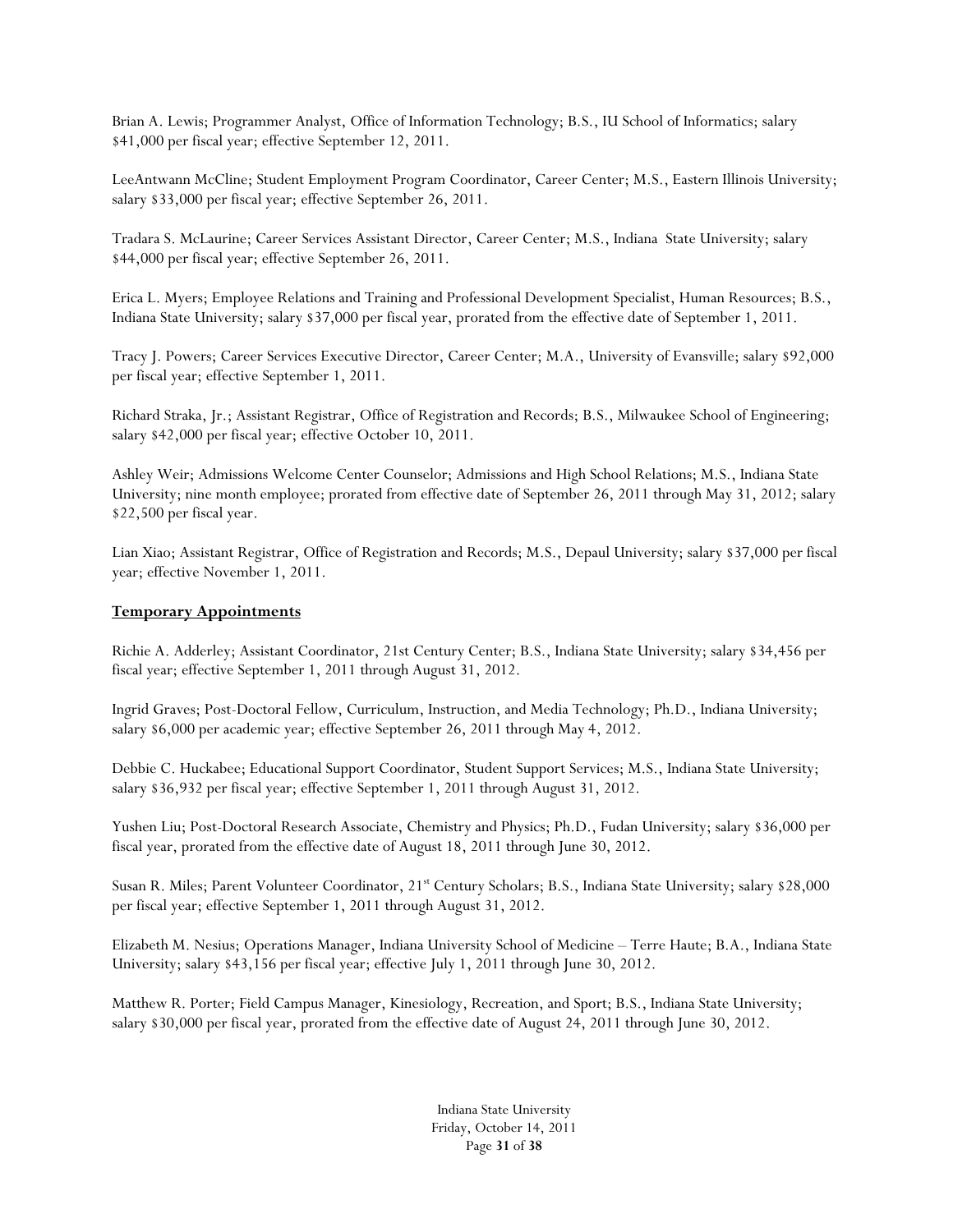Michael Romanov; Post-Doctoral Research Associate, Biology; Ph.D., Kharkov National University; salary \$52,285, prorated from the effective date of September 1, 2011 through December 31, 2011.

Jack F. Schroeder; Assistant Coordinator, 21<sup>st</sup> Century Scholars; M.S., Indiana State University; salary \$35,187 per fiscal year; effective September 1, 2011 through August 31, 2012.

Venita O. Stallings; Academic Advisor, Student Support Services; M.S., Indiana State University; salary \$37,522 per fiscal year; effective September 1, 2011 through August 31, 2012.

Veronica D. Williams; Director, 21<sup>st</sup> Century Scholars; M.S., Buffalo State College; salary \$44,421 per fiscal year; effective September 1, 2011 through August 31, 2012.

Rita Worrall; Director, Student Support Services; Ph.D., Indiana State University; salary \$60,272 per fiscal year; effective September 1, 2011 through August 31, 2012.

### **Change of Status and/or Pay Rate**

Stacey J. Barnett; from Degree Audit Specialist, Office of Registration and Records to Assistant Registrar, Office of Registration and Records; salary \$42,000 per fiscal year, prorated from the effective date of August 29, 2011.

Karl E. Burgher; from Chief Strategy Officer, Office of the President to Chief Strategy Officer, Office of the President and Professor, Built Environment; no change in salary; effective August 1, 2011.

Cory A. Campbell; Assistant Registrar, Office of Registration and Records; change in salary to \$45,000; effective August 29, 2011.

Jennifer L. Lawson; from non-exempt position as Administrative Assistant II, Office of Registration and Records to Assistant Registrar, Office of Registration and Records; salary \$37,000 per fiscal year, prorated from the effective date of August 29, 2011.

Jeremy T. Ploch; Assistant Coordinator, Athletic Studies; stipend of \$5,000 for additional duties; effective August 1, 2011 through June 30, 2012; stipend is for the appointment period.

Judith H. Price; Assistant Director, Hulman Center and Tilson Auditorium Facilities; compensation adjustment for additional duties; salary \$54,836 per fiscal year, prorated from the effective date of September 1, 2011.

Kristopher P. Rogers; from Senior Associate Director to Admissions and Marketing Associate Director; 75% Admissions and High School Relations and 25% Communications and Marketing; salary \$55,000 per fiscal year, prorated from the effective date of September 1, 2011.

Lisa Stein; from Admissions Counselor to Admissions Transfer Coordinator; Admissions and High School Relations; salary \$35,000 per fiscal year; effective September 22, 2011.

Thomas M. Weller; Writing Specialist, Student Support Services; M.A., Indiana State University; salary \$38,760 for the ten-month period of September 1, 2011 through May 31, 2012, and August of 2012.

> Indiana State University Friday, October 14, 2011 Page **32** of **38**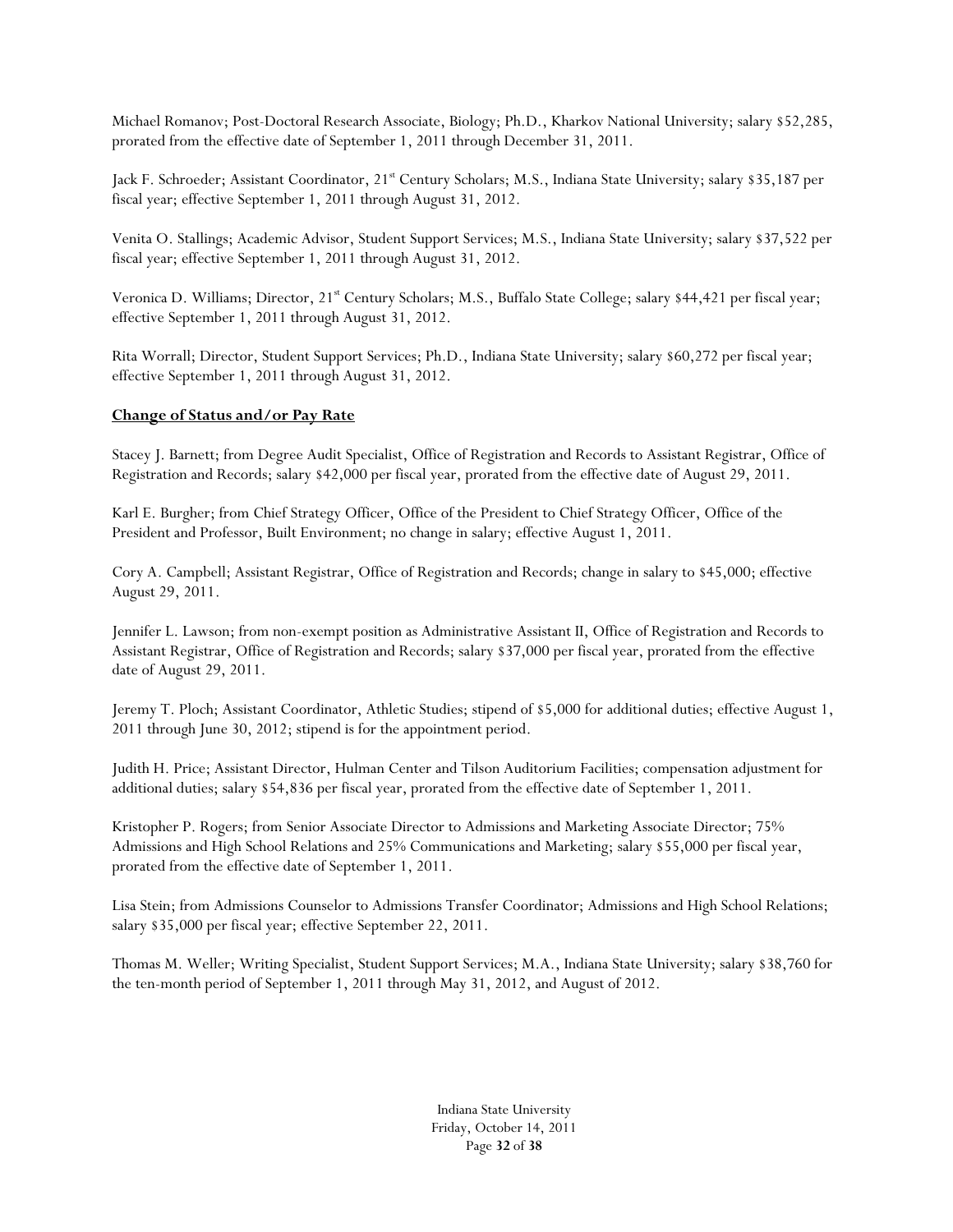#### **Separations**

Rachel Forester; Admissions Counselor; Admissions and High School Relations; resignation effective October 14, 2011.

Les M. Lunce; CIRT Associate Director, Office of Information Technology; effective September 15, 2011.

Warren Taylor; Degree Audit Specialist, Office of Registration and Records; effective September 16, 2011.

### **ATHLETICS Appointments**

Erin Gilreath; Assistant Track Coach, M.A., Ball State University; salary of \$34,000 prorated per employment period of September 15, 2011 through June 30, 2012.

Amanda Zust; Assistant Softball Coach; B.A., University of Iowa; salary \$28,874 prorated per employment period of August 22, 2011 through June 30, 2012.

#### **Temporary Appointments**

Scott Miller; Part Time Assistant Softball Coach, salary of \$18,000 per employment period of September 1, 2011 through June 30, 2012.

Justin Short, Part Time Video Specialist, salary \$13,200 per employment period of August 1, 2011 through June 30, 2012.

#### **Separations**

Megan McKenna; Media Relations Coordinator; effective August 31, 2011.

# **Item (IV)(b)(iii): Grants and Contracts**

#### 1. The Regents of the University of California, Fund No. 548432, Proposal No. 12-015

A sub agreement under the National Institutes of Health in the amount of \$25,029.00 has been received from The Regents of the University of California for the project entitled, "Metabolic and Immunological Effects of Meditation," under the direction of Jean Kristeller, Department of Psychology for the period of September 30, 2008 through May 31, 2012.

#### 2. GE Aviation Inc., Fund No. 548691, Proposal No. 12-005

An agreement in the amount of \$14,364.00 has been received from GE Aviation Inc. for the project entitled, "General Electric Aviation-Terre Haute," under the direction of Jeffrey Harper, Deans Office of Business, for the period July 18, 2011 through July 28, 2011.

> Indiana State University Friday, October 14, 2011 Page **33** of **38**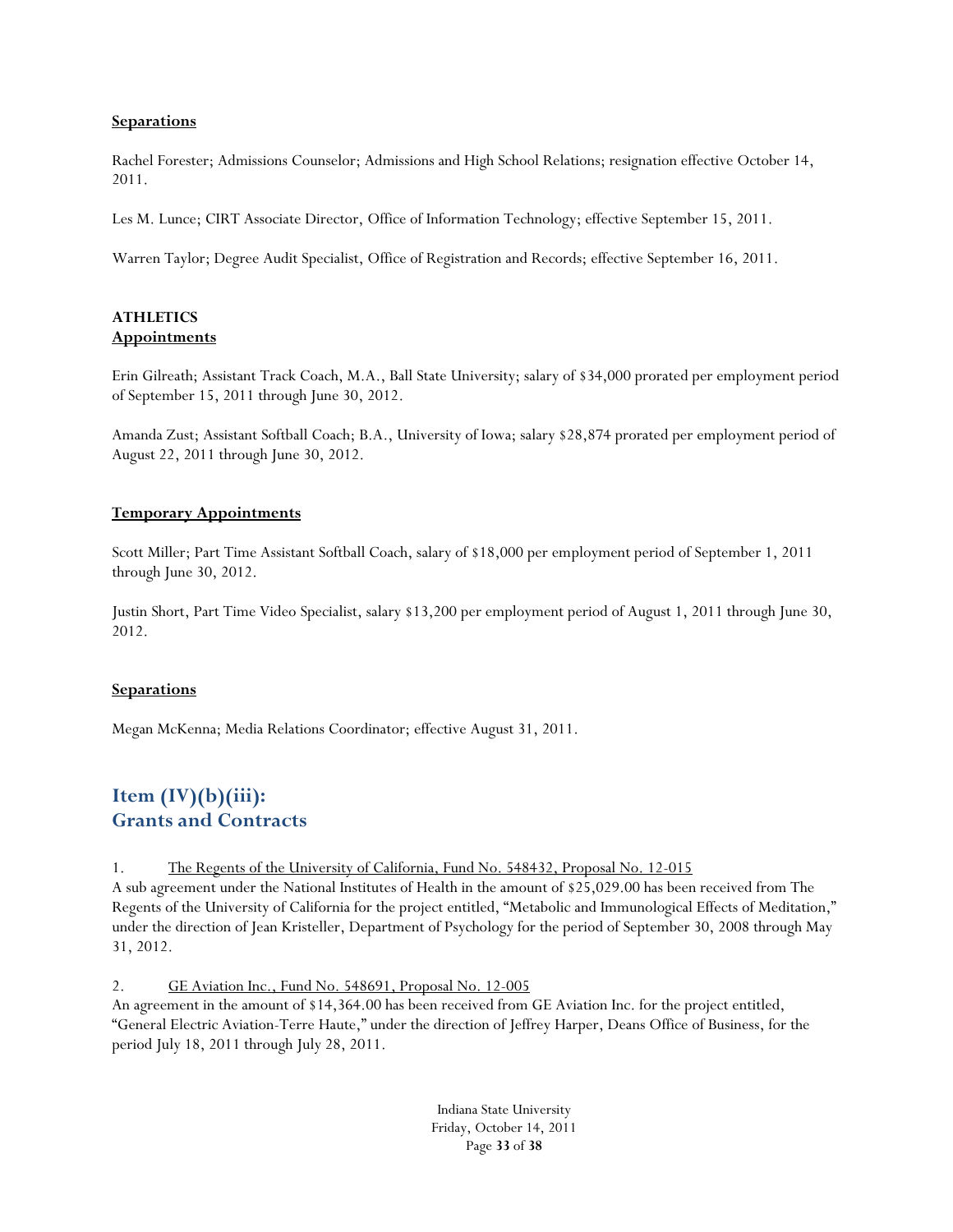## 3. Gray & Pape, Inc., Fund No. 548698, Proposal No. 11-129

An agreement in the amount of \$38,300.00 has been received from Gray & Pape Inc. for the project entitled, "Geoarchaeological Assessment of Six Drainage Crossings," under the direction of C. Russell Stafford, Department of Earth & Environmental Systems, for the period August 11, 2011 through August 1, 2012.

## 4. Board of Trustees of the University of Illinois, Fund No. 548701, Proposal No. 12-004

A sub agreement under the Illinois Corn Marketing Board in the amount of \$10,000.00 has been received from the Board of Trustees of the University of Illinois for the project entitled, "Domestic Land Use Change Analysis from Biofuel Production," under the direction of Stephen Aldrich, Department of Earth & Environmental Systems, for the period May 15, 2011 through December 31, 2011.

## 5. American Library Association, Fund No. 548699, Proposal No. 11-155

An agreement in the amount of \$750.00 has been received from the American Library Association for the project entitled, "Lincoln: The Constitution and the Civil War," under the direction of Cinda May, Department of Special Collections, for the period September 1, 2011 through May 31, 2015.

## 6. Indiana Economic Development Corporation, Fund No. 548679, Proposal No. 11-187

An agreement in the amount of \$38,953.12 has been received from the Indiana Economic Development Corporation for the project entitled, "West Central Indiana SBDC Region Grant," under the direction of Heather Penney, Department of Wabash Valley Small Business Development Center, for the period July 1, 2011 through December 31, 2011.

## 7. Indiana Campus Compact, Fund No. 548668, Proposal No. 11-141

An agreement in the amount of \$3,750.00 has been received from the Indiana Campus Compact for the project entitled, "Accepting the Risks!:Furthering community Engagement and Service-Learning Through the Past, Present, and Future," under the direction of Nathan Schaumleffel, Department of Kinesiology, Recreation and Sport Management, for the period July 1, 2011 through May 31, 2012.

### 8. Indiana Campus Compact, Fund No. 548670, Proposal No. 11-139

An agreement in the amount of \$3,750.00 has been received from the Indiana Campus Compact for the project entitled, "Integration of Case Studies into Class for the Development of Home Exercise Programs," under the direction of Timothy Demchak, Department of Applied Medicine and Rehabilitation, for the period July 1, 2011 through May 31, 2012.

### 9. The Society for the Teaching of Psychology, Fund No. 548682, Proposal No. 11-138

A sub agreement under Next Generation Learning Challenges in the amount of \$18,224.00 has been received from The Society for the Teaching of Psychology for the project entitled, "U-Pace Introduction to Psychology," under the direction of Brad Brubaker, Department of Psychology, for the period May 1, 2011 through June 30, 2012.

## 10. City of Terre Haute, Fund No. 548706, Proposal No. 12-017

An agreement in the amount of \$11,863.60 has been received from the City of Terre Haute for the project entitled, "Recovery Work Plan for Historic Cemetery CR-84-129, City of Terre Haute Archaeological Site #12Vi976, Stage One: Salvage Disturbed Burials and GPR Study," under the direction of Shawn Phillips, Department of Earth & Environmental Systems, for the period August 29, 2011 through September 28, 2011.

> Indiana State University Friday, October 14, 2011 Page **34** of **38**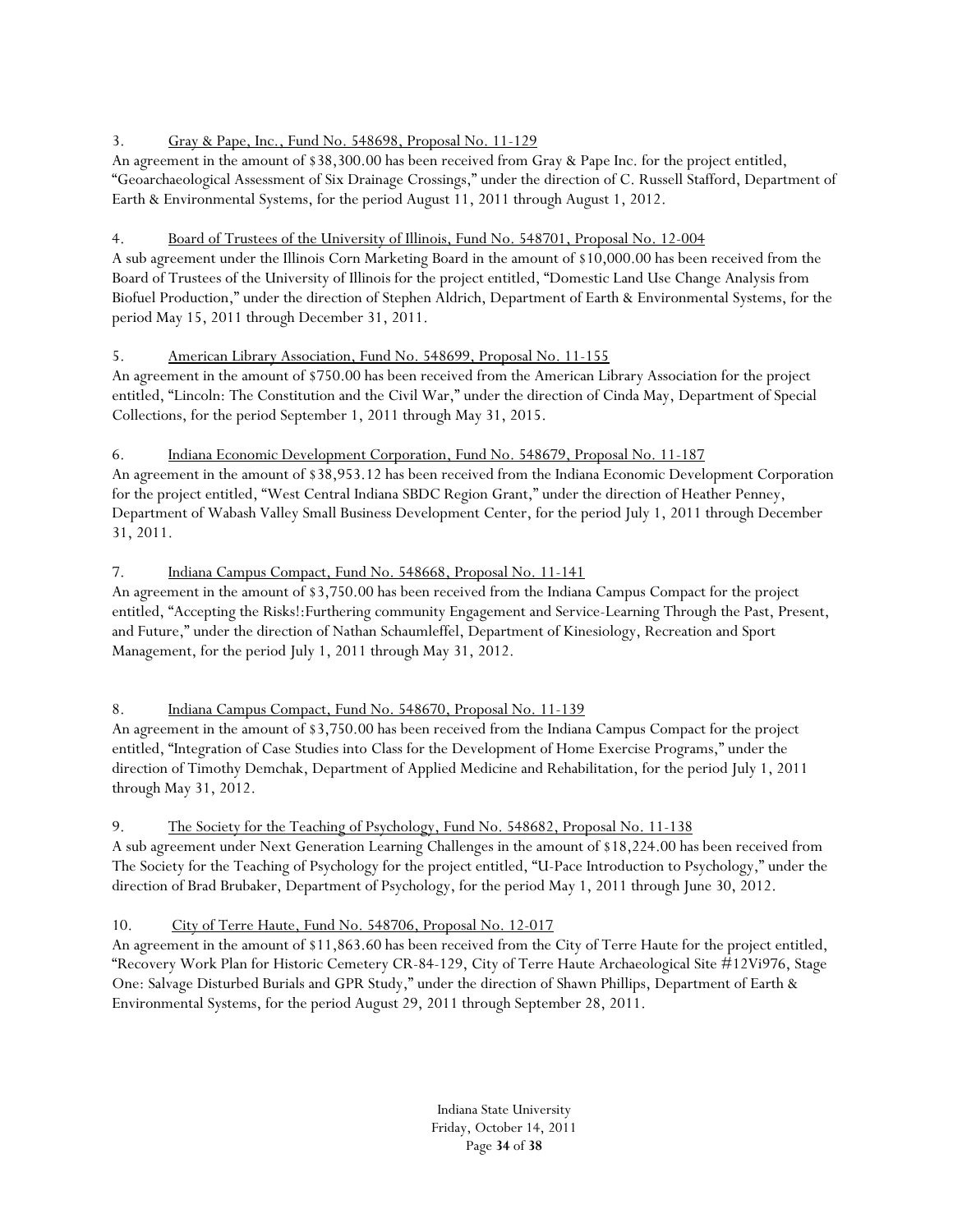#### 11. Department of Education, Fund No. 548694, Proposal No. 12-026

An agreement in the amount of \$320,477.00 has been received from the U.S.

Department of Education for the project entitled, "Student Support Services Project at Indiana State University," under the direction of Rita Worrall, Department of Student Support Services, for the period September 1, 2011 through August 31, 2012.

#### 12. Cardno JFNew Inc., Fund No. BAT, Proposal 12-012

An agreement in the amount of \$4,000.00 has been received from Cardno JFNew Inc. for the project entitled, "Agreement for Bat Services," under the direction of John Whitaker, Department of Biology, for the period April 26, 2011 through April 25, 2012.

13. Indiana Department of Education, Fund No. 548707, Proposal No. 12-022

An agreement in the amount of \$672,120.00 has been received from Indiana Department of Education for the project entitled, "Effective Evaluations" under the direction of Leah Nellis, Blumberg Center, for the period of October 1, 2011 through September 30, 2012.

14. Indiana Department of Education, Fund No. 548705, Proposal No. 12-021

An agreement in the amount of \$319,302.00 has been received from Indiana Department of Education for the project entitled, "Promoting Achievement for Students with Sensory Loss (PASS)" under the direction of Karen Goehl, Blumberg Center, for the period of October 1, 2011 through September 30, 2012.

# **Item (IV)(b)(iv): Internship Relationships**

### Nursing Internships

Agreements have been reached with the following facilities to provide internships for nursing students.

Access Community Health Network, Chicago, IL Alliance Medical Group, Middlebury, CT Cape Fear Valley-Bladen County Hospital, Fayetteville, NC Carroll Manor Nursing and Rehabilitation Center, Washington, DC Carteret General Hospital, Morehead City, NC CentraState Medical Center Freehold, NJ CHI Health Connect at Home, Fargo, ND Cloverdale Community High School, Cloverdale, IN CVS Caremark/MinuteClinic, Woonsocket, RI Early Headstart Hamilton Center, Terre Haute, IN East Cooper Medical Center, Mount Pleasant, NC Fairfield Medical Center, Lancaster, OH Franciscan St. Elizabeth Health, Lafayette, IN Gateway Regional Hospital, Granite City, IL Grand Rapids Medical Education Partners, Grand Rapids, MI Jefferson Regional Medical Center, Pittsburgh, PA Jefferson Regional Medical Center, Jefferson Hills, PA

> Indiana State University Friday, October 14, 2011 Page **35** of **38**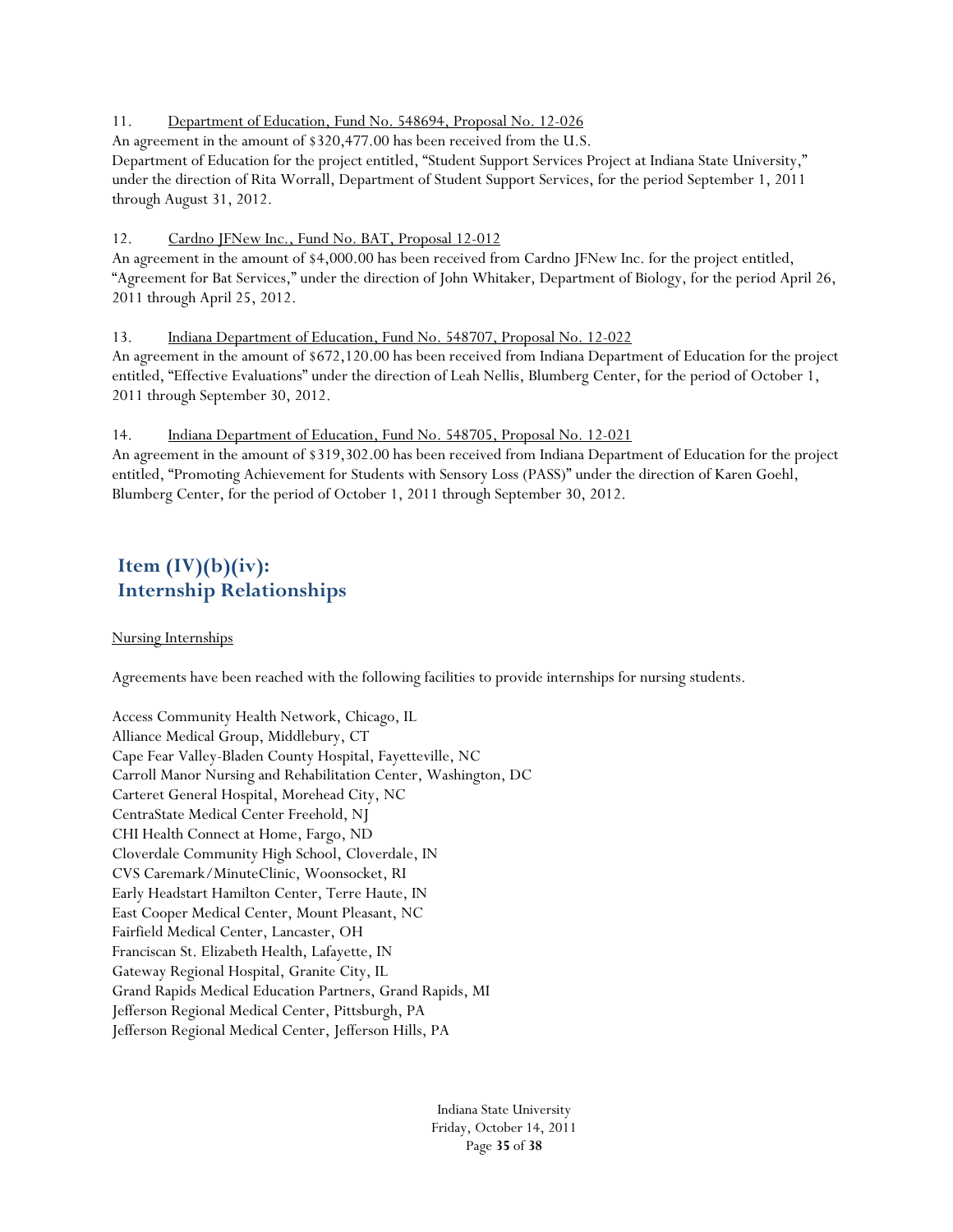Kennewick General Hospital, Kennewick, WA Lake Ridge Schools, Gary, IN Lewis Gale Hospital Montgomery, Blacksburg, VA Lexington Fayette County Health Department Lexington, KY Osceola Council on Aging, Kissimmee, FL Planned Parenthood of Maryland, Baltimore, MD Porter Hospital, Valparaiso, IN Taylorville School System, Taylorville, IL Tenet Healthcare-Lowcountry OBGYN, Mt. Pleasant, SC The Medical Center, Inc., Columbus, GA University of Florida, Jacksonville, FL

### Athletic Training Internships

Agreements have been reached with the following facilities to provide internships for students in the Applied Medicine and Rehabilitation Department.

DePauw University, Greencastle, IN Marshall High School, Marshall, IL Southern Illinois University, Carbondale, IL Springhill Medical Center St. Ann's Clinic, Terre Haute, IN St. Mary-of-the-Woods College, St. Mary-of-the-Woods, IN Covered Bridge Special Education District

The purpose of this agreement is to provide internships for students in the Department of Communication Disorders, Counseling, School and Educational Psychology.

#### Boone-Clinton-Hendricks JT Services

The purpose of this agreement is to provide internships for students in the Department of Communication Disorders, Counseling, School, and Educational Psychology.

#### Loudoun County Public School, Ashburn, VA

The purpose of this agreement is to provide internships in school psychology for students in the School Psychology graduate program of the Department of Educational and School Psychology.

#### UAP Clinic

The purpose of this agreement is to provide clinical education experiences for students in the Applied Medicine and Rehabilitation Department.

#### Franciscan St. Francis Health, Beech Grove, IN

This is a clinical laboratory science affiliation agreement to provide internships for students in the Medical Laboratory Science area.

> Indiana State University Friday, October 14, 2011 Page **36** of **38**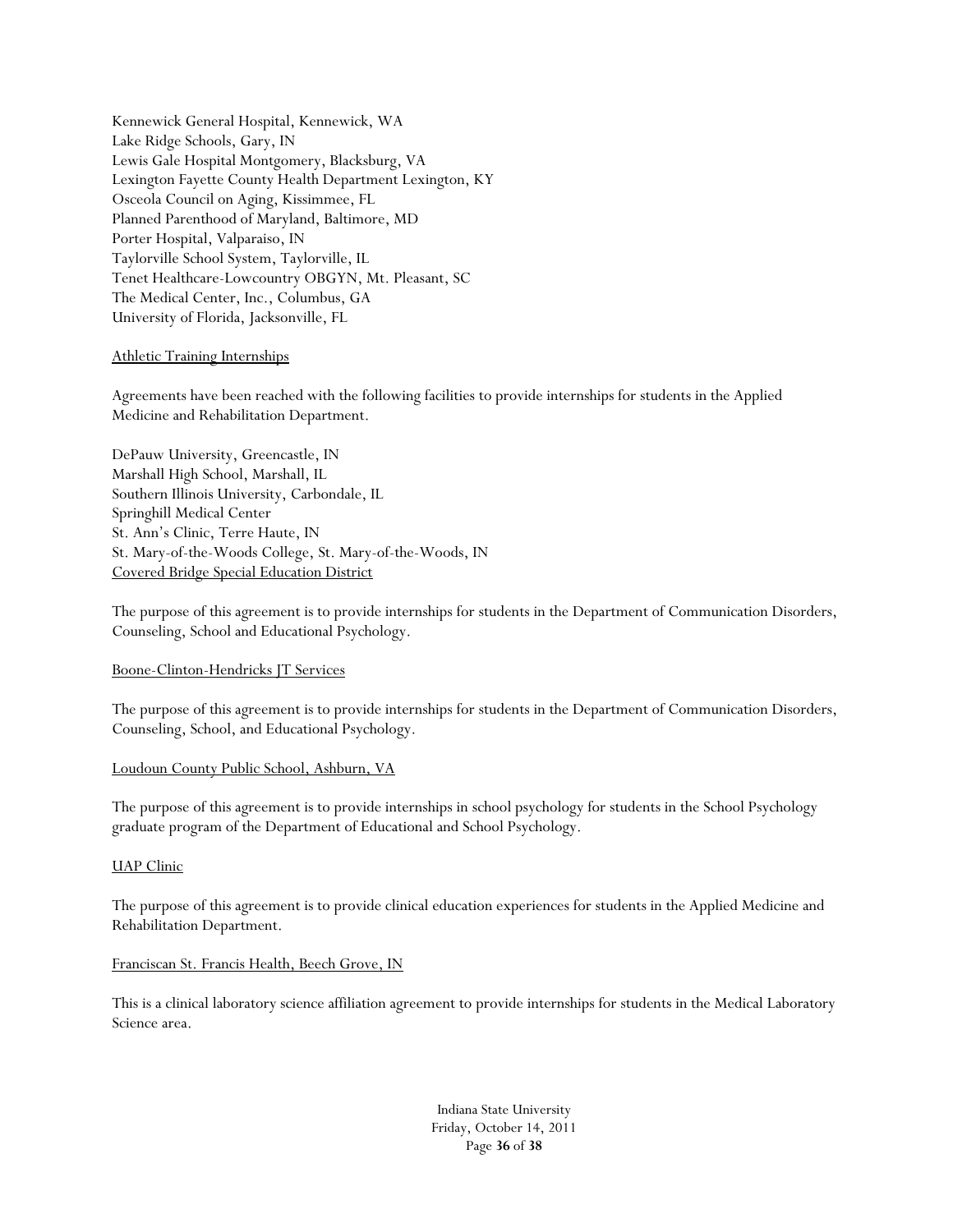#### Board of Education, City of Chicago, Chicago, IL

The purpose of this agreement is to provide clinical internships for students in the area of Speech-Language Pathology.

Northern Area Health Education Center, Inc., Canton, NY

This is a licensing agreement for My Health Career Website. This agreement permits the licensing and use of NAHEC's website and database technology platform, in part commonly known and referred to as My Health Career. NAHEC will provide continuous and uninterrupted access to the My Health Career website.

## $Item (IV)(c):$ **Memorial Resolutions**

### **IN MEMORIAM: Pamela Davidson**

WHEREAS, Pamela Davidson, Coordinator in Registration and Records (support staff, retired), died on the twentyeighth day of August, two thousand eleven and

WHEREAS, Pamela Davidson had given loyal and devoted service to Indiana State University for thirty-seven years and had gained the respect and affection of those who knew her as a co-worker and friend; and

THEREFORE, BE IT RESOLVED, that the Indiana State University Board of Trustees by this Resolution expresses to her family deep sympathy and condolence and further expresses gratitude and respect for the service which she gave to the University; and

BE IT FURTHER RESOLVED, that this Resolution be spread on the records of the minutes of the Indiana State University Board of Trustees, and that a copy thereof be duly executed and transmitted to her family.

#### **IN MEMORIAM: Jenny Snedeker**

WHEREAS, Jenny Snedeker Registered Nurse in the Student Health Center (retired), died on the eighteenth day of September, two thousand eleven and

WHEREAS, Jenny Snedeker had given loyal and devoted service to Indiana State University for fifteen years and had gained the respect and affection of those who knew her as a co-worker and friend; and

THEREFORE, BE IT RESOLVED, that the Indiana State University Board of Trustees by this Resolution expresses to her family deep sympathy and condolence and further expresses gratitude and respect for the service which she gave to the University; and

BE IT FURTHER RESOLVED, that this Resolution be spread on the records of the minutes of the Indiana State University Board of Trustees, and that a copy thereof be duly executed and transmitted to her family.

> Indiana State University Friday, October 14, 2011 Page **37** of **38**